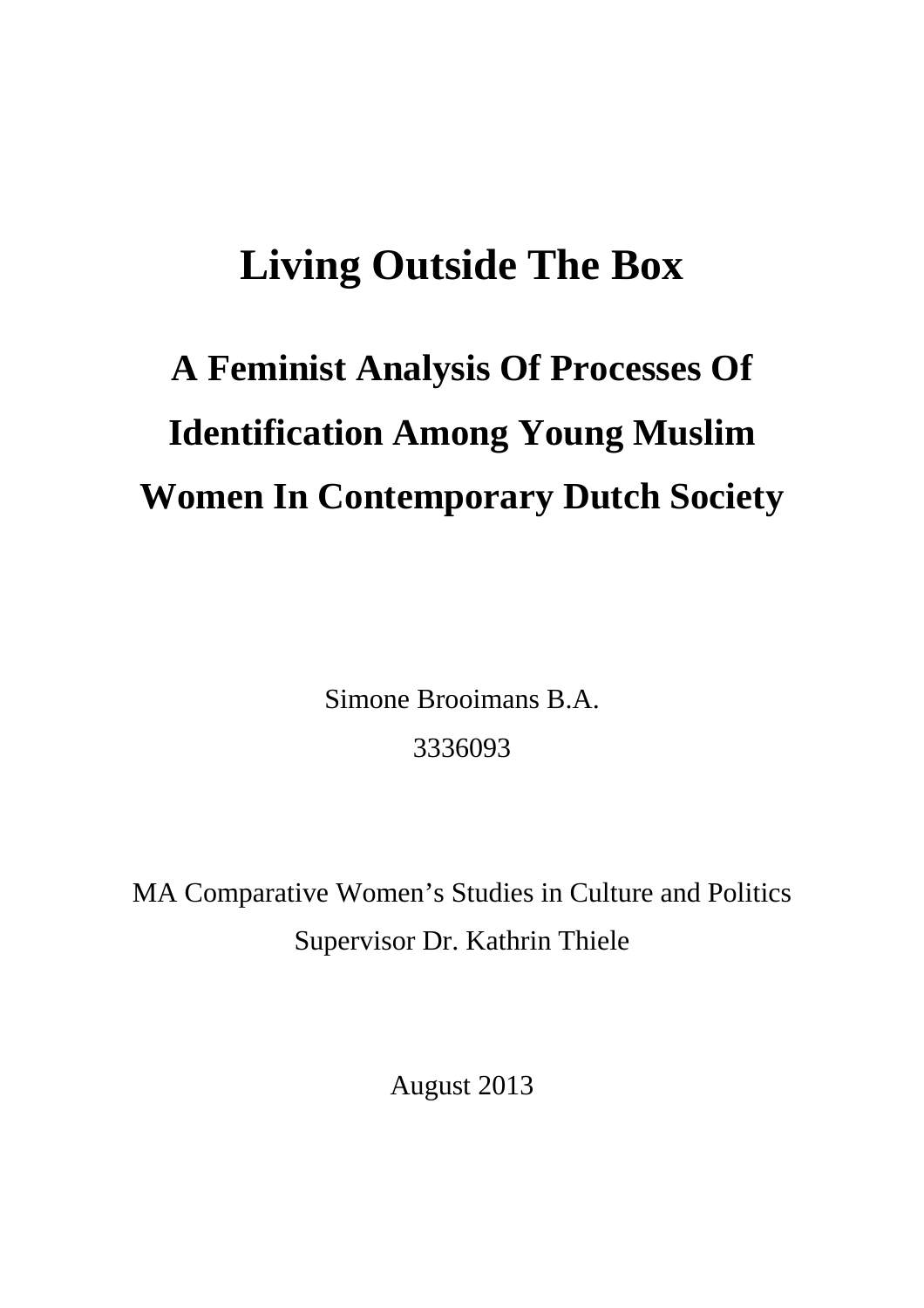#### Acknowledgements

I would like to thank my supervisors Kathrin Thiele and Eva Midden for their support and feedback during the planning, writing, and rewriting of this thesis. In addition, having also been my mentor throughout the MA program, Kathrin motivated me to develop my academic thinking and my skills as a feminist researcher, while also giving me the time to grow as a person, an opportunity for which I am very grateful.

Moreover, I wish to thank my dear friends, who helped me through difficult moments, corrected earlier versions of my work, and made me laugh. I am also thankful to my parents for encouraging me to carry on, for being just a phone call away, and for always supporting me. I want to thank everyone for sticking with me during the challenging process of creating this thesis.

Finally, I was inspired by the loving memory of my late grandfather, who was always quick to remind me that I should study hard.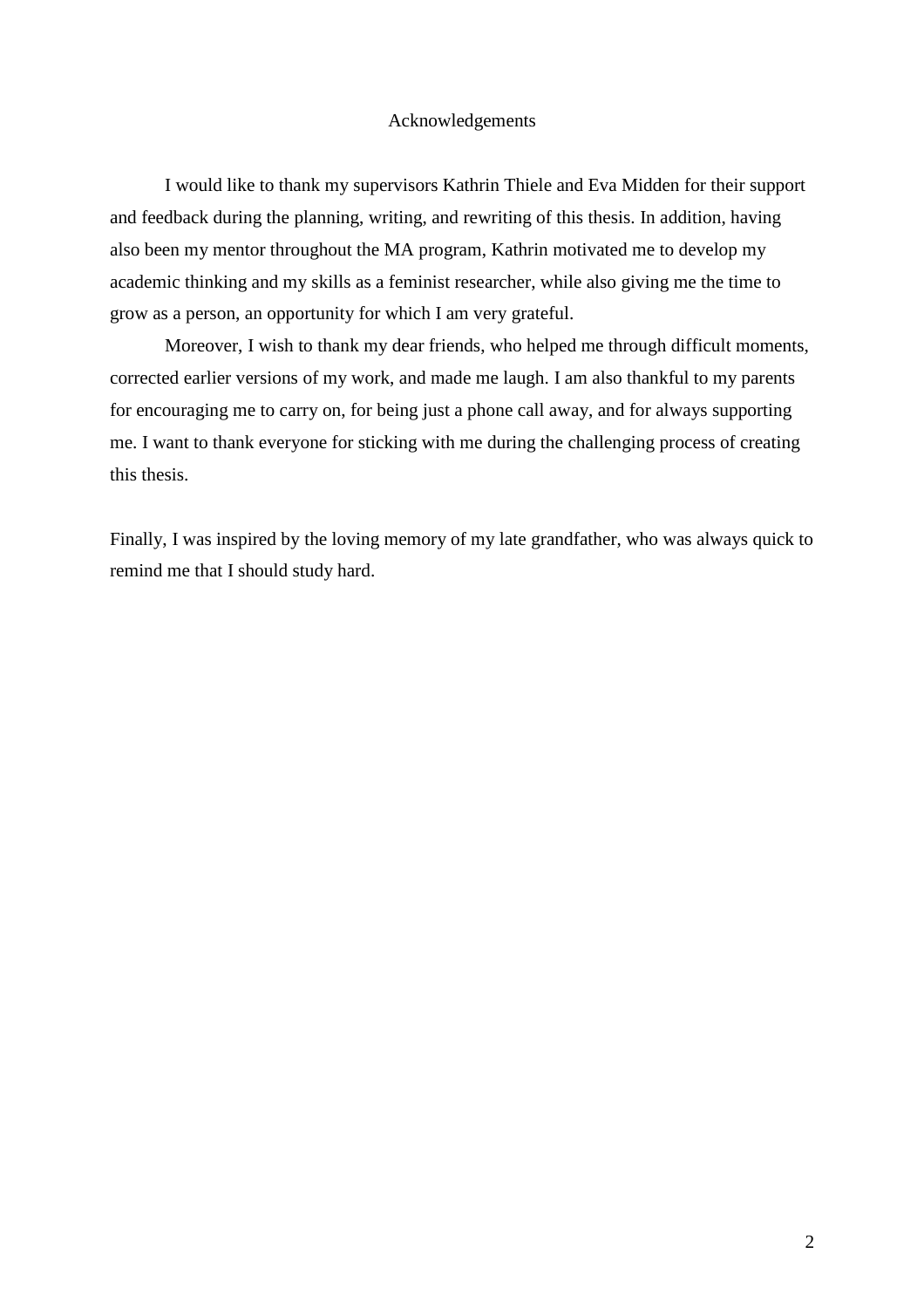#### Table of content

| Acknowledgments |              |                                                               | $\overline{2}$ |
|-----------------|--------------|---------------------------------------------------------------|----------------|
| $\mathbf{1}$    | Introduction |                                                               | $\overline{4}$ |
|                 | 1.1          | Islam in a global context                                     | $\overline{4}$ |
|                 | 1.2          | Islam in Europe                                               | 5              |
|                 | 1.3          | Muslims in the Netherlands                                    | 8              |
|                 | 1.4          | Dutch anti-Islamic sentiments                                 | 9              |
|                 | 1.5          | My research                                                   | 11             |
| $\overline{2}$  | Methodology  |                                                               | 15             |
|                 | 2.1          | Introduction                                                  | 15             |
|                 | 2.2.1        | From single-axis framework to intersectionality               | 15             |
|                 | 2.2.2        | Developing Crenshaw's intersectionality in the Dutch context: |                |
|                 |              | From sex and race, to gender and ethnicity                    | 16             |
|                 | 2.2.3        | A reflection on the concept of intersectionality              | 17             |
|                 | 2.3.1        | Maximizing objectivity: Standpoint theory and its origins     | 19             |
|                 | 2.3.2        | Strong objectivity                                            | 19             |
|                 | 2.3.3        | How standpoint theory leads to more objective knowledge       | 21             |
|                 | 2.3.4        | From standpoint theory to situated knowledges                 | 22             |
|                 | 2.3.5        | From situated knowledges to transversal politics              | 23             |
|                 | 2.4          | From theory to practice: Discourse analysis of Muslim women's |                |
|                 |              | essays                                                        | 23             |
| 3               | Analysis     |                                                               | 27             |
|                 | 3.1          | Introduction                                                  | 27             |
|                 | 3.2          | Author identification through intersectional positioning      | 28             |
|                 | 3.2.1        | Religion and gender                                           | 28             |
|                 | 3.2.2        | Religion and ethnicity                                        | 29             |
|                 | 3.2.3        | Religion and age                                              | 32             |
|                 | 3.3          | Producing knowledge about Muslim women's identifications      | 33             |
|                 | 3.3.1        | Writing style of the essay authors                            | 33             |
|                 | 3.3.2        | Power and ideology                                            | 35             |
| $\overline{4}$  | Conclusion   |                                                               | 38             |
| Bibliography    |              |                                                               | 41             |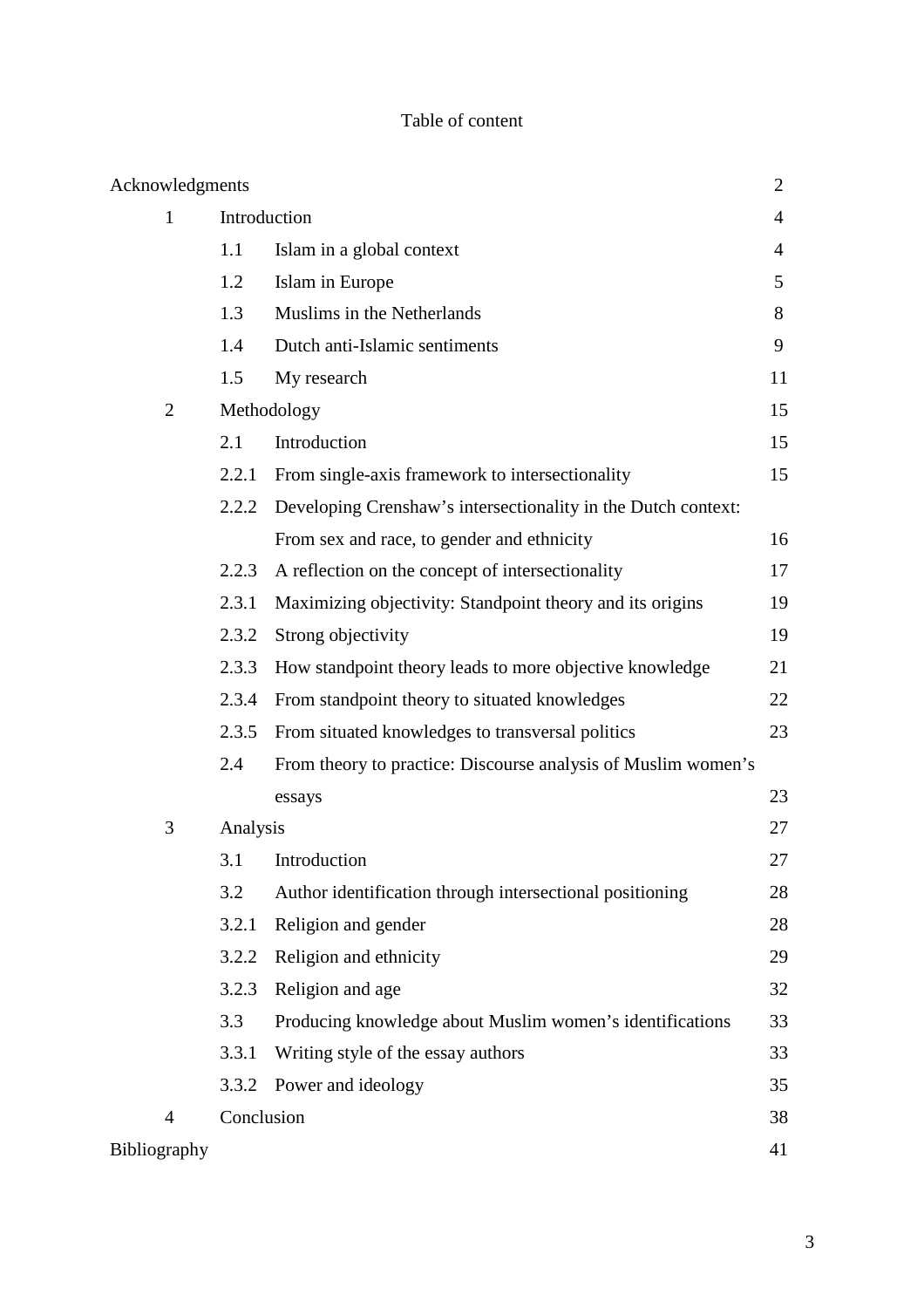#### Introduction

1

#### 1.1 Islam in a global context

It was in 1978 when American-Palestinian author Edward Saïd published his by now world famous book titled *Orientalism* (1978). In it, he deconstructed and criticised the way Europeans and North-Americans have viewed what was known as 'the East' or 'the Orient' for centuries. He also wrote about Western encounters with Islam. Saïd described how the Orient was imagined as an exotic and mysterious world: a widespread view he referred to as 'orientalism'. He argued it was a threefold phenomenon consisting of a field of academic study, a dichotomous thought pattern involving the Orient/the East on the one hand and the Occident/the West on the other, that shaped the thinking of countless poets, philosophers and political theorists, and lastly a "corporate institution for dealing with the Orient … a Western style for dominating, restructuring, and having authority over the Orient" (Saïd, 1978, p. 2). In order to reach their imperialist goals, Western elites created a hierarchal distinction between their own societies and the Eastern ones they sought to dominate, in which the former were characterised as far more sophisticated, civilised and modern than the latter (Mepschen, Duyvendak and Tonkens, 2010, p. 963). To reify this distinction, they pictured Eastern women as being oppressed by men and reinterpreted the Islamic veil as a symbol of their pitiful social position (Hoodfar, 1997, p. 255).

This image of Eastern women as suppressed and ignorant has most likely affected modern views of Muslim women, regardless of their ethnic origins. While in contemporary Western discourse the Islamic veil is represented as a symbol of Muslim women's subordination on religious grounds, voices speaking from a Muslim perspective oppose this view (cf. Douwes, De Koning and Boender, 2005). Among them is Homa Hoodfar, who argues in her 1997 article *The Veil in Their Minds and on Our Heads: Veiling Practices and Muslim Women* that the veil's meaning is dynamic and that Muslim women wear it for a variety of reasons, including beautification, symbolising a transition to a new stage in life, and emphasising their female identity, religious dedication, or self-discipline. When put side by side, it becomes apparent that evaluations of the Islamic veil vary widely as some see it in a very negative light, while others attribute positive meanings to it. In the last two decades, and especially after the attacks in the United States on September 11 2001, tensions between Muslims and non-Muslims have increased on a global level. This has lead to polarisation as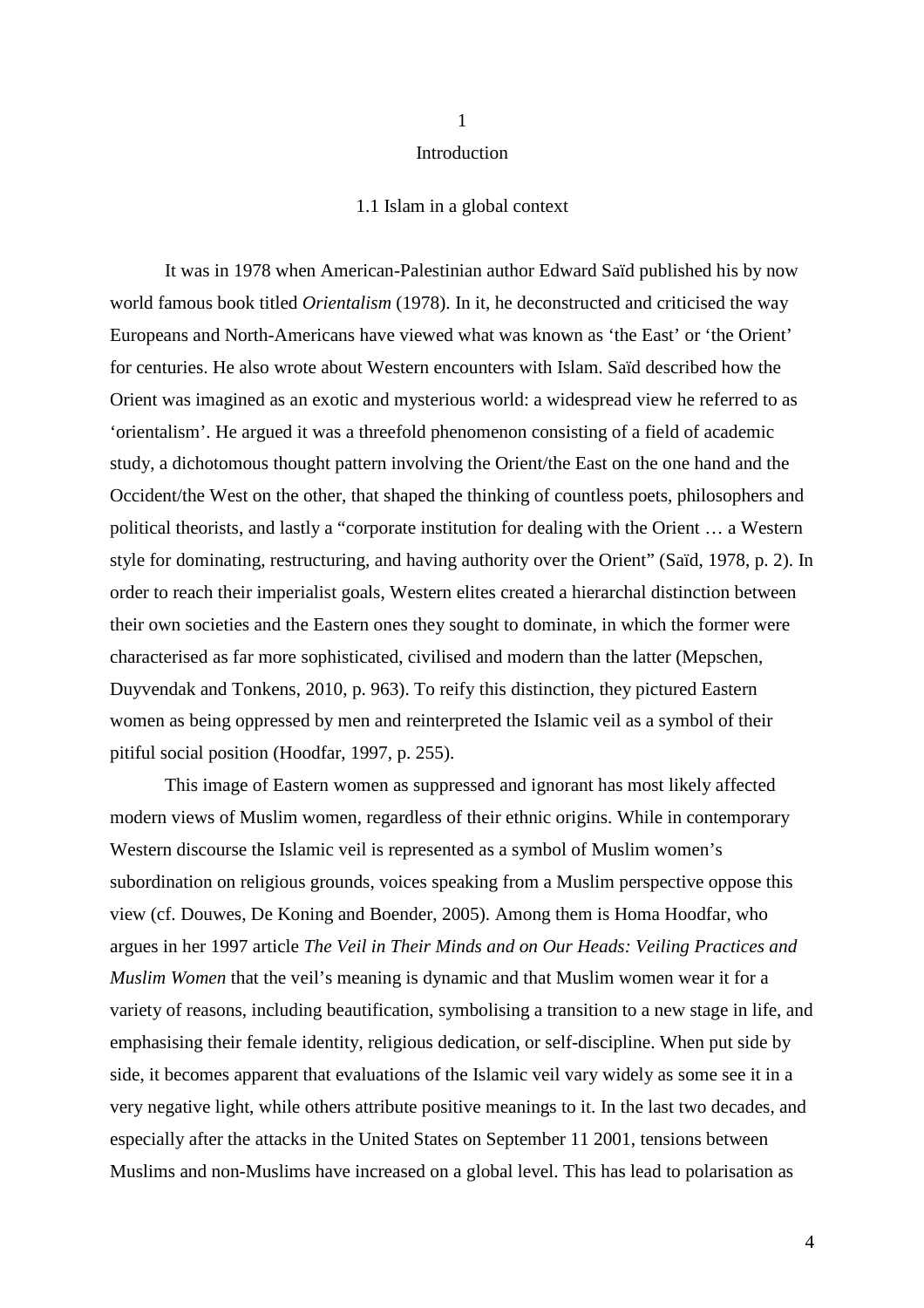both groups are represented as homogenous in popular discourse. The resulting essentialised images are then presented as dichotomous and used to pressure Muslims as well as non-Muslims to choose a side. In their recently completed extensive analysis of the changing image of Islam in modern Dutch society, Poorthuis and Salemink trace this image from the time of orientalism to the contemporary Western fear of Muslim terrorism. They sum up the current situation when they write: "In het Westen staan Islam en Midden-Oosten nu voor geweld, terreur en bloed, bommen en burka's", as the Orient is no longer seen as a mysterious and exotic place, but as the region of origin of an Islamic threat to the West (2010, p. 590).

#### 1.2 Islam in Europe

As the relationship between the West and Islam on a global scale has deteriorated since the late twentieth century, Europeans have come to view Islam differently. According to Mepschen, Duyvendak and Tonkens (2010), across Europe one can find evidence of antipathy to the presence of Islam in the public sphere: minarets have been banned in Switzerland, in France and Belgium laws have been created to restrict the wearing of Islamic veils in public places such as schools, and in the Netherlands the admissibility of Islamic symbols in the public sphere has become topic of fierce debate. In addition to antipathy, expressions of outright Islamophobia can be heard in Europe as Islam is considered a threat to what are regarded as modern Western liberal values and traditions. Besides aversion to Islam, Mepschen et al. report a European trend in which "culture and morality" play an ever more important role "in shaping citizenship and integration policy" (2010, p. 964). As a result of the influx of migrants from other parts of Europe as well as other continents, European nations have come to accommodate people from an increasingly large variety of cultural backgrounds. This cultural diversity is seen as problematic by some who fear that foreign, especially non-Western, cultural influences will displace European, Western-style culture. The founding of the European Union and the recent admission of new member states has amplified this notion in two ways. First of all it made it easier for migrants to cross national borders, which stimulates cultural diversity. Second, the creation of a "Europe beyond nations" stirred voices of nationalism who expressed concern that the subsequent development of a unified European culture would come at the expense of national cultures (Baumann, 1999, p. 35).

In Europe national, religious and ethnic communities are differentiated along cultural lines. As they came together in new ways the aim of multiculturalism arose: a strive for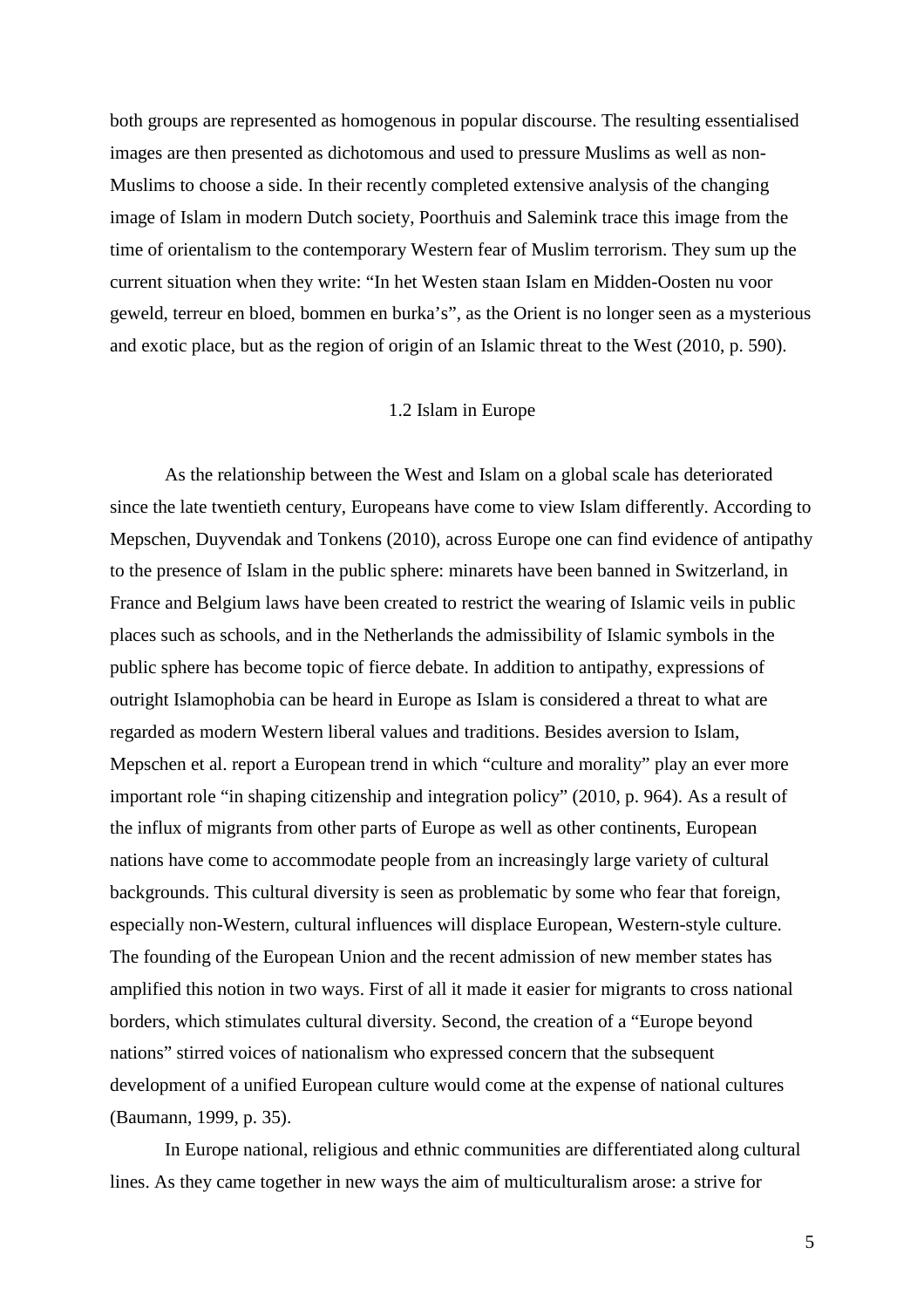"equality across all cultural differentiations" (Baumann, 1999, p. 135). In his 1999 book *The Multicultural Riddle* Gerd Baumann formulates the goal of multiculturalism as an effort to reconcile three notions of culture: culture as part of a unified national identity, culture as part of ethnic group identity, and culture as part of religious group identity. He pictures multiculturalism as a triangle with the three notions as corners and the concept of culture in the centre. He then proceeds to critically analyse each corner for its potential to reach the multicultural aim of equality of all cultural groups. The first corner concerns the nation-state, about which Baumann writes: "A nation is one or several ethnic groups whose members think, or are thought in some way, to "own" a state, that is, to carry a special responsibility for it" (1999, p. 30). The nation-state is thus founded on ethnic ties, while the modern nation, according to Baumann, is presented as being both "postethnic" and "superethnic", that is, as having moved beyond traditional ethnic community bonds to being modern ethnic community that includes all citizens of the nation, thus effectively turning the nation into one coherent ethnic unity. This transformation is problematic because it has been incomplete, as some ethnic groups have been left out of the new superethnos, known as *the* Dutch, *the* British, or *the* Italian people. Their exclusion has caused them to become marginalised, while others, having been included, have come to occupy a privileged position. The resulting sense of nationalism can only be found among the latter, which indicates that ethnic categorisations still divide nation-states.

Besides claiming to be superethnic, the modern nation-state claims to be post-religion, or secular. Baumann defines secularisation as "the process of pushing religion out of public life and banishing it to the private sphere of each citizen" (1999, p. 52). He argues states did this to accumulate power and wealth at the expense of religious authorities. However, in doing so, states became secularist rather than secular as they created their own form of religion, which political scientist Robert Bellah named 'civil religion' (Baumann, 1999, p. 42). In order to survive, each state needs to instil a sense of community among the individuals that make up its nation: a goal that is achieved by employing religious principles. In this way citizens are made to feel part of a national whole, are provided with a moral compass, and are inspired to act in service of their fatherland. The successful creation of civil religion again leads to nationalism (Baumann, 1999, p. 53). The conclusion of Baumann's assessment of the first corner of the multicultural triangle is that "the nation-state is neither ethnically neutral nor religiously neutral" (1999, p. 45). Because it favours some groups over others along ethnic or (quasi)-religious lines rather than being neutral, the modern nation-state cannot provide equality of all cultural groups.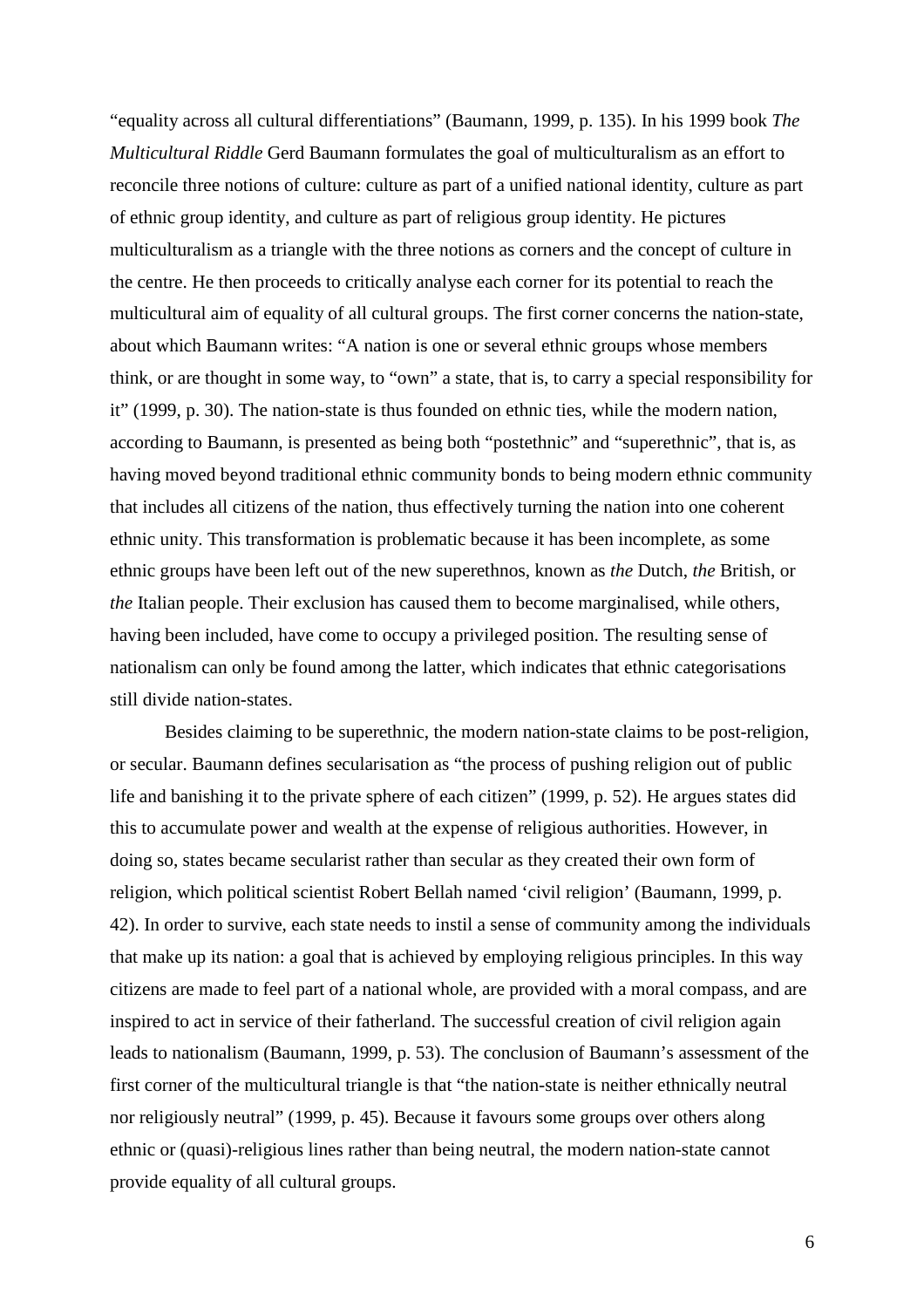The second corner of the triangle is ethnicity. While commonly considered a characteristic determined by birth, a natural given that cannot be changed, Baumann argues that it is "the product of people's actions and identifications" (1999, p. 63). Despite being founded on a basis of naturally individual and group differences, ethnicity is ultimately a social construct. As a concept it is also flexible in that it is employed in different ways in order to suit varying political, economic, and social needs, desires, and interests. The third corner of the triangle is religion. Like is the case with ethnicity, religion too is generally seen in an essentialised fashion. Elite groups take advantage of this essentialist view with the goal of furthering their own agendas. For example, religious elites can affirm power over believers by presenting faith as being an unchanging, and therefore reliable, element in the ever changing world around them. However, Baumann argues against the essentialist view of religion as he claims: "To repeat the same statement in new circumstances is to make a new statement" (1999, p. 69). So, contrary to popular belief, religions are subject to change as their central message is repeated time and again. In addition, believers move through time and space as they go through different stages of their life, or migrate in order to settle elsewhere. In the process, their faith changes. Since both religious belief systems and believers are in constant motion, it cannot be said that religion remains the same.

With regard to enabling multiculturalism a notion of culture based on either ethnic or religious identity does not suffice because both forms of identity are incorrectly essentialised. As a result, cultural differentiations are thought of as absolute, rather than flexible. The solution Baumann proposes is to start thinking in terms of situated identifications instead of fixed identities, and to begin seeing culture as a continuing social process rather than a finished product that is passed on from generation to generation. By shifting from an essentialist to a processual notion of culture, the aim of multiculturalism can be achieved (Baumann, 1999, p. 137). However, when studying everyday life it becomes clear that in certain situations the essentialist understanding of culture is useful to minority groups because by appealing to a shared cultural background they can rally their individual members. In other circumstances, people employ a more flexible understanding of cultural differences. Baumann concludes that, since both notions of culture exist side by side, culture should be understood as discursive. Moreover, as people regularly switch between them they develop what he calls a "double discursive competence: People know when to reify one of their identities, and they know when to question their own reifications" (Baumann, 1999, p. 139).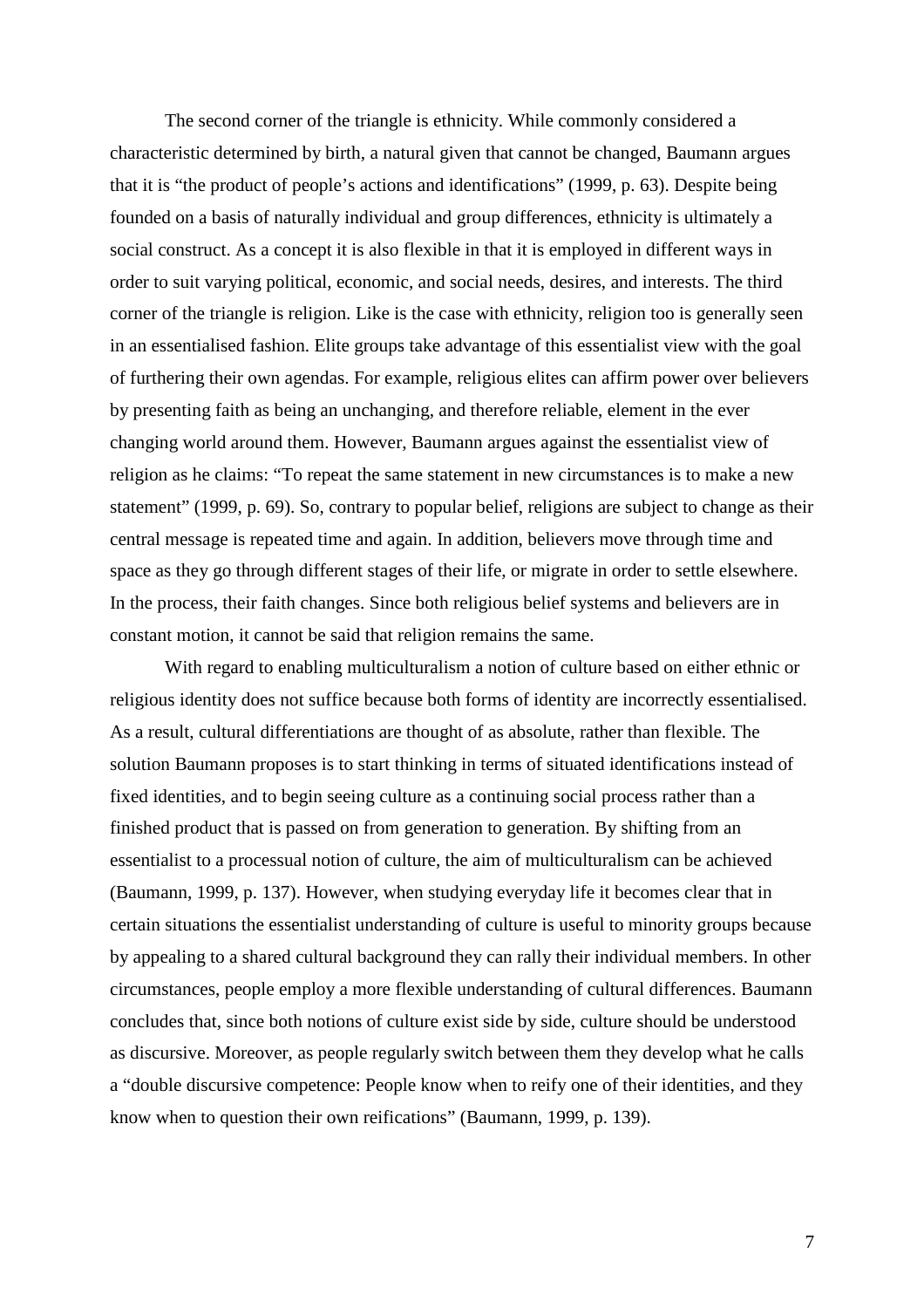#### 1.3 Muslims in the Netherlands

In the Netherlands, a process of secularisation has unfolded during the last fifty years along the lines indicated by Baumann. Religions had lost much of the influence they once had in Dutch society as believers turned their backs and religious institutions were reproached for being authoritarian and old-fashioned (Mepschen, Duyvendak, and Tonkens, 2010, p. 966). This resulted in religion being pushed into the private sphere of citizens while its role in Dutch politics and the public sphere diminished. However, the Dutch state became secularist, rather than fully secular, as can be seen for example in the fact that Christian political parties were part of recent Dutch governments (cf. Baumann, 1999, p. 44; Poorthuis and Salemink, 2010, p. 29).

In addition to secularisation, Dutch society has changed under the influence of multicultural thinking. This ideology has its roots in the colonial era, when relations formed between white Dutch colonisers and colonised peoples in Surinam, the Antilles and Indonesia. These historical connections still bring migrants from the former colonies to the Netherlands (Phoenix, 2001, p. 9). Another category of migrants are those who came to the Netherlands for economic reasons, mostly from Spain, Italy, Morocco and Turkey. They arrived in the 1960s at the invitation of the Dutch government who recruited workers abroad to satisfy the large demand for unskilled labour created by domestic economic growth after World War II (Ghorashi, 2003, p. 2). These labour immigrants were called 'gastarbeiders' (guest workers), a term indicative of the presumed temporary nature of their stay. However, in the decades that followed it became clear that their residence had become permanent (cf. Tijdelijke Commissie Onderzoek Integratiebeleid, 2004).

Since the 1970s, multicultural thinking in the Netherlands emerged as a response to the cultural diversity brought along by new influxes of immigrants since the 1950s. The goal of multiculturalism was to create a modern Dutch society, in which all cultural groups would be equal regardless of their different ethnic, national and religious backgrounds (cf. Baumann, 1999; Poorthuis and Salemink, 2010, p. 597). This led to the creation of a 1980s national integration policy based on the slogan 'integratie met behoud van eigen identiteit' (integration with preservation of one's own identity) with the dual objective of allowing immigrants to maintain their culture of origin in the private sphere, while adjusting their ways to Dutch norms and values in the public sphere (Captain and Ghorashi, 2001, p. 158). In practice this multicultural approach meant that foreign cultures were given space to exist within the boundaries of the Dutch state (Midden, 2010, p. 235). In the 1990s, multiculturalism was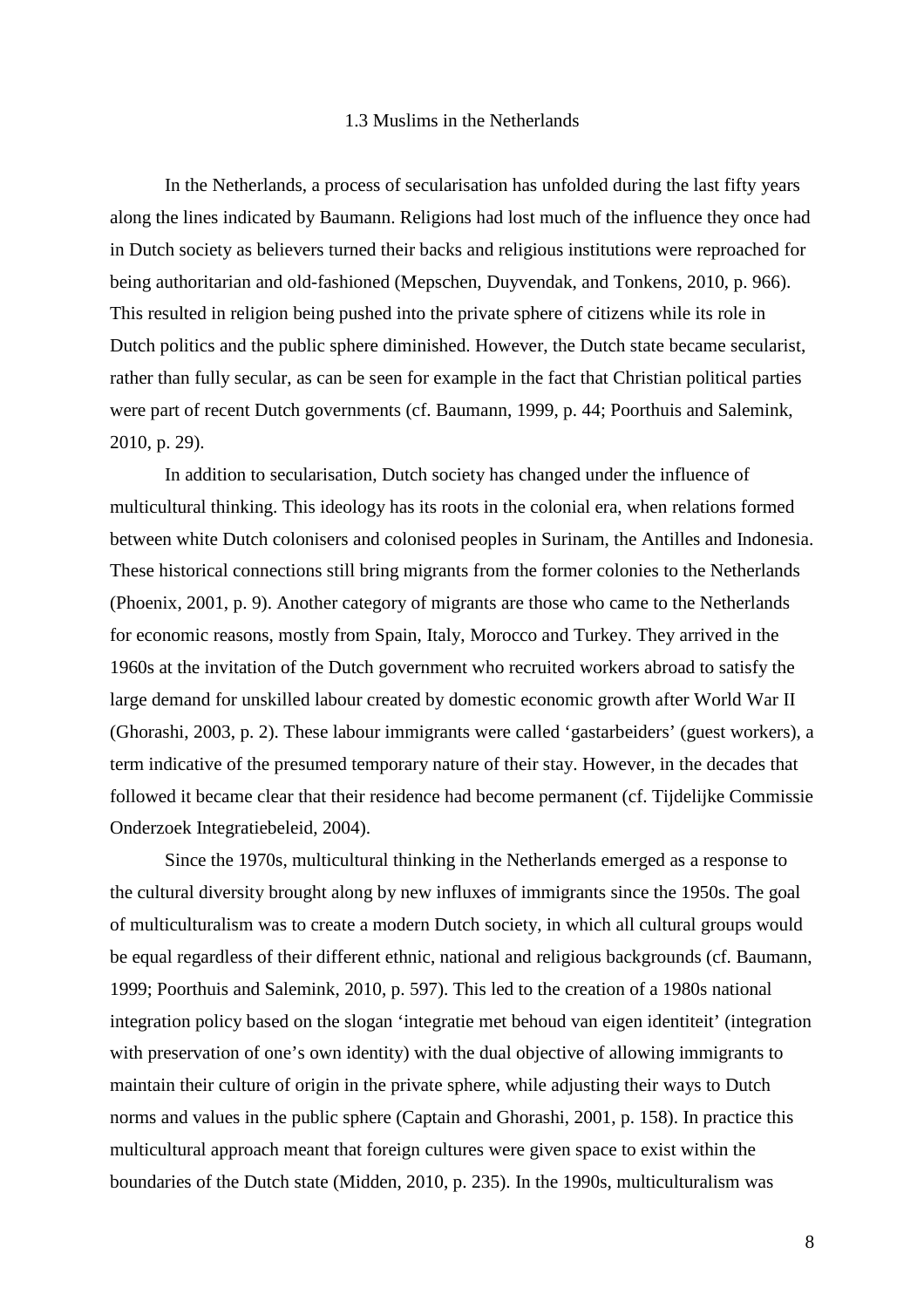criticised by some who argued that the result was a society made up of different cultures that undermined the unity of the Dutch nation and its culture. The criticism focussed more and more on immigrants from Islamic countries until they became synonym for all that was wrong with multiculturalism (Baumann, 1999, p. 13; Ghorashi, 2003, p. 2).

Among the first to openly criticise multiculturalism was Dutch liberal politician Frits Bolkestein, who argued that immigrants, Islamic ones in particular, were detrimental to Dutch society on various levels, and that their norms and values, being very different from traditional Dutch ones, could change Dutch society for the worse. His proposed course of action was twofold: the number of new immigrants entering the Netherlands had to be restricted and the integration of immigrants who had already entered had to be encouraged. Although Bolkestein voiced what others only thought, his bold claims were considered controversial at the time. Ten years later, Dutch publicist Paul Scheffer recycled some of Bolkestein's ideas in his own critique on multiculturalism. This time however, the proposed new, more restrictive, approach to immigrant integration resonated widely within Dutch society. The early 2000s also saw the rise to fame of openly gay politician Pim Fortuyn, who popularised the views of Bolkestein and Scheffer as part of his anti-Islam and antiimmigration discourse. The nation was shocked when Fortuyn was killed in 2002. His death, and the murder of controversial filmmaker Theo van Gogh by a young Dutch-Moroccan Islamist two years later, further fuelled criticism of multiculturalism (Ghorashi, 2003, p. 3).

#### 1.4 Dutch anti-Islamic sentiments

Over time, the focus of multicultural discourse in the Netherlands shifted from equality of ethnic, religious, and cultural groups in society to Islam as a religious, social, and cultural threat to the Dutch nation-state. The preservation of immigrant cultures that was key to multiculturalism was criticised for preventing the integration of immigrants (Rijkschroeff, Duyvendak, and Pels, 2003). The failure of immigrants to integrate in Dutch society in turn was thought by some, such as politicians Fortuyn and Wilders, to lead to the demise of Dutch culture and identity. Events on the global stage, such as 9/11 and the 'War on Terror' that followed, bolstered and popularized the anti-Islam message of Dutch politicians, such as Fortuyn. Consequently, some immigrant groups are no longer categorised according to their nationality, but according to their religious affiliation as perceived by the Dutch majority. This is mostly so for Moroccans and Turks, who comprise the largest national minorities in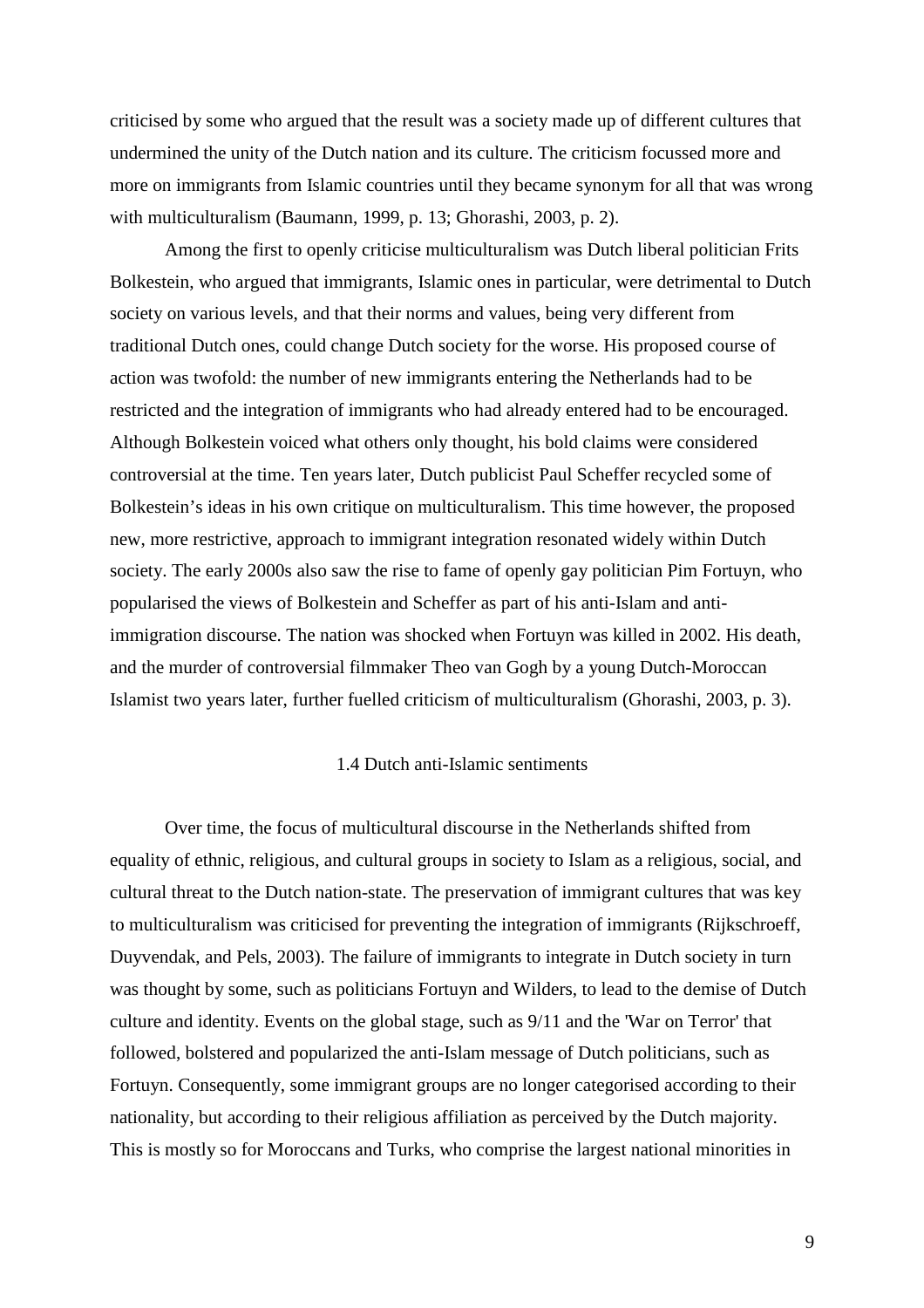Dutch society. Their cultures, though very different from each other, are both seen as Islamic and therefore as potentially problematic (cf. Baumann, 1999).

What began as an issue of minority cultures was thus transformed into a conflict between so-called Islamic culture and Dutch culture. The conflict revolves around the perceived incompatibility of the two cultures, which are thought of as opposites (cf. Botman and Jouwe, 2001, p. 12). In order to maintain this dichotomous view, both cultures are essentialised (Van den Brink, 2004). Where Islamic culture is presented as the product of a mix of political aims backed by an unambiguous and definite set of traditional, religious beliefs and practices, Dutch culture is depicted as modern and secular. In this view, an Orientalist-style culture hierarchy is implied, where Dutch culture is considered more advanced, since it has moved beyond its original roots in Judaism, Christianity and humanism. Participants of the political anti-Islam discourse argue that Islam has the potential to restrict liberal Dutch culture, undermine the constitution and democracy that are at the foundation of the Dutch nation-state, and oppress Dutch national identity and culture.

The proposed solutions of the participants of this discourse are integration of Muslims and limitation of Islamic influence in the Dutch public sphere. Both propositions are aimed at cultural assimilation of Muslims in Dutch society by pressuring them to take on Dutch norms and values. Apart from the recent anti-Islam discourse, the Dutch government has been occupied with integration policies since the 1970's. The objective and concepts of these policies have, however, shifted dramatically over time. However, a major goal that has endured throughout the past forty years has been the improvement of the socio-economic position of immigrants to the level of Dutch nationals. In this area substantial progress has been made (Rijkschroeff, Duyvendak, and Pels, 2003). According to public opinion, there is a risk of long term insufficient integration leading to a dramatic increase in social tensions and a decline in social cohesion between groups and individuals. Moreover, this situation can result in social alienation that, in combination with being lower class and having little economic prospect, may cause a rise in the number of Muslims who become religious extremists. However, efforts to bridge the dichotomies that separate social groups within the Dutch nation-state are undermined by current discourse on Islam that is based on a thought pattern in which Dutch and Islamic cultures are considered conflicting (Baumann, 1999; Douwes, De Koning, and Boender, 2005; Ghorashi, 2003; Mepschen, Duyvendak, and Tonkens, 2010; Poorthuis and Salemink, 2010).

Among the contributors to the Dutch anti-Islam discourse were also feminist voices. The most prominent of these has been politician Ayaan Hirsi Ali, a former refugee from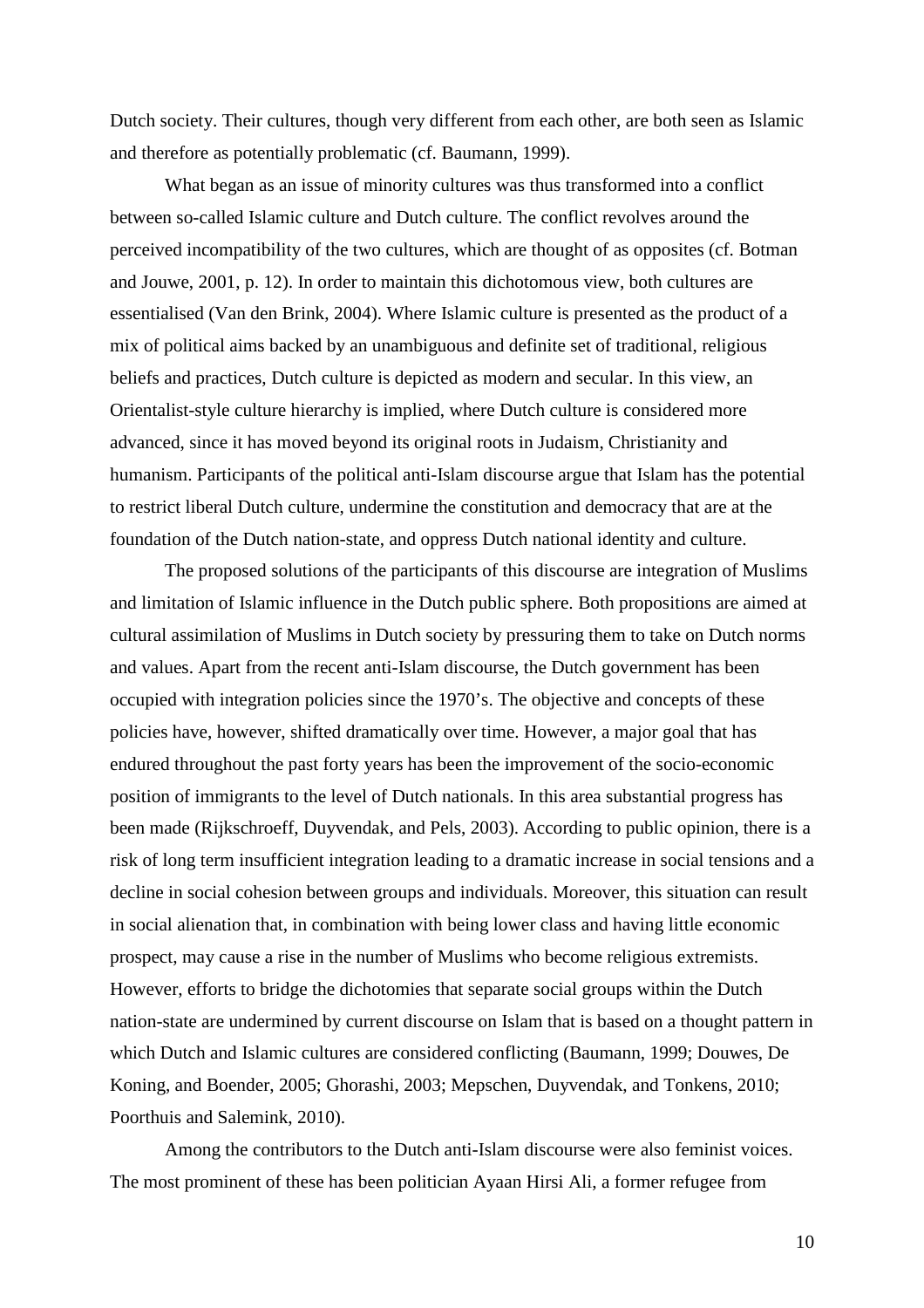Somalia who engaged in politics after completing her studies in political science in the Netherlands. She used to be a Muslim, but became one of the most outspoken advocates against Islam after leaving the faith. She claimed that Muslim women are oppressed by Islam, and that Islamic law and beliefs do not allow for women's emancipation (Ghorashi, 2003, p. 1). In the view Hirsi Ali carries out, there are two kinds of Muslim women: those who detach themselves of their religion in order to emancipate, and those who accept their subordinate position and are ignorant of their emancipatory rights. This dichotomy excludes the possibility that women can claim their rights within an Islamic environment, and thereby sabotages the efforts of Muslim women to emancipate in their own manner and within their Islamic surroundings (Ghorashi, 2003, p. 8). The dominant discourse of Islam as repressive infringes on their agency<sup>1</sup> because it renders their feminist struggles invisible and weakens their credibility as women who are emancipated ánd Muslim. In addition, their agency is limited by the fact that the image of oppressed Muslim women is reinforced in its use as an argument against Islam by participants of the anti-Islam discourse (Botman and Jouwe, 2001, p. 12).

#### 1.5 My research

Contemporary discourse on Islam in the Netherlands is still dominated by the voices of white male Dutch natives, such as Bolkestein and Fortuyn, who represent the non-Muslim majority of Dutch society. At the same time the input of Dutch Muslims, both men and women, has been marginal. This results in the discourse being narrow in terms of the perspectives it includes, as many of its dominant participants have a similar background in terms of gender, ethnicity, class, and nationality. Therefore, one could say the discourse on Islam has been mostly *about* Muslims, rather than *with* or *by* Muslims. It was an interest in a Muslim perspective in debates on Islam, multiculturalism, integration, and emancipation that led me to the topic of my thesis, which is processes of identification among young Dutch Muslim women. I here use the word 'processes' since identities are not fixed. Rather than being set in stone, as they tend to be portrayed, identities are multi-faceted and varying. I began my research by wanting to learn more about the position of young Muslim women in today's Dutch society, since it seemed to me we were similar in terms of age group and gender, while being very differently situated in terms of religion and ethnic origin. My own position is that of a white, native Dutch woman: a privileged position in some respects.

 $\overline{a}$ 

 $1$  In the context of social sciences, the term 'agency' is used to refer to a person's ability to control their own lives and act as an individual.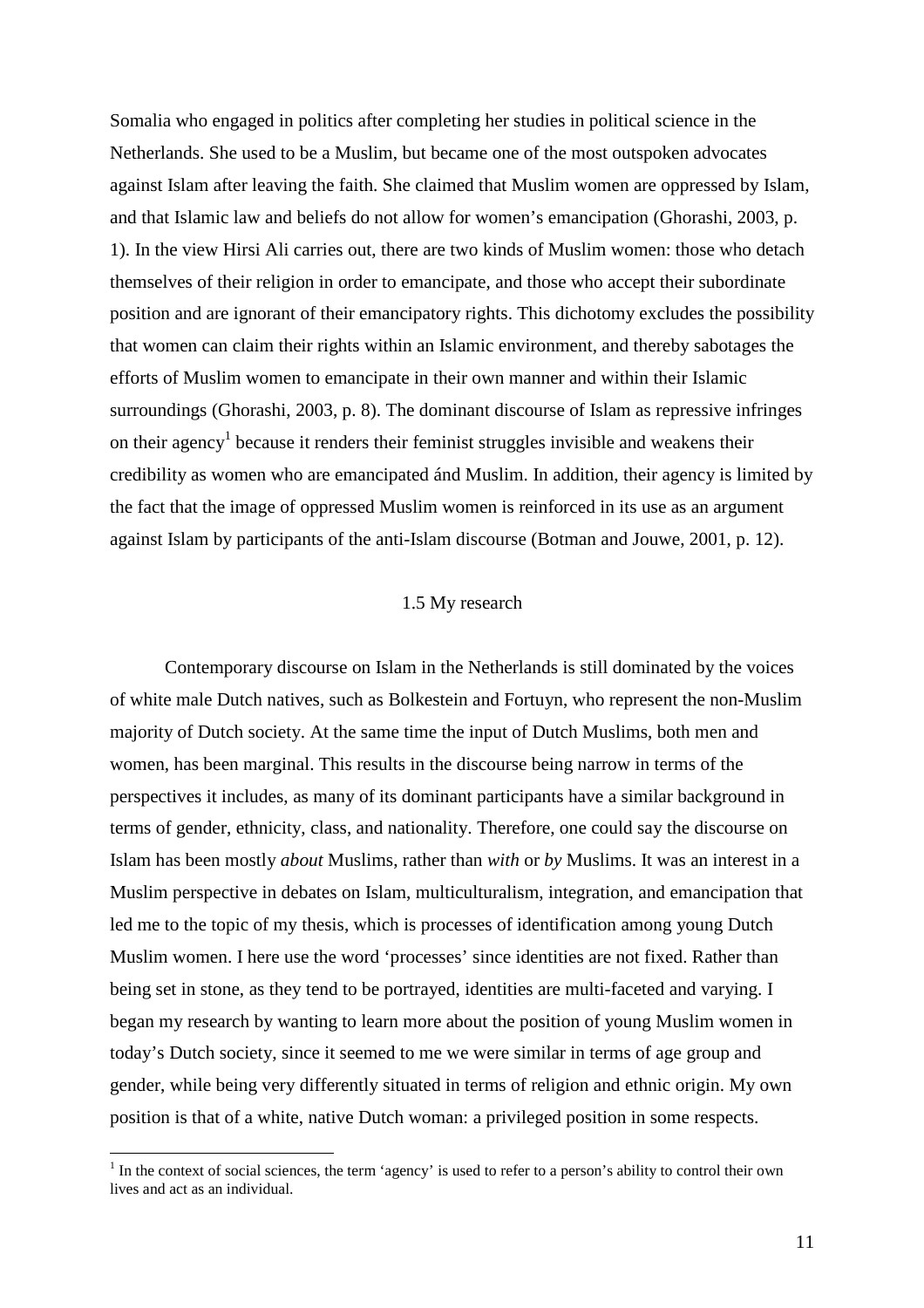Moreover, I grew up in a small-town, Christian environment and had little personal contact with Muslims. Therefore my knowledge of Islam and Islamic culture was shaped by high school teachings and Dutch media reports until at university I started reading texts from Muslim authors that broadened my horizon.

In order to investigate the identities of young Dutch Muslim women, I turn to two theories from the field of Gender Studies: intersectionality and standpoint theory. For intersectionality I draw from the work of Kimberlé Crenshaw, Gloria Wekker, Helma Lutz, and Nina Lykke, while my understanding of standpoint theory is informed by the work of Sandra Harding, Donna Haraway, and Nira Yuval-Davis.<sup>2</sup> Both theories will be explained in detail in my next chapter, but here I shall introduce them briefly. Intersectionality starts from the notion that the lives of all people are shaped along axes of gender, ethnicity/race, class, religion, age, sexuality, and nationality, among others. These axes intersect as well as interact with each other. Therefore, the theory of intersectionality proposes that attempts to understand the complex whole of for example an individual's life or group's position should start at the intersections.

Standpoint theory maintains that knowledge is socially situated and that groups in society who are able to assess their social situation are more reliable as sources of knowledge than groups who are not (Harding, 1991 and 1993). In other words, standpoint theory argues that dominant social groups are ignorant of the privileges of their social position and are thus unable to recognize the biases that stem from it. This detracts from the objectivity of the knowledge they produce. In contrast, people from marginal social groups are conscious of their (limited) social position, and of the privileges and beliefs of dominant groups because the latter have a large impact on their lives. Consequently, the experiences of people in the margins are considered to be a more favourable starting point for producing objective knowledge, as it allows for more effective identification and questioning of dominant views that otherwise remain hidden. In response to Harding, Haraway (1991) proposes a shift away from Harding's understanding of objectivity. Instead Haraway argues that in order to reach feminist objectivity all knowledge, including that produced by marginal groups, must be viewed as socially situated, and therefore partial. This means that people who produce knowledge have to acknowledge that their view on reality is limited, and that their

 $\overline{a}$ 

 $2$  In addition, Eva Midden's (2010) thesis on feminism in multicultural societies has benefitted my understanding of intersectionality and standpoint theory. It has also pointed me to the work of Norman Fairclough, in particular his 1989 book *Language and Power.*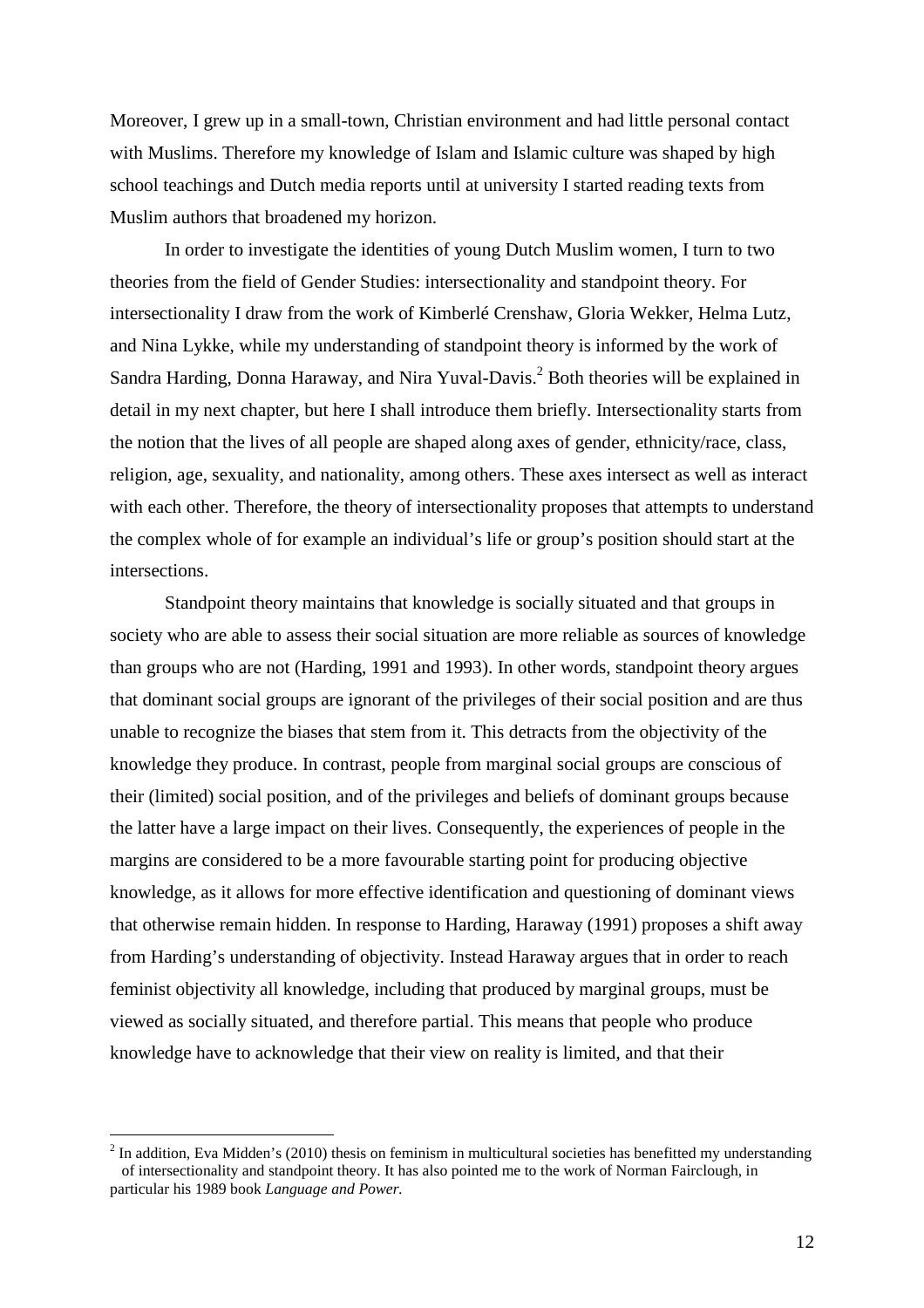understanding is filtered through a lens of human embodiment. Only then can objectivity be reached.

In my analysis I will take an intersectional approach to analyse the positioning of young Muslim women in contemporary Dutch society on the axes of gender, religion, ethnicity, and age/generations, as well as intersections of these axes in order to investigate their identifications. Moreover, I will build on ideas from the field of standpoint theory to argue why the marginal social position of young Dutch Muslim women renders their ideas beneficial to current Dutch discourse regarding Islam, integration, multiculturalism, and emancipation. Before discussing the methodology I have chosen, I will describe the three ways in which I think my research contributes to existing knowledge. First of all, in addition to the benefits standpoint theory associates with looking at topics such as the four I just mentioned from a marginal place, the perspective of marginal groups, such as Dutch Muslim women, allows for themes such as secularisation, citizenship, and nationalism to be revisited and critically reflected on by deviating from the commonly assumed, dominant view. This approach can offer new insights about taken-for-granted concepts, definitions, and thought patterns concerning for instance processes of in- and exclusion in the Dutch nation. Incorporating marginal perspectives can thus enrich the socio-political discourse that currently is dominated by voices that speak from privileged socio-economic positions.

Secondly, many young Dutch Muslims have grown up in the Netherlands and are familiar with the norms, values, and traditions of Dutch native culture as well as their culture of origin. This means they are in a favourable position to act as mediators to help reduce tensions between Muslims and native Dutch people in debates on controversial issues such as the wearing of headscarves in public places and the building of mosques. This principle could be applicable to members of the younger generation of other (former) immigrant groups or communities as well. My thesis can be exemplary in exploring the possibility that the cultural position of these young people allows them to bring the older members of their social group and native Dutch people closer together. Thirdly, my investigation into the identities of Dutch Muslim women can help nuance the fixed image of Dutch Muslim women that is mainly informed by white Dutch men and dominates the Dutch public discourse on Islam.

The methodology I have chosen is to follow through my analysis is based on the ideas of social theorist Norman Fairclough (1989). He proposes an approach to the workings of power in the realm of language, which he calls 'critical language study' or CLS. His aim in using this approach is to make apparent how power, ideology, and language affect each other and work together to influence language users (1989, p. 5). His goals as an author are to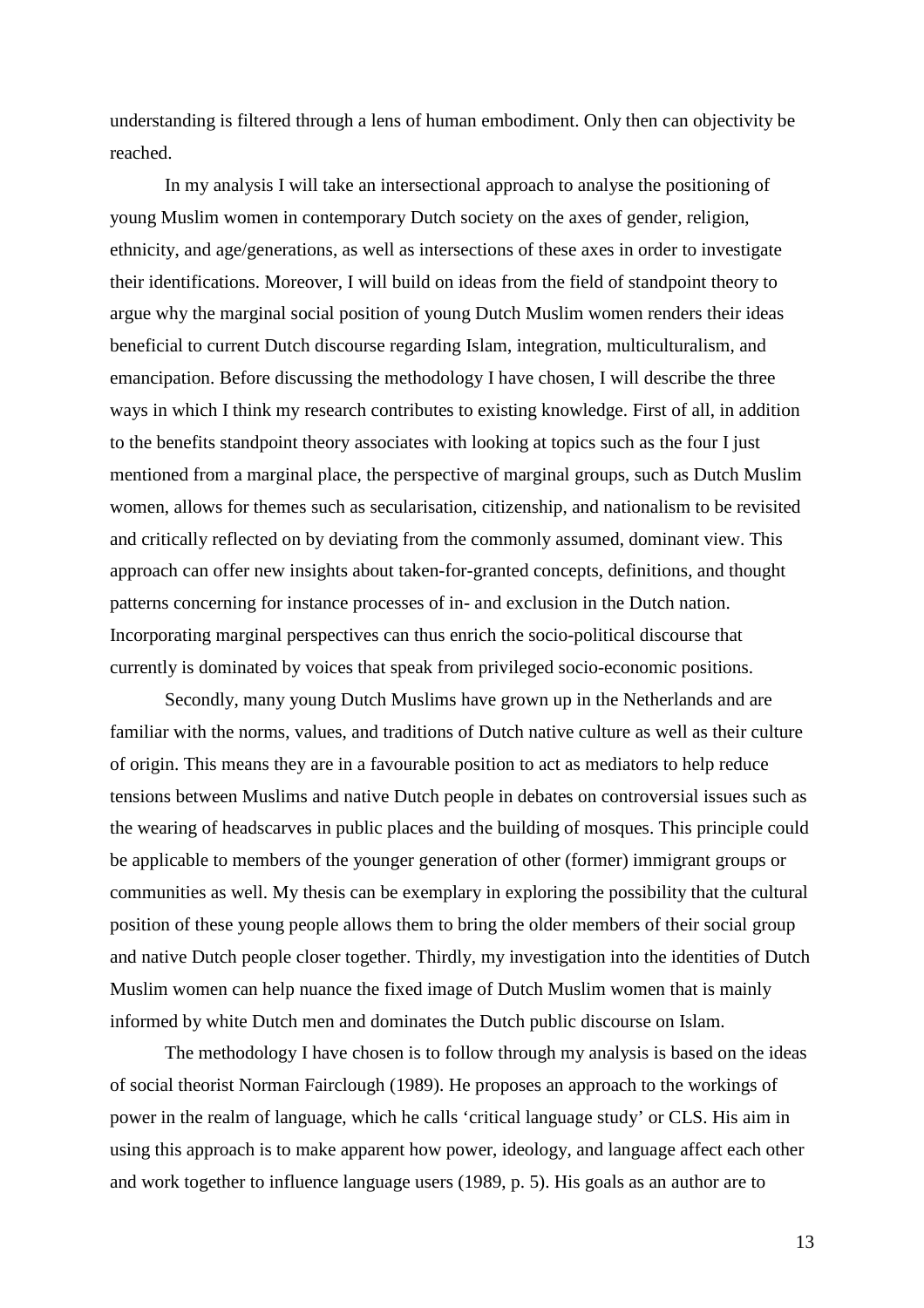further understanding of the importance of language in power relations, and in a more practical sense to increase people's awareness of the ways in which language helps dominant social groups or individuals maintain their power (1989, p.1). It is Fairclough's attention to effects and struggles of power that makes his theory relevant to my investigation, as well as his focus on thought patterns that are considered 'common sense' and therefore go unnoticed.

I will use Fairclough's teachings to perform a critical discourse analysis of essays written by young Dutch Muslim women as entries to two essay contests. In their essays the authors were free to investigate topics of their choice within the broad themes of the contests. By chance, both organisations chose as their theme the relationship between Islam/Muslims on the one hand and the Netherlands/Dutch citizenship on the other. *My main question is: How do young Dutch Muslim women represent themselves in their essays?* In order to answer this question I will organise my analysis according to two sub questions. The first is based on intersectionality and asks: how do these female Muslim authors position themselves on intersections of religion, gender, ethnicity, age/generation, and class? The second is based on a standpoint theory perspective: what knowledge about their identifications do these authors produce in their essays? By way of answering these questions I will explore the processes of identification of these women with the goal of learning more about who they are. Since my analysis is based on a small collection of essays, I intend this research to be exemplary rather than representative. Since my scope and my research material are both limited, I hope that this thesis will inspire other researchers to continue what I started.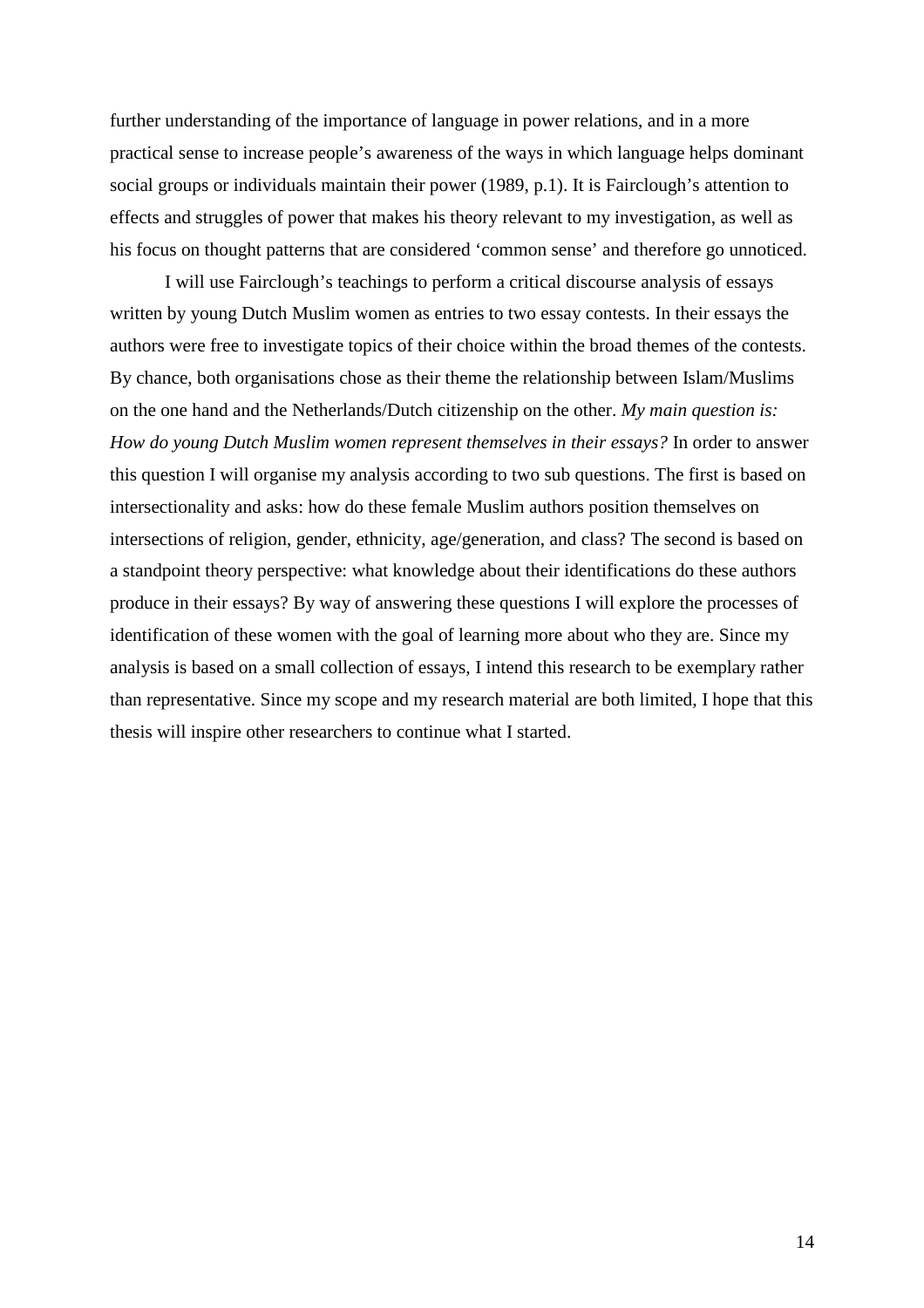#### Methodology

2

#### 2.1 Introduction

This feminist theoretical framework consists of two parts: intersectionality and standpoint epistemology. For intersectionality I draw from the work of Kimberlé Crenshaw, Gloria Wekker, Helma Lutz, and Nina Lykke. My understanding of standpoint epistemology is based on the writings of Sandra Harding, Donna Haraway's work on situated knowledges, and Nira Yuval-Davis' notion of transversalism.<sup>3</sup> In this chapter, I will introduce their ideas as they informed my analysis. Next I will turn to explaining discourse analysis as taught by Fairclough, after which I will provide some background information on how the essay anthologies that make up my case study material have come to be.

#### 2.2.1 From single-axis framework to intersectionality

Kimberlý Crenshaw, a United States lawyer, is credited with coining the phrase 'intersectionality' in her 1989 article *Demarginalizing the Intersection of Race and Sex: A Black Feminist Critique of Antidiscrimination Doctrine, Feminist Theory and Antiracist Politics*. In this article Crenshaw analyses how black women in the United States are affected by the single-axis framework that is the prevalent manner in which they are seen and treated in the contexts of antidiscrimination law, feminist theory, and antiracist politics. She argues that this single-axis framework is characterised by a "tendency to treat race and gender as mutually exclusive categories of experience and analysis" (Crenshaw, 1989, p. 139). As long as race and gender are viewed as distinct and unrelated axes of difference that do not overlap, black women's experiences will be misrepresented as the interaction of its multiple dimensions remain unacknowledged. Crenshaw believes the solution lies in abandoning the single-axis way of thinking and adopting an intersectional framework. While the single-axis framework starts thought from gender, race, or a sum of both, intersectionality allows for an analysis of black women's experiences as being shaped by multiple dimensions, including race and gender, that interact to make up the unique circumstances of black women's lives (Crenshaw, 1989, p. 140).

 $\overline{a}$ 

15

 $3$  In addition, Eva Midden's (2010) thesis on feminism in multicultural societies has benefitted my understanding of intersectionality and standpoint theory.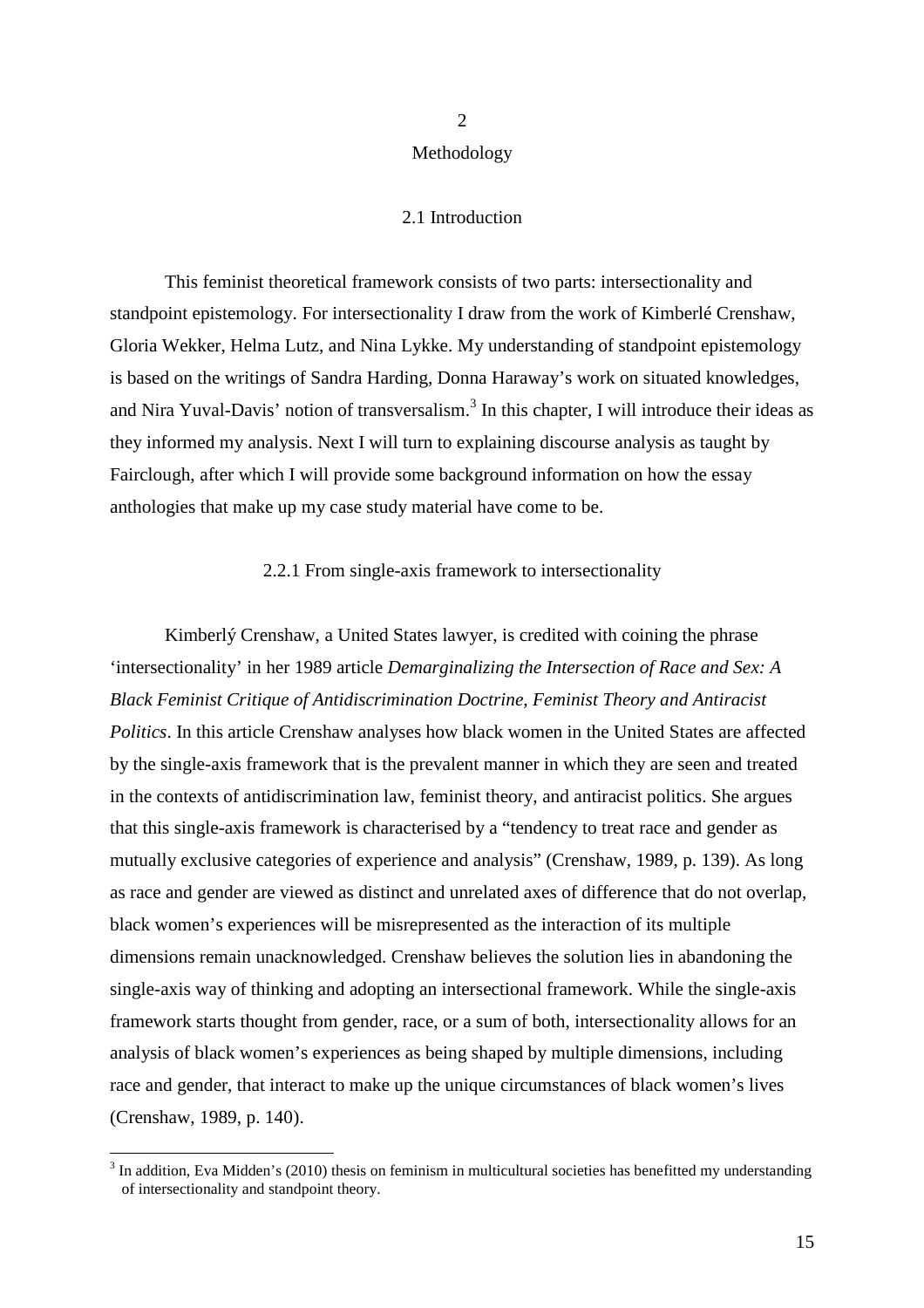From her analysis, Crenshaw concludes that both feminist theory and antiracist politics fail to accurately incorporate and reflect black women's experiences in their discourse. In the society she describes, feminism is based on the experiences of white women which results in the exclusion of black women whose experiences are not only shaped by issues of gender but also by racial forces. The black liberation movement is centred around the experiences of black men and mainly fights racism. In doing so the black liberation movement fails to recognise that black women are not only disadvantaged on the basis of race but also on the basis of gender. Crenshaw's solution to these shortcomings is to introduce an intersectional approach to black women's lives instead of the single-axis thinking strategy employed by both movements. She concludes that only by abandoning their single-axis approach and acknowledging that black women's experiences are located at an intersection of racial and patriarchal forces can feminist theory and antiracist politics hope to include and represent black women (Crenshaw, 1989, p. 166).

#### 2.2.2 Developing Crenshaw's intersectionality in the Dutch context: From sex and race, to gender and ethnicity

Kimberlé Crenshaw's investigation into the lives and experiences of black women has become the starting point for numerous feminist investigations into the possibilities of intersectionality as a method for deconstructing women's experiences. As the focus of my case study is the Netherlands, I have chosen to review some of the work on intersectionality that focuses specifically on Dutch society. In the Netherlands, non-white feminists, including Muslim women, have been using the term 'zmv', which stands for 'zwarte, migranten, en vluchtenlingenvrouwen' (black, migrant, and refugee women) to refer to their combined feminist struggles as opposed to the white feminist movement.<sup>4</sup>

The situation of marginalised zmv women in the Netherlands is similar to the experiences of black women as described by Kimberlé Crenshaw. Zmv women have been the object of a hegemonic way of thinking which is referred to by Gloria Wekker and Helma Lutz as an 'or/or' framework (2001, p. 27). Underlying this framework is the notion that in the

 $\overline{a}$ 

<sup>&</sup>lt;sup>4</sup> What the women who refer to themselves as 'zmv women' have in common is their marginalised position in Dutch society, while the phrase zmv simultaneously acknowledges their different ethnic and migrant backgrounds. As separate groups black, migrant, and refugee women have been small in numbers, so they teamed up in order to reach their goals. Whether the term zmv should still be used today to refer to the children and grandchildren of zmv women is debatable, since many of these women are born in the Netherlands, have a Dutch nationality, and/or feel Dutch (Botman and Jouwe, 2001, p. 18-19).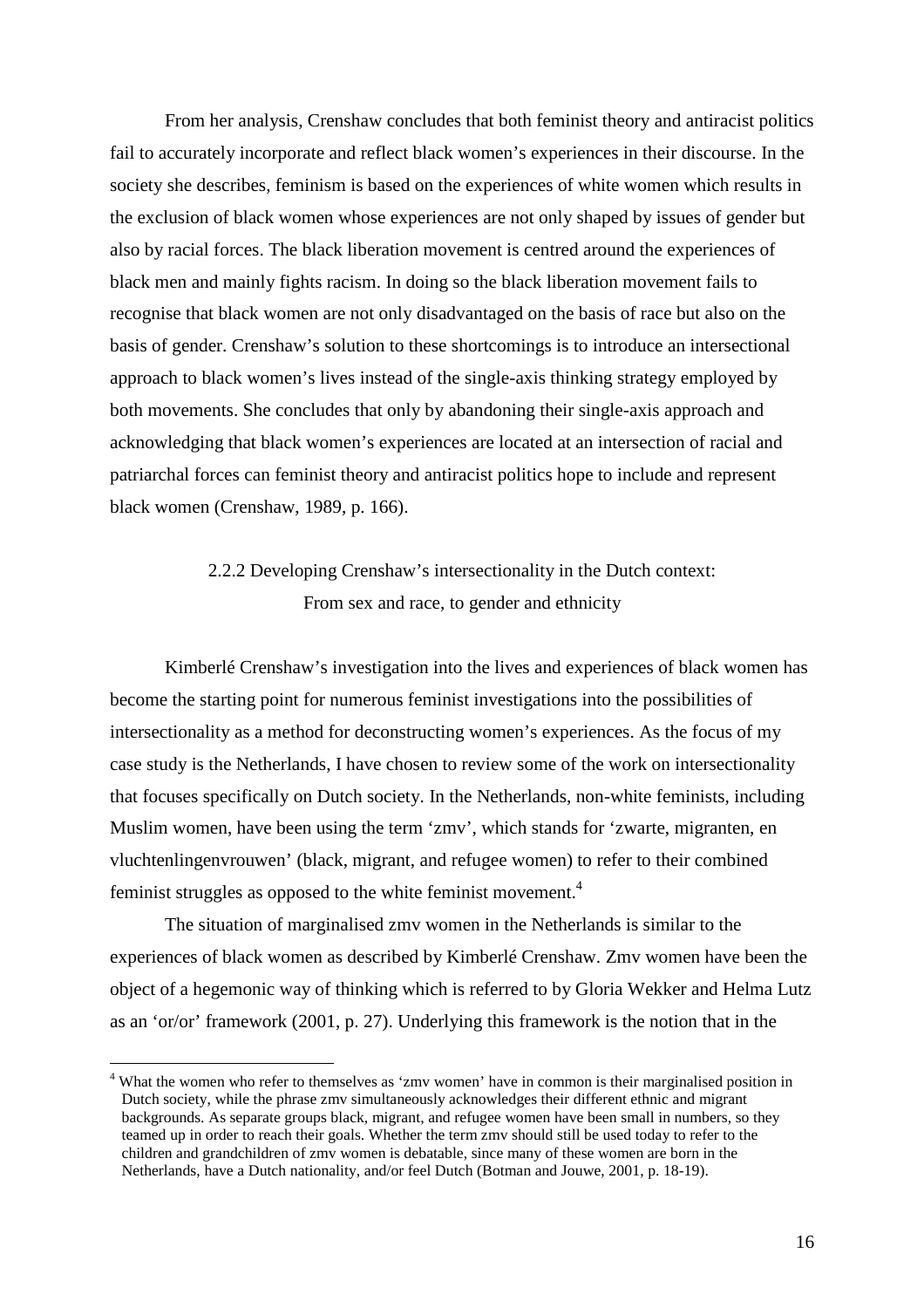Dutch public sphere zmv women are not considered part of the category 'woman', which only includes white women; and are also excluded from the category 'zmv' or black, migrant, refugee, as that category only includes men. As thinking is focussed on either 'women' or 'blacks, migrants, refugees', zmv women are left out completely (Botman and Jouwe, 2001, p. 19).

In addition, zmv women, like the black women Crenshaw studies, also found they were excluded from the white women's movement as it focussed only on the influences of biological sex and did not incorporate influences of race or ethnicity in their feminist discourse. They responded by attempting to have the importance of race on women's lives recognised by the women's movement so that is became possible to fight racism alongside sexism, a struggle in which they persevered (Wekker and Lutz, 2001, p. 35). In the 1980s and 1990s the concepts (biological) sex and race were replaced with gender and ethnicity, which expressed and allowed for a more fluent and dynamic understanding of the social and symbolic differences between men and women, as well as ethnic differences between individuals (ibid, 2001, p. 36). It was from the newly introduced concepts of gender and ethnicity that intersectionality developed in the Netherlands.

While Crenshaw argues for intersectionality as an analytical tool for the investigation of the marginalised position of black women, others including Wekker and Lutz show intersectionality can be applied in other feminist contexts as well. They believe that in order to fully understand the complex situation of marginalised women, one has to analyse it as being an intersection of forces related to variables such as gender, ethnicity, sexuality, class, and nationality (Wekker and Lutz, 2001, p. 39).

#### 2.2.3 A reflection on the concept of intersectionality

 In her article 'Intersectional analysis: black box or useful critical feminist thinking technology?', Nina Lykke argues that as the use of intersectionality as a concept has become more widespread in recent years, it is time to reflect on the areas in which it has been used, the ways in which it has proven useful as an analytical tool, but also the criticism that is has met. With this as her goal she sets out to investigate the shortcomings of the concept of intersectionality and to outline new directions for the future. Lykke believes that intersectionality should be regarded as a nodal point, which means that the concept should not be given a fixed definition but instead be kept open for discussion and adjustment wherever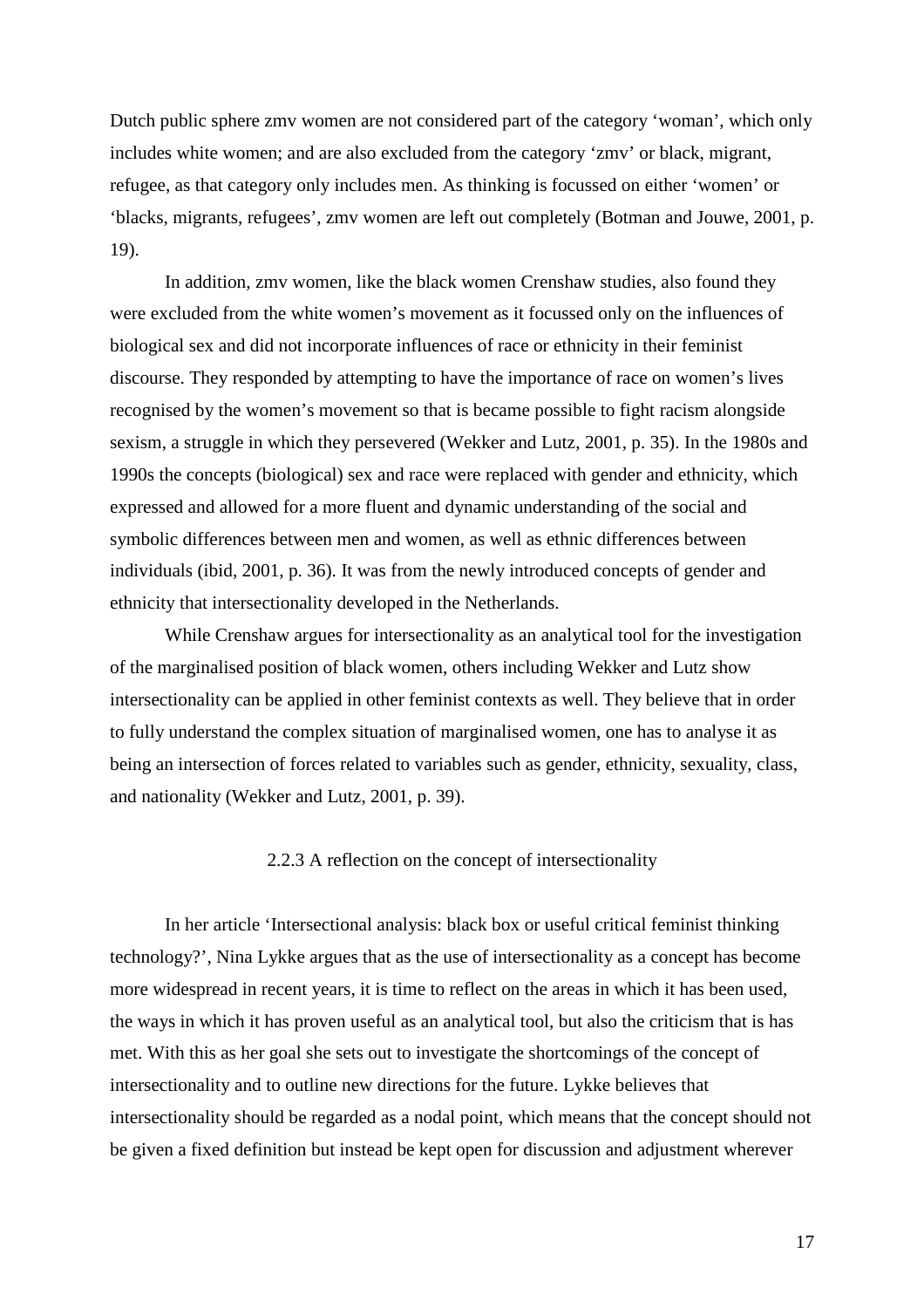desirable. As a result intersectionality becomes a thinking tool in the feminist toolbox that can be used in many ways and contexts (Lykke, 2011, p. 208).

 According to Nina Lykke, when using concepts like intersectionality one needs to contextualize them in order to make full use of their potential as critical thinking tools. She argues that if this is not done properly, intersectionality can become a black box, a mere rhetorical device that is used by analysts who do not think it necessary to contemplate the implications of its use, for example with regard to the content and interaction of the categories involved. When using the concept one should therefore always pay attention to the context so that intersectionality does not become "an explanation in itself" (Lykke, 2011, p. 210). A possible solution to the threat of decontextualisation resulting from black-boxing is to choose a restricted number of meaningful intersections, like the one of gender, race, and class, that can then be studied extensively using a suitable and consistent theoretical framework (ibid).

Lykke advocates a Deleuzian approach to the black-boxing effect that can change it from something problematic into an opportunity to reach new theoretical and political insights. In their work, Deleuze and Guattari use the concept of the rhizome, which Lykke describes as "underground plant stems that move horizontally in all directions" (2011, p. 211). Like the rhizome moves horizontally rather than vertically, so can black-boxing lead to a form of knowledge production that crosses borders between various theoretical fields rather than remaining within the boundaries of a given field. When producing knowledge in a rhizomatic way one moves along what Deleuze and Guattari called "de-territorialising lines of flight" (Lykke, 2011, p. 211).

In conclusion, Nina Lykke believes that when using intersectionality as an analytical tool, one should take care to contextualise it and contemplate the feminist genealogies of specific intersections, as some, like the one of gender, race, and class, have received ample consideration, while many others have not yet been investigated thoroughly. In addition, she advocates for the exploration of new intersections, as well as troubling and conflicting ones (Lykke, 2011). To aid the latter, Lykke refers to Nira Yuval-Davis' concept of transversal dialogue, which combines the actions of 'rooting' and 'shifting', which Lykke describes as "reflectedly situating oneself" and "temporarily identifying with the perspective of the other dialogue participants" respectively (2011, p. 217). By first analysing the intersection which one occupies as a human being and then reaching out to another person's intersection by transferring without losing connection to one's roots, a researcher can learn about both positions as well as the connection between them. The concept of transversal dialogue will be discussed in more detail in section 2.3.5.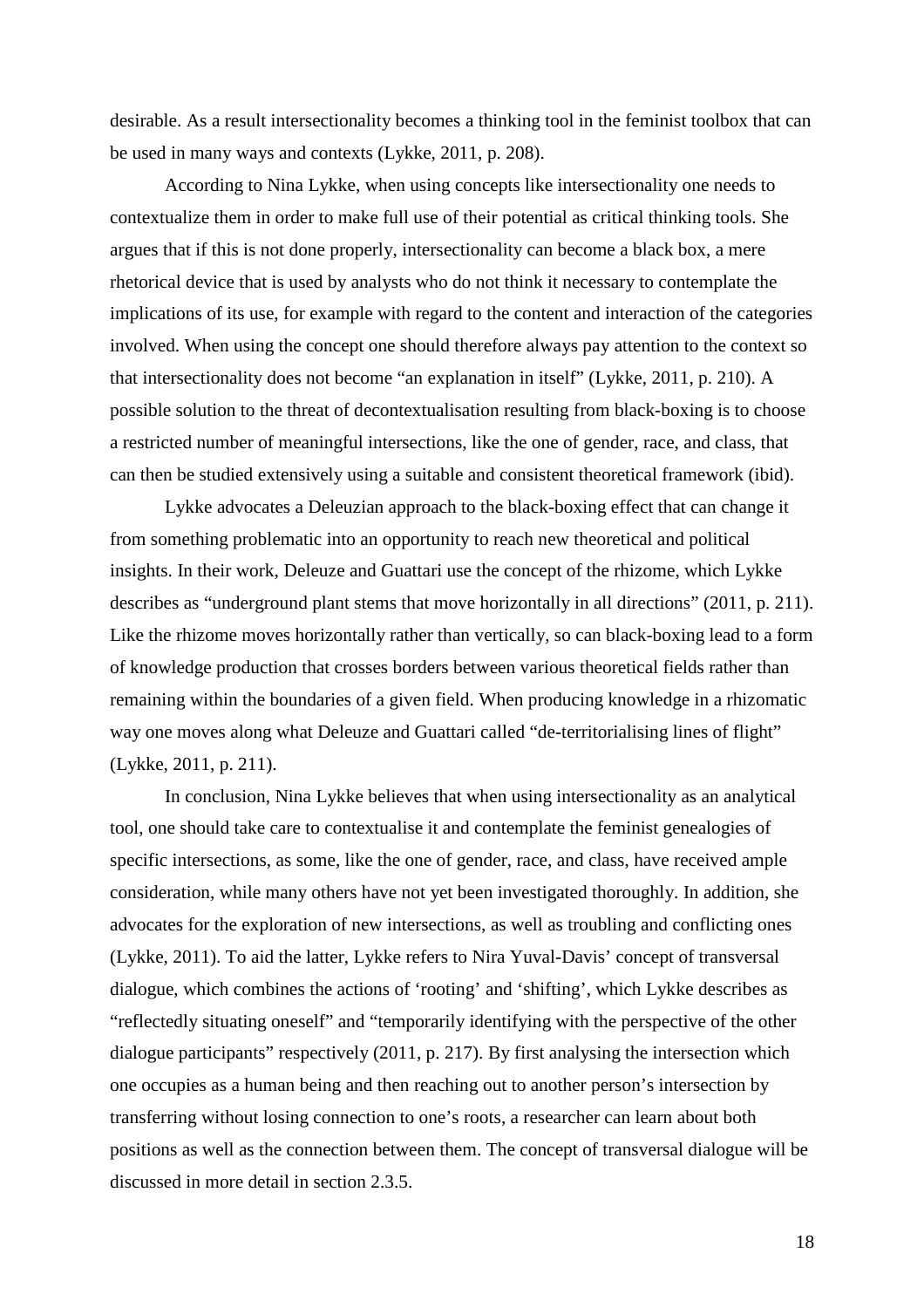#### 2.3.1 Maximizing objectivity: Standpoint theory and its origins

In the early 1990s, Sandra Harding developed feminist standpoint theory and took a new approach to the goal of maximizing objectivity. Her work will form the basis of the standpoint epistemology dimension of the theoretical framework I will use in my case study of young Dutch Muslims. Now, what is feminist standpoint epistemology? In a nutshell, it argues that all knowledge is socially situated (Harding, 1991, p. 119). This means that knowledge is rooted in a social context, a view very different from conventional sciences' conviction that, when procedures are followed correctly, researchers come to knowledge that is objective, so entirely free of any influences from its origins in time, place and culture.

Harding traces the history of standpoint theory back to Hegel's considerations of the insights that could be gained from perceiving the master-slave relationship from the standpoint of the slave compared to that of the master. Others have developed Hegel's findings into the notion that knowledge claims produced by dominant groups in contemporary society are not completely objective when judged from the standpoint of marginalised social groups. This is because, while knowledge is socially situated, dominant groups fall short when it comes to critically and systematically analysing their own privileged social situation and the ways it affects the knowledge claims they produce (Harding, 1993, p. 54). This lack of self reflection makes their position less favourable for generating objective knowledge as it limits their ability to see how relations within human society, and between humans and the natural world, truly function. In contrast, the people who occupy marginal social positions are able to look at these relations critically, and question dominant beliefs that shape their experiences and lives but remain unnoticed by the dominant groups themselves. Dorothy Smith believes one of these marginalised groups is women. Studying their lives can therefore open up new possibilities for critically examining their lives as well as men's lives, and the interactions between these lives (Harding, 1993, p. 54).

#### 2.3.2 Strong objectivity

As mentioned earlier, Harding's feminist standpoint epistemology advocates a view on scientific knowledge and objectivity which is very different from that of conventional, nonfeminist science. Harding's main point of criticism is that the procedures and norms of conventional science are not sufficient to reach proper objectivity since social values, beliefs, and interests that are held by most or all members of conventional scientific communities are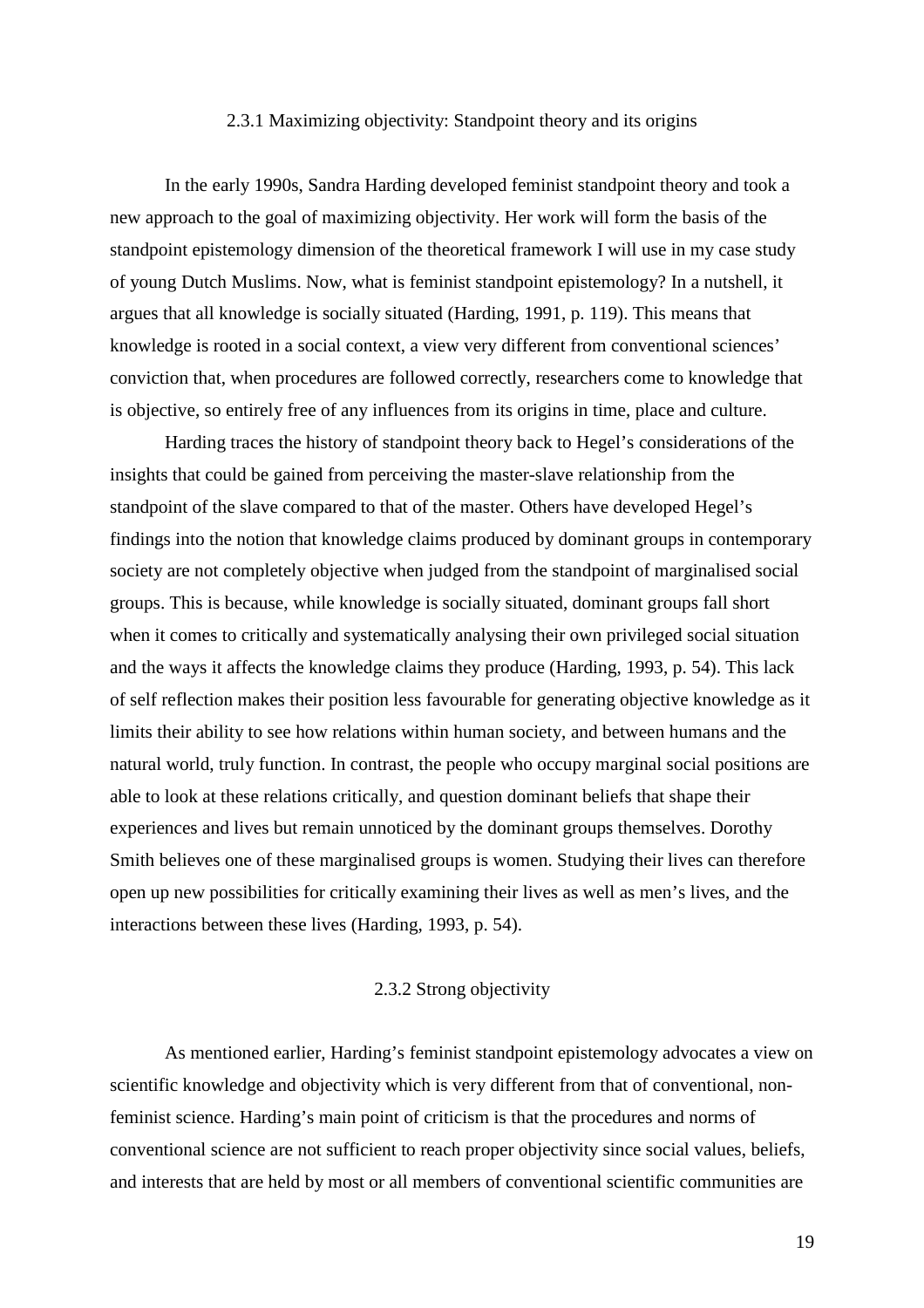allowed to enter the results they produce without being detected or questioned. Harding advocates feminist standpoint theory's standards, which are aimed at reaching what she calls 'strong objectivity'. The standards are designed to erase social and cultural beliefs that are collectively held from scientific research processes, and that are therefore overlooked by conventional science methods, which are only aimed at removing from scientific results the traces of the ideas of individual researchers (Harding, 1993, p. 52).

In order to reach this goal, one has to acknowledge that a knowing subject, for example a researcher, is comprised of characteristics that are very different from the ones bestowed on it by conventional science. In standpoint theory the subject of knowledge is embodied and visibly present, as the results of research are always socially situated. Because of this, there is no essential difference between subjects and objects of knowledge, as both are affected by comparable social forces. Furthermore, Harding argues that knowledge is produced by groups of people rather than individuals, which also means that knowledge claims that are not criticised by group members become part of what that community holds as truth. Consequently, these (heterosexist, eurocentric etc.) assumptions become part of the worldview of that community and are what characterises it to outsiders or later generations, who may regard these assumptions as false. Lastly, subjects of knowledge, according to feminist standpoint epistemology, are not homogenous and coherent, but heterogeneous, contradictory and multiple, as the lives and experiences of very different women are taken as the starting points for generating knowledge, and women's social position as outsiders within<sup>5</sup> is inherently contradictory (Harding, 1993).

In sum, Harding is convinced that "the problem with the conventional conception of objectivity is not that it is too rigorous or too 'objectifying', as some have argued, but that it is *not rigorous or objectifying enough*" (1993, p. 50, italics in original). In order to strengthen objectivity it is necessary to employ what she calls 'strong reflexivity', which means individual researchers as well as the larger scientific community look critically at their own beliefs and practises to find and critically evaluate those ideas, values and attitudes, that are held by such a large part of the scientific community that they have become woven into scientific paradigms. As unquestioned standards, these thought patterns influence for example the choice of research topics, content of hypotheses, and interpretation of data; all processes that are not monitored by conventional scientific methods aimed at maximizing objectivity (Harding, 1993, p. 69). She summarises this approach when she argues that standpoint theory

<sup>&</sup>lt;sup>5</sup> See also Harding (1991, p. 124) for more information on the notion of the 'outsider within'.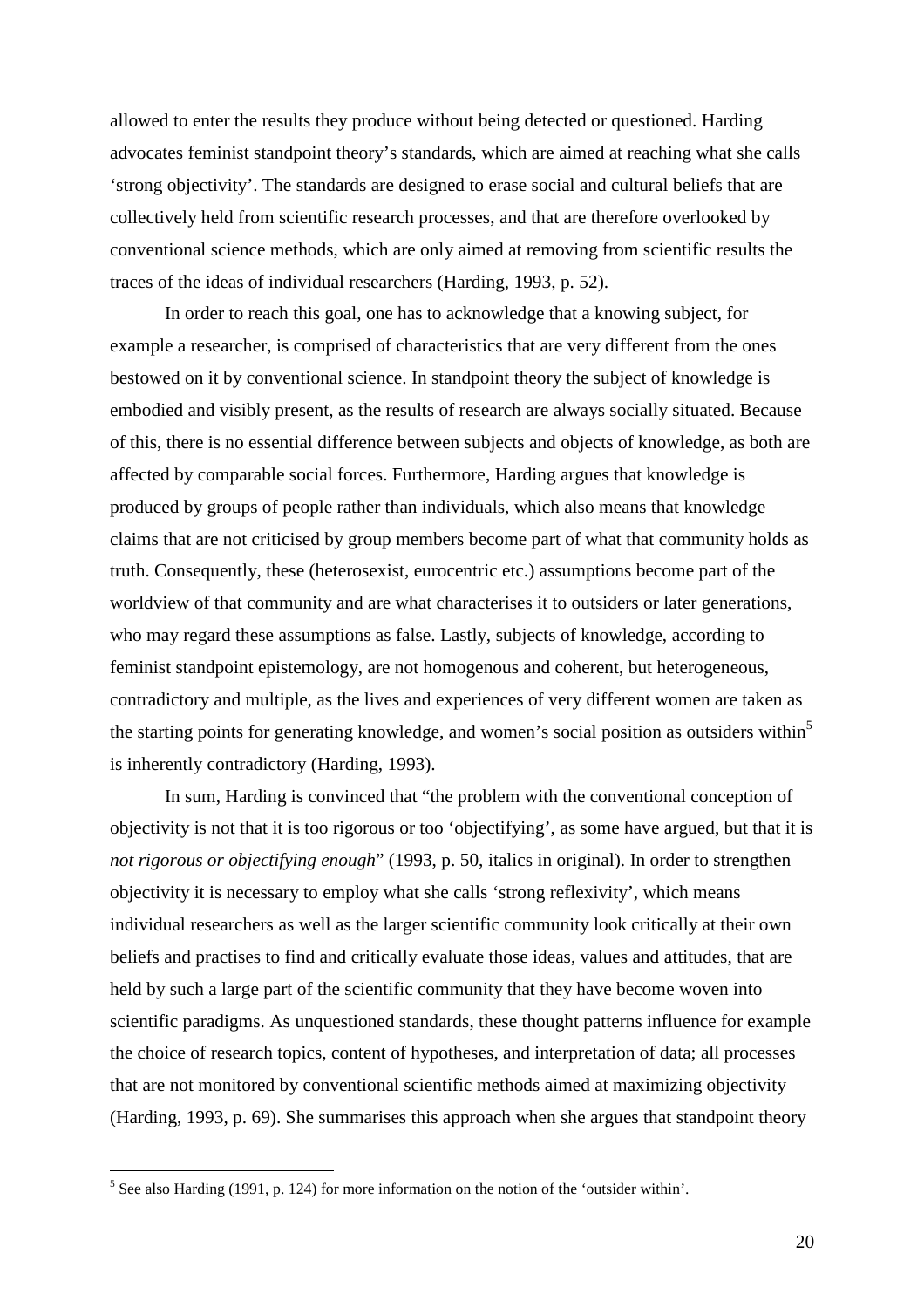provides a solution to the matter of objectivity by demanding that both the subjects of knowledge - researchers - as well as the object of knowledge - that which they study - be assessed using equally strict (scientific) standards to achieve strong objectivity (Harding, 1993, p. 71).

#### 2.3.3 How standpoint theory leads to more objective knowledge

Starting research on human social relations and nature from the lives and experiences of marginalised groups in society, such as women, produces knowledge that is more objective than conventional knowledge that is produced by dominant societal groups. Harding provides several reasons why this is so. First of all she argues that women's lives have been underestimated as points of departure for scientific investigation as conventional science has been based mainly on the lives of men in dominant class, ethnical and cultural positions. As science is supposed to be based on social relations and nature in their entirety, it cannot afford to omit women (Harding, 1991, p. 121). Secondly, women occupy a 'stranger' position with regard to the social order, resulting in them being able to see behavioural patterns and value and belief systems that are difficult to see for scientists within the social order (Harding, 1991, p. 124).

Other feminists, such as Patricia Hill Collins, expand this notion and argue that women, specifically women researchers, occupy an 'outsider within' position, which provides them with the advantage of being able to see beliefs and activities as they are present within both dominant and 'outsider' groups, as well as the connections between them (Harding, 1991, p. 131). As strangers, women possess "just the combination of nearness and remoteness, concern and indifference, that are central to maximizing objectivity" (Harding, 1991, p. 124). Lastly, the outsider position and oppression of women render them more likely to procure and maintain a critical stance toward the dominant social order. This is because they have fewer interests in remaining oblivious to its processes or making an effort to support it. Taken more broadly, when one begins research from the perspective of the experiences of oppressed groups and gathers insights in the forces that shape their position, one arrives at elements of the dominant social order that are hard to perceive from the perspective of those that have their place within it (Harding, 1991, p. 125).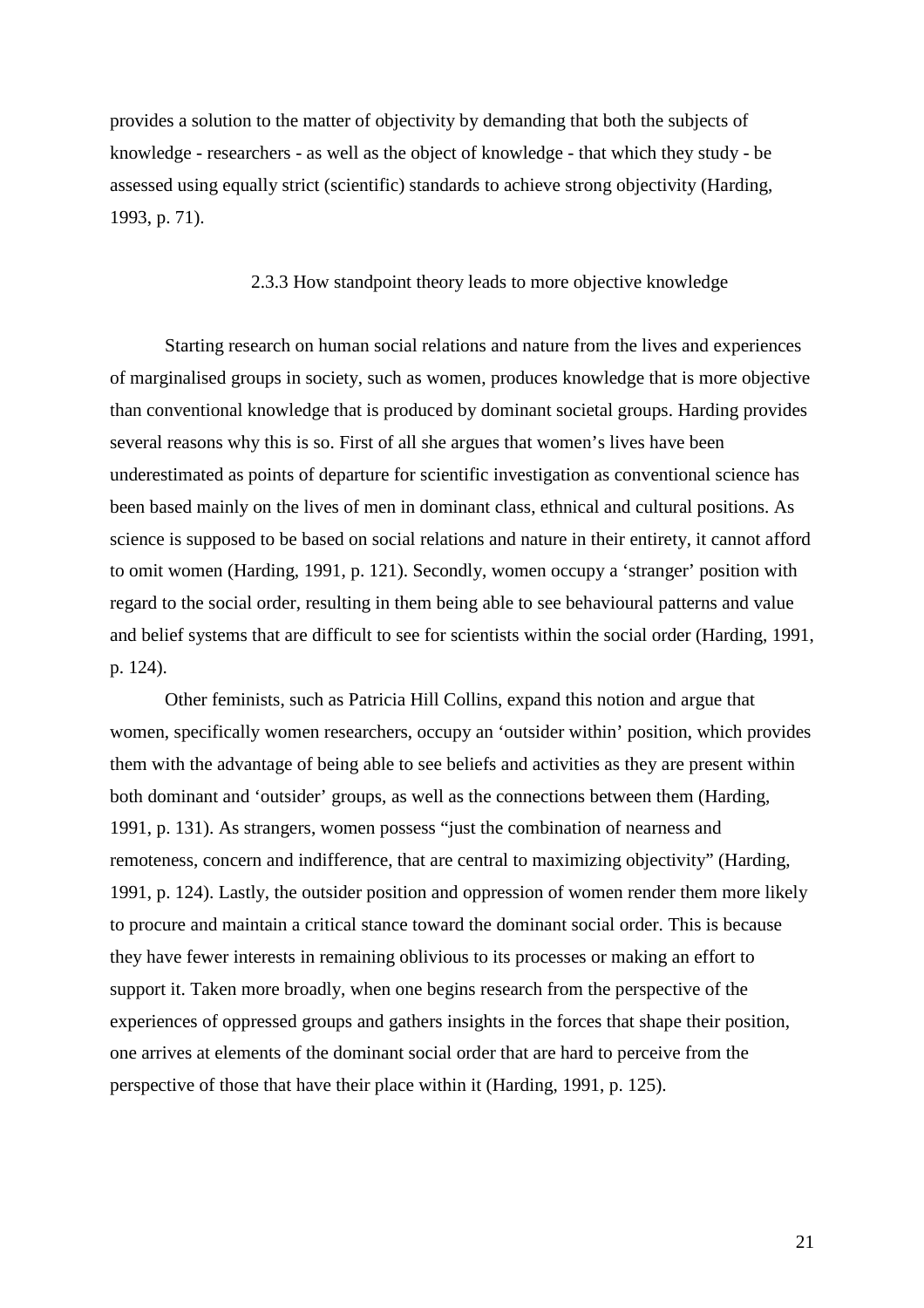#### 2.3.4 From standpoint theory to situated knowledges

Donna Haraway has further developed Sandra Harding's work on standpoint theory in her 1991 article 'Situated knowledges: The science question in feminism and the privilege of partial perspective'. Here she describes her view on how to reach feminist objectivity, which she also refers to as the science question in feminism. Haraway observes that feminists have thus far largely held on to either one of two theoretical directions – radical social constructionism or feminist critical empiricism (Haraway, 1991, p. 183). According to Haraway the problem feminists have tried to solve is how to resolve three challenges at the same time: properly handling knowledge claims and knowing subjects, critically evaluating their own knowledge producing processes as feminists, and making an honest attempt to represent the world truthfully (1991, p. 187). She believes to have found a solution – "feminist objectivity is about limited location and situated knowledge, not about transcendence and splitting of subject and object". This means she sees feminist objectivity as embodied and socially situated, therefore one has to take responsibility for the claims one produces and acknowledge that one's own perspective is partial. Only then can scientific knowledge become truly objective (Haraway, 1991, p. 190).

In the quest for maximum objectivity, the subject has to accept that their vision is partial; "never finished, whole" but "simply there and original" (Haraway, 1991, p. 193). Not all perspectives are equally preferable. The perspective of the subjugated or the less powerful is favoured because it is deemed more likely to provide knowledge that is more sustained objective than knowledge produced from privileged standpoints. However, Haraway warns those who attempt to "see from below" not to romanticise this approach or make the mistake of believing it to be unproblematic or easy (1991, p. 191). Dominant positions, on the other hand, are standpoints from which objectivity cannot possibly be achieved, as they are disembodied, unmarked and transcendent (Haraway, 1991, p. 193). With regard to the preferred object of knowledge, Haraway argues that "situated knowledges require that the object of knowledge be pictured as an actor and agent, not a screen or a ground or a resource", only then can "gross error and false knowledge" be avoided (1991, p. 198). By employing the objects of knowledge as passive resources that can be appropriated at will, they come to be mere means to the end of supporting the interests of a dominant subject of knowledge. Haraway sums up her argument when she says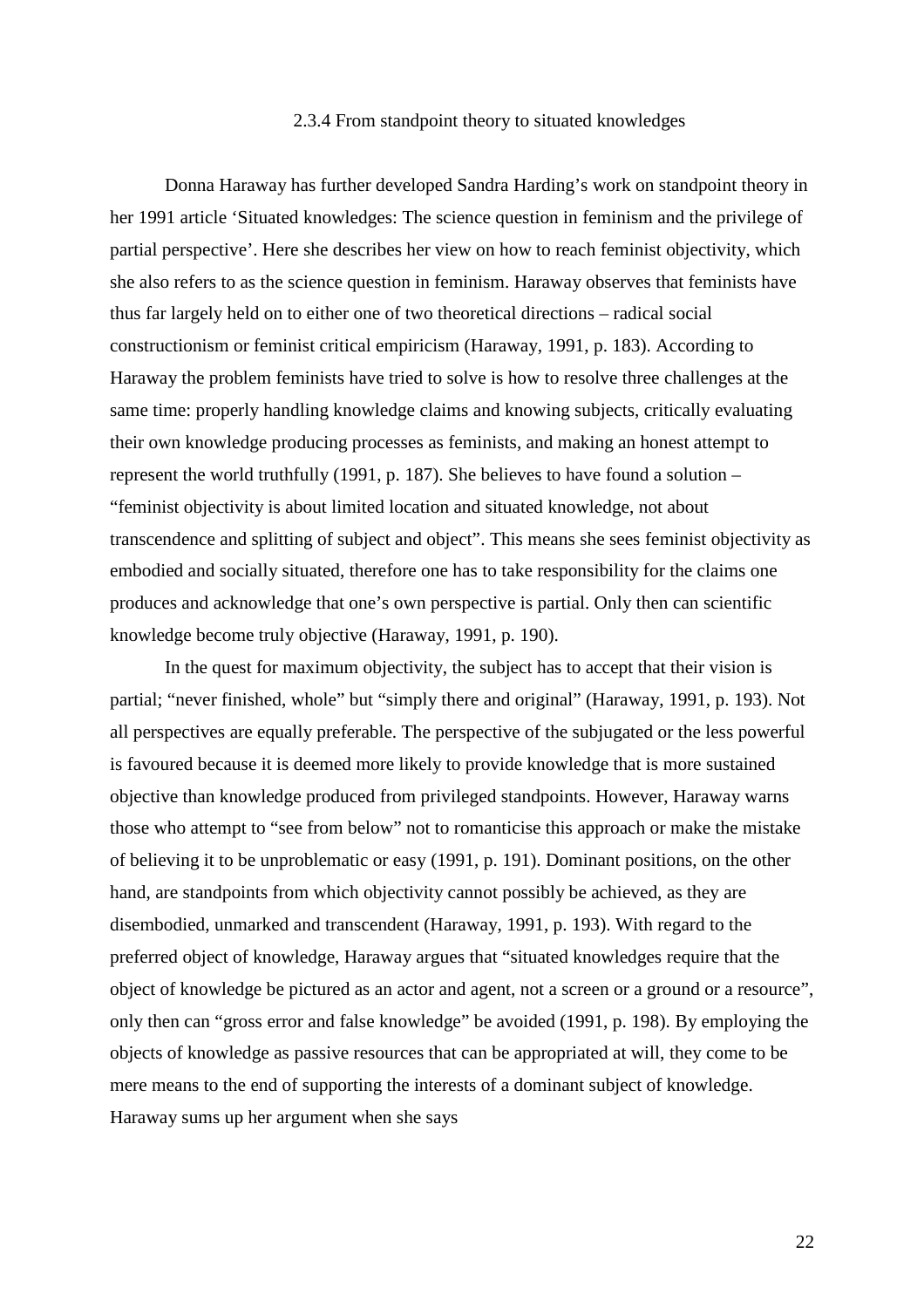I am arguing for politics and epistemologies of location, positioning, and situating, where partiality and not universality is the condition of being heard to make rational knowledge claims…We do not seek partiality for its own sake, but for the sake of the connections and unexpected openings situated knowledges make possible. The only way to find a larger vision is to be somewhere in particular. The science question in feminism is about objectivity as positioned rationality (1991, p. 195).

#### 2.3.5 From situated knowledges to transversal politics

Nira Yuval-Davis adds to Haraway's idea of situated knowledges when she discusses how groups of women with very different social, cultural, and ethnical backgrounds can be brought closer together through dialogue, using a method known as 'rooting and shifting' or 'transversalism'. She explains

the idea is that each participant [to the dialogue] brings with her the rooting in her own membership and identity but at the same time tries to shift in order to put herself in a situation of exchange with women who have different membership and identity (1994, p. 192).

When using this method, participants occupying different positions attempt to temporarily see things from another's perspective in order to create connections between them. According to Yuval-Davis, two things are very important: first, one has to make sure not to de-centre or forfeit one's own roots and values when shifting, and second, shifting should not lead to homogenisation of the occupants of other positions (1994, p. 193). Transversal politics revolves around dialogues that allow for the acknowledgment of "the specific positionings of those who participate in them as well as to the 'unfinished knowledge' that each such situated positioning can offer" (Yuval-Davis, 1994, p. 194).

### 2.4 From theory to practice:

#### Discourse analysis of Muslim women's essays

My understanding of critical discourse analysis is based on Fairclough's teachings (1989). His goal is "helping people to see the extent to which their language does rest upon common-sense assumptions, and the ways in which these common-sense assumptions can be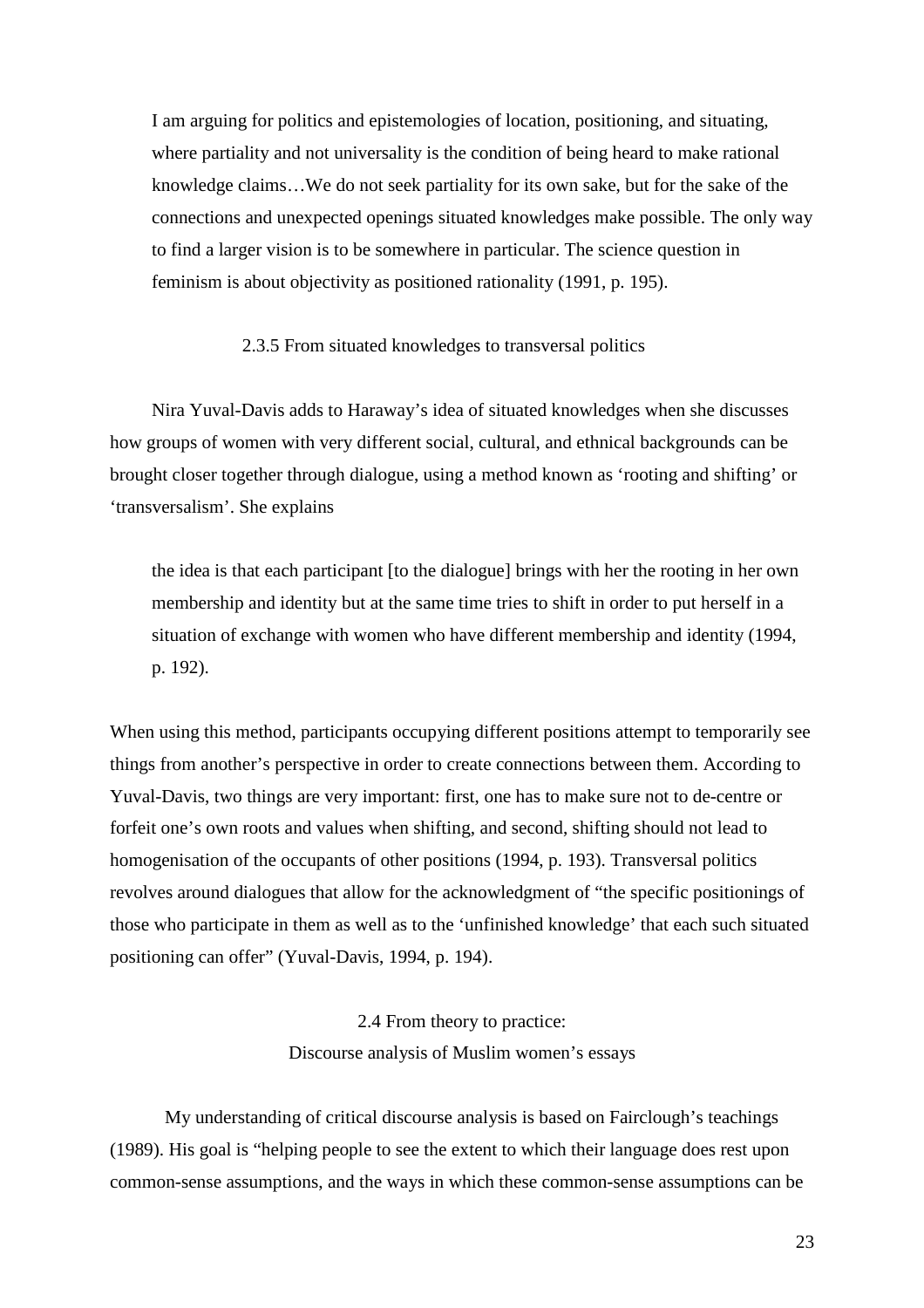ideologically shaped by relations of power" (1989, p. 4). This means that "ideologies are closely linked to power" (1989, p.2). I will employ his approach of critical language study mostly as a tool to find relationships between the language of the essays, and underlying influences of power and ideology. For my analysis I will be using the term 'ideology' broadly, to include implicit thought patterns more generally. Fairclough (1989, p. 34) distinguishes between two types of power: 'power in discourse' and 'power behind discourse'. The former will be discussed at length in the second part of my analysis as its influence is found within discourses, where some participants have more power than others, thus allowing them to control whose voices are heard and what can be said (1989, p. 46). The other form of power is what Fairclough calls 'power behind discourse', to which I will return at the end of this section in order to briefly investigate how this power operates in the case of my research.

While discourse analysis provides the practical framework for my essay analysis, the theoretical foundation of my work is made up of intersectionality and standpoint epistemology. Both frameworks function together. First of all, intersectionality is employed as a way to dissect the authors' stories and experiences in such a way that the underlying axes of difference are laid bare, which makes it possible to access and analyse identifications of the authors. Second, standpoint epistemology provides arguments for why the authors' experiences are valuable as part of knowledge production from marginalised socio-economic positions and as part of the process of developing a minority standpoint that can bring more balance to discourses otherwise dominated by voices from privileged socio-economic positions. Moreover, in a context of situated knowledge and transversal politics it is important to better understand these authors' processes of identification because knowledge of their marginalised worldview, despite being by definition partial according to situated knowledges, can be a valuable addition to the existing spectrum of partial worldviews and as such provide valuable insights to those who engage in transversal politics with them.

Thirdly and lastly, the authors' identifications do not exist in an ideological vacuum and are not devoid of power influences. The discourses that the authors are engaged in, whether they are willing participants or are unwillingly being subjected to them, affect them in ways that are more or less visible. Examples of such discourses are the socio-political discourse on integration in Dutch society, the public discourse on female emancipation that is found mainly in circles of secular, white, Western feminists, and the Dutch public as well as political discourse on the question whether visible symbols of Islam, such as headscarves, should be allowed in public places. These discourses, among others, solicit responses from the authors as well as the Islamic communities they reside in and in that way invade their thinking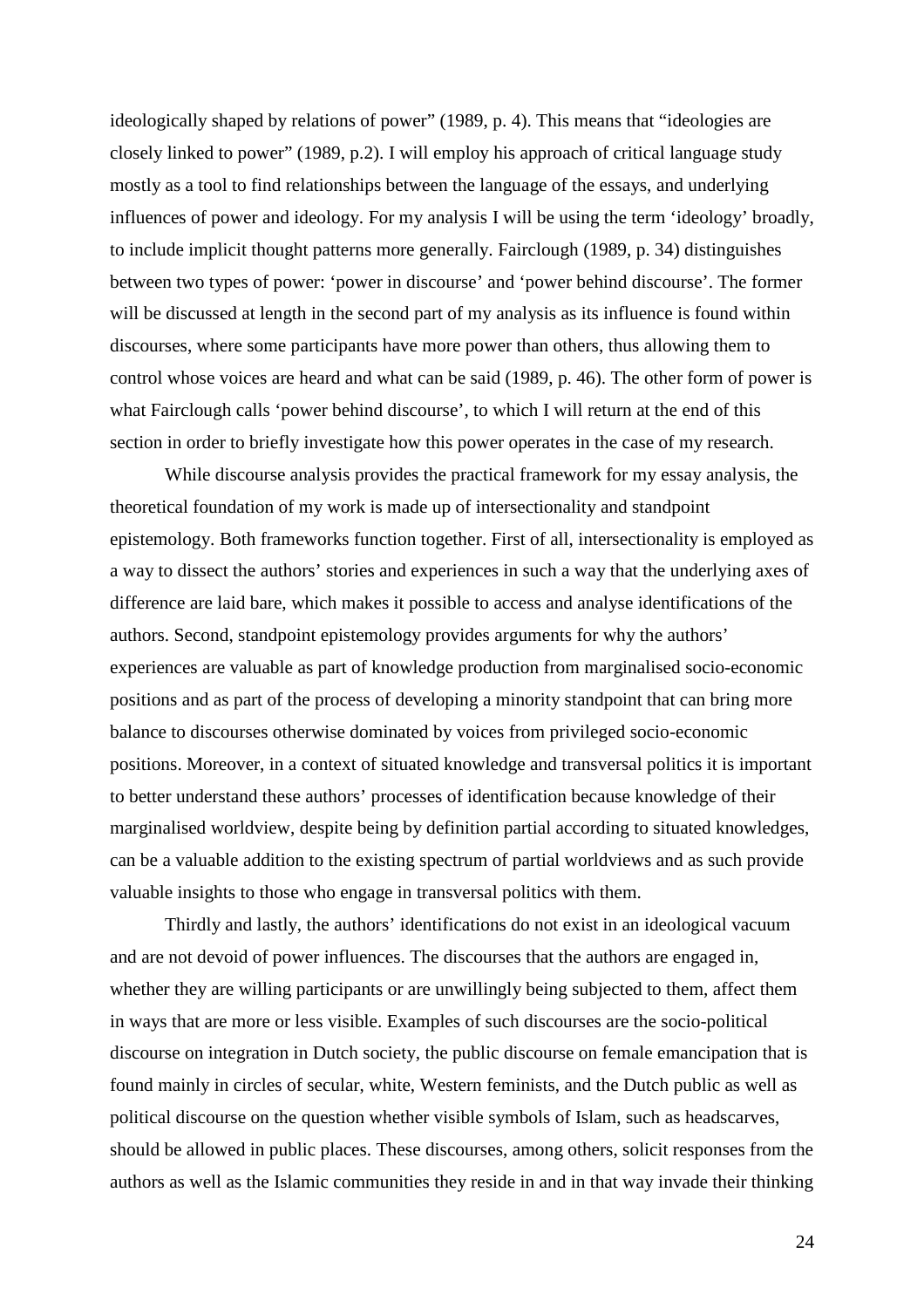on these topics. This not only renders them powerless and cornered but also, more implicitly, forces upon them a certain way of thinking about the topic under consideration, which affects them inconspicuously by framing and constricting their thinking and limiting their options as to reactions that are considered socially acceptable. It is in this way that ideologies and the effects of power that accompany them influence the authors' identifications and it is therefore that they should be taken into account in analyses such as this one.

The material for the discourse analysis consist of two essay anthologies: *Hou vast aan je dromen: Essays van jonge moslims over burgerschap*, published in 2001 by the Dutch Steering Committee on Islam and Citizenship, and *Jonge moslims, andere geluiden: Voorbij traditie en teleurstelling*, published in 2006 by the Dutch Forum Institute for Multicultural Development. Each of these two organisations held an essay contest for young Dutch Muslims and bundled the best entries for publication. *Hou vast aan je dromen* consists of the thirteen best contest entries as well as two essays and one poem written by established authors. *Jonge moslims, andere geluiden* comprises three large essays as well as short biographies of the authors. The published essays were selected from a total of twelve entries and the authors received help from a team of editors during the writing process, which was not the case for the authors published in *Hou vast aan je dromen* (Huinder and Krijnen, 2006, p. 9)*.*

Now it is time to return to Fairclough's notion of power behind discourse and discuss what it entails with regard to these essay books. In the case of *Jonge moslims, andere geluiden,* there was a language criterion in that the essays entered had to be written in Dutch. *Hou vast aan je dromen* had no such criterion, and even the format of the entries was left open by the organisation. While both organisations did not use their power over the contests and the participants in a very restrictive manner, the fact that both contests included a stage of judging means there was a certain amount of 'power behind discourse' influencing present since decisions had to be made regarding which entries were good enough to be included in the published booklet. The fact that no exact recording of the selection process is included in the booklets adds to the secrecy that comes with this type of power.

For me as a feminist researcher, the notion of 'power behind discourse' entails that I have to be aware of the effect I have upon the research I do. There are many possible blind spots that I, from my personal socio-economic position, can be affected by without knowing. The fact that my knowledge of the lives of young Dutch Muslim women comes primarily from academic interest rather than personal interaction, could act as a bias on my analysis. All I can do is be open about where I stand as a person and what my interests are regarding this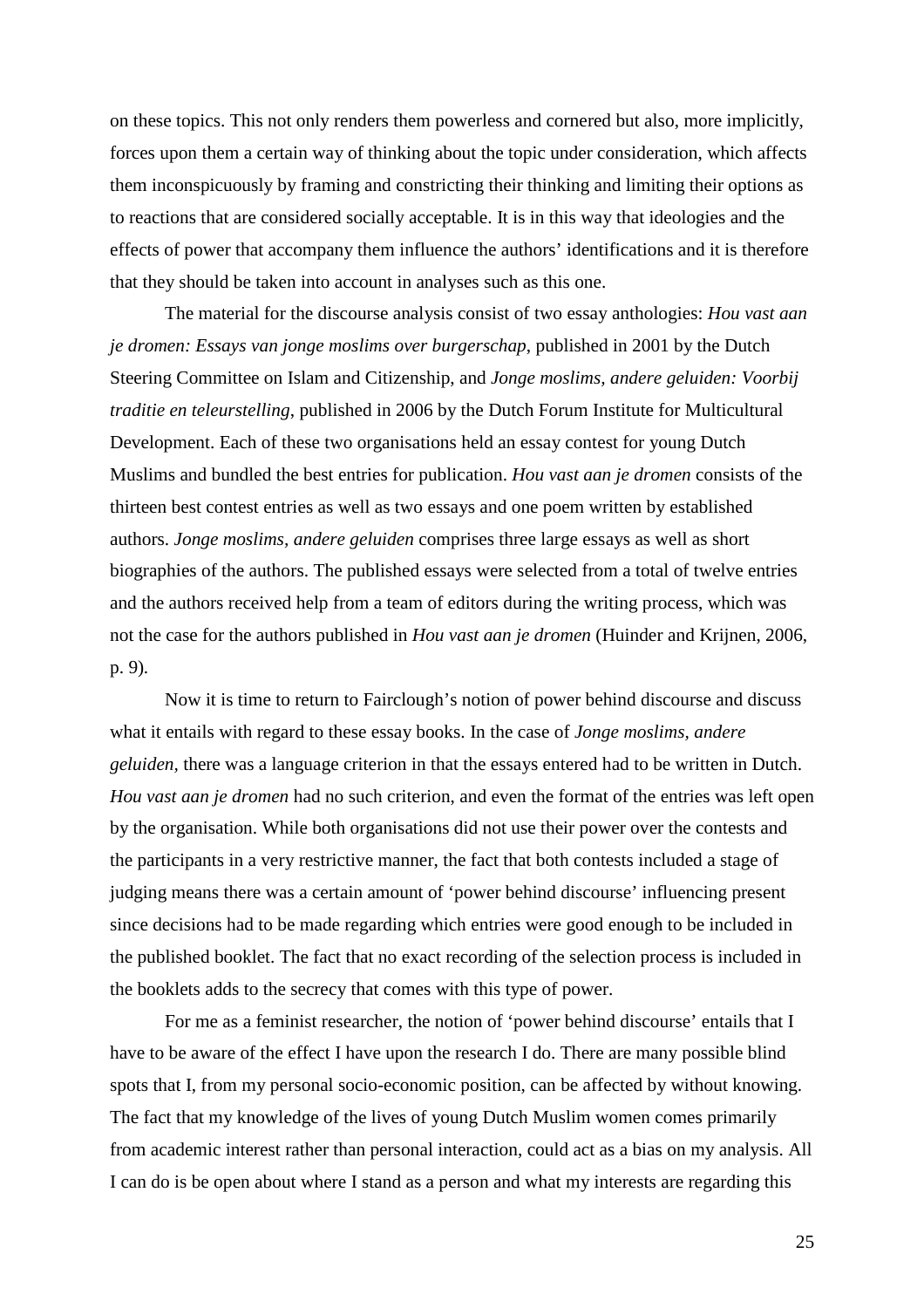research. That is why I here, in addition to what I wrote in section 1.5 of my general introduction, briefly describe the steps that led me to the source material that my analysis is based upon. After choosing the essay books as a result of my personal interest in literature analysis, excluding the texts that were not part of the contest entries, and deciding to omit the male authors and instead focus on the female authors only, I was left with a total of thirteen essays from the combined total of the two books. Since the essays of one of the female authors that were left was written in a very artistic style, I decided it was too ambiguous to incorporate in my analysis. Moreover, one of the other essays left was co-authored by a man, who had submitted an essay together with his wife. This latter essay I chose to incorporate since the combined genders of the authors gives them a unique perspective, which will be discussed in more detail in the second part of the analysis. At the end of my selection procedure, a total of twelve essays were left, written by twelve female authors and one male co-author.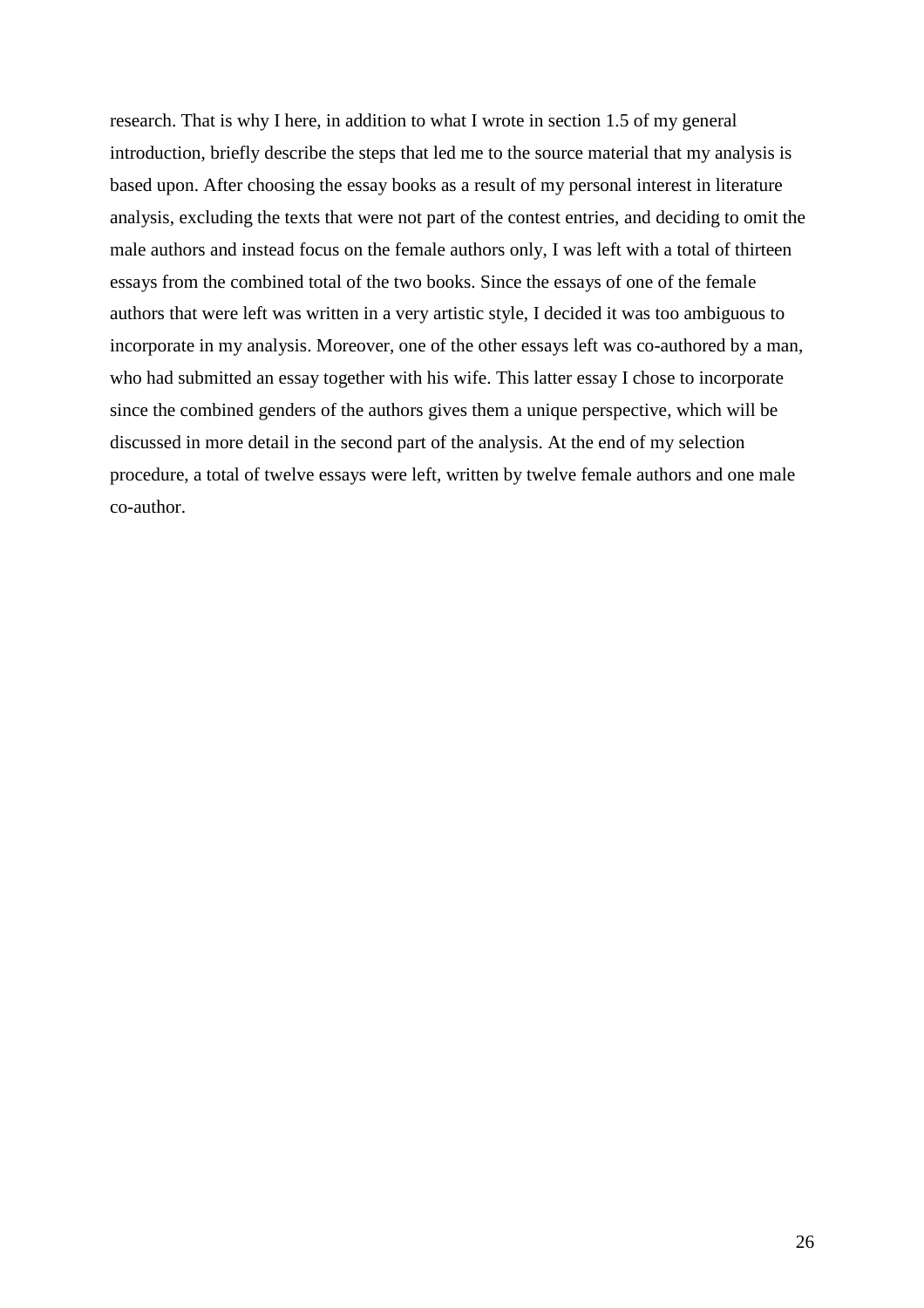#### 3

#### Analysis

#### 3.1 Introduction

In this chapter I will analyse the collected essays with the aim of answering the two sub questions of my research: how do the young Dutch Muslim authors position themselves intersectionally, and what knowledge about their identifications do they produce in their essays? From the intersectional point of view underlying the first question, the authors' positionings on the axes of difference of gender, ethnicity, religion, age or generation, and class are most relevant to my research. The first four of these are part of my main question, which asks how young Dutch Muslim women represent themselves in their essays. The fifth, class, is fundamental to social issues that also involve power and ideology, and therefore also most likely plays a role in contemporary Dutch discourses involving Muslim women. However, as investigating these axis one by one would not yield many meaningful insights, I will not spend much time analysing each one by itself. Instead, I will focus on three intersections, which a thorough reading of the essays revealed to be important sites of identification by the authors: religion and gender, religion and ethnicity, and religion and age/generation.

Notably, the axis of religion is included in all intersections. A preliminary answer to the question of why this is the case is the fact that the theme of both essay contests was the relationship between Islam or Muslims on the one hand and the Netherlands or Dutch citizenship on the other. This set up the topic of religion as a core element of the participants' thinking and writing. In addition, with regard to the axis of class the authors do not provide sufficient explicit information for analysis to include it in my sections on the first sub question, since the topic of class is acknowledged by only two authors, who mention it in passing. However, in the sections discussing the second sub question the influence of the axis of class will be taken into account as it does affect the essays on a subconscious level. Lastly, while the first sub question is mainly concerned with examining explicit positioning by the authors through textual analysis, the second sub question investigates the implicit dimensions of the authors' identifications.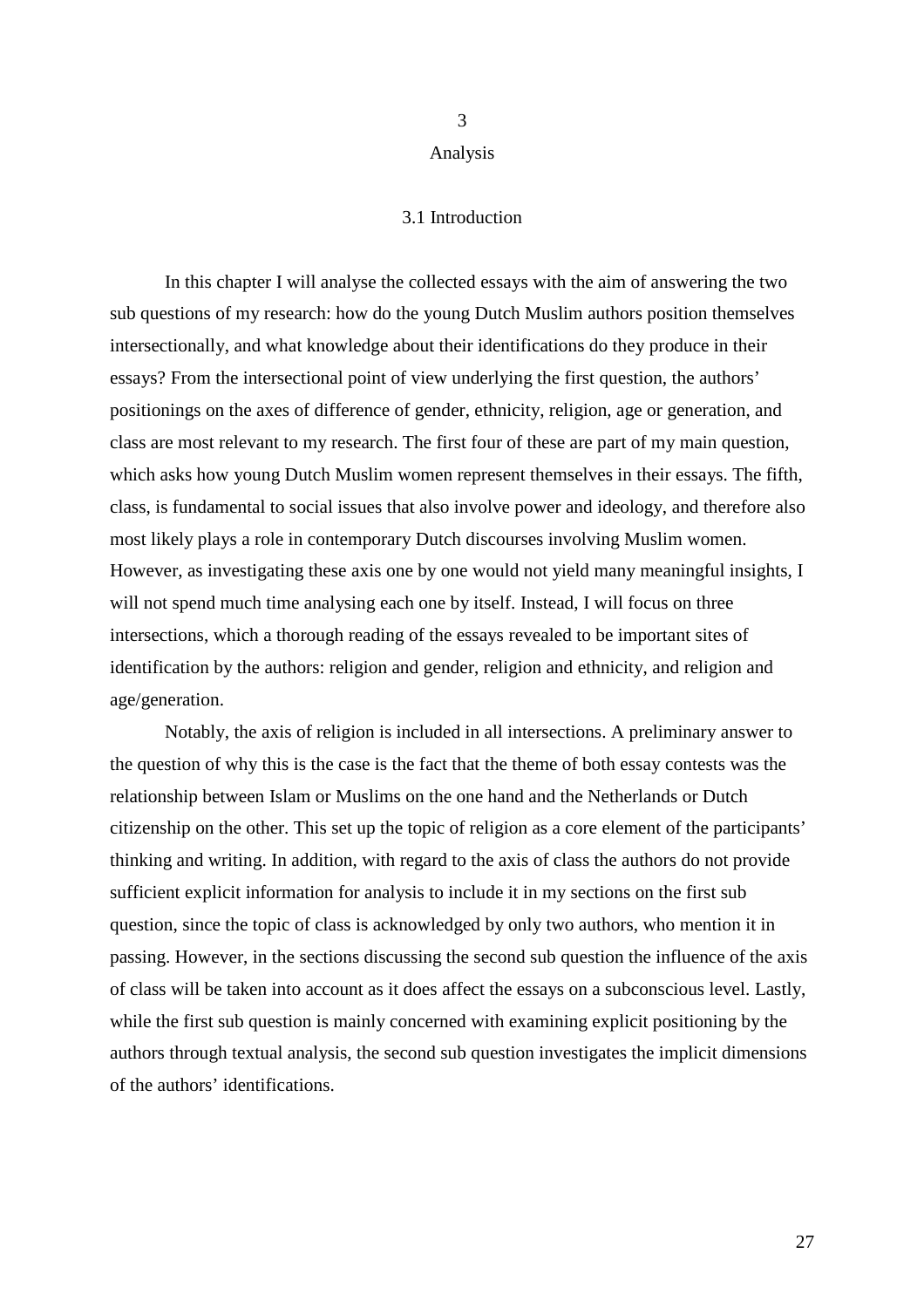#### 3.2 Author identification through intersectional positioning

#### 3.2.1 Religion and gender

The first of the intersections that is important to the authors is the one of religion and gender, which I will explore by assessing authors' explicit self-positioning along lines of religion and gender first, and then their positioning on the intersection of these two axes. While according to the titles of the essay books and the criteria of the essay contests all participating authors are Muslim, only four of them explicitly identify themselves as such in their essays. The first one to do so is Naziha el-Bousikhani (2001, p. 39), who uses the phrase "wij moslims", which indicates that she feels part of a Muslim community. Next is Jamila Douairi, whose identification as a Muslim shines through in phrases such as 'I believe' and 'my faith', that she uses multiple times throughout the poem that is her essay contest entry. In addition, she ends her text with a clear identifying statement: "Weet waarom ik mezelf moslim noem" (2001, p. 44). Third is Sanaa el-Mallali, who identifies as a Muslim by writing: "Als moslim weet ik dat…" (2001, p. 48). She later explains that Islam is important to her because it provides her with spiritual guidance and thus acts as "een gids in het leven" (2001, p. 49). Fourth and last to explicitly identify as a Muslim is Petra van Helden, who describes in her essay why she converted to Islam: "Toen ik op mijn negentiende,…, voor het eerst de koran ging lezen, werd ik getroffen door de waardering voor het menselijk leven en voor de schoonheid van de natuur. Ik werd zelfs zo geraakt dat ik besloot moslim te worden" (2006, p. 24).

 With regard to authors explicitly identifying along the axis of gender solely, it is interesting to note that none do. As is the case with several other intersectional and single-axis positions that no authors explicitly position themselves on, the most likely explanation for this is that no author felt the need to do so, possibly because they had no personal concerns, regarding that aspect of their identity. The only indication of the authors' gender identity are their names and the short biographies that accompany the three essays published in *Jonge moslims, andere geluiden*. In contrast, five authors position themselves at the intersection of religion and gender by self-identifying as Muslim women or girls, without there being any overlap with the four authors I discussed earlier. Some begin their essay by stating they are female as well as Muslim: Zainab Katib (2001, p. 45) refers to herself as a Muslim girl, "een moslimmeisje", Mirthe Schutteman (2001, p. 64) begins her essay with "Ik ben een meisje van 19 jaar en ben sinds drie maanden een moslima", and Hanane Oulhaizoum (2001, p. 50)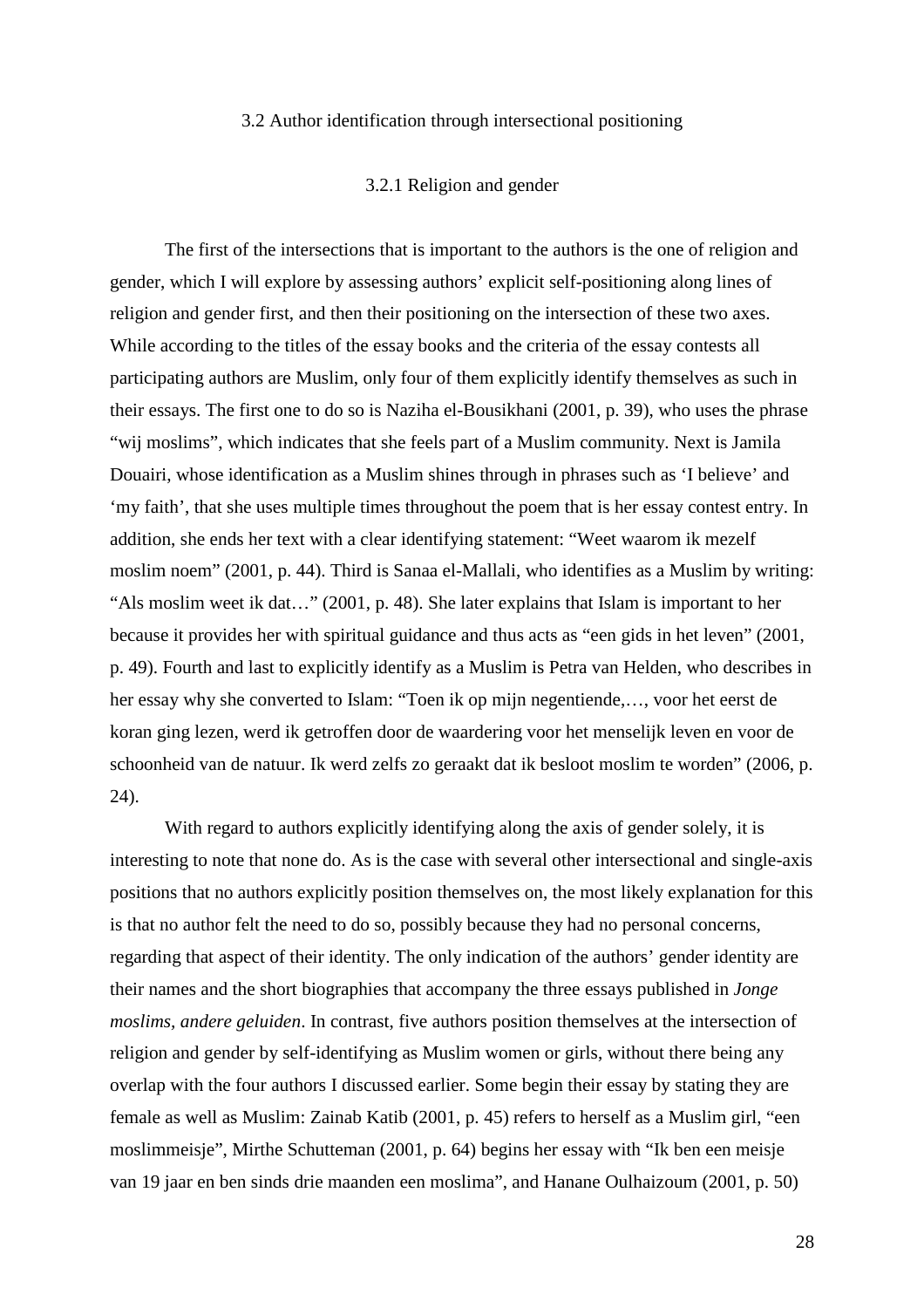writes "Ik kijk naar mezelf. Een jonge meid van in de twintig….ik ben moslim." Others describe their position on the intersection in a more indirect way: Khadija el-Marcouchi (2001, p. 13) mentions her veil ("mijn sluier") in her essay and explains her reasons for wearing it, while Olga Vos (2001, p. 70) tells the story of a young woman who converts to Islam, which is most likely her own story given the large amount of personal details included.

#### 3.2.2 Religion and ethnicity

The second intersection that authors position themselves on is the one of religion and ethnicity. Only three authors, all of whom already identified as Muslim women, explicitly identify themselves as being of a certain religion: Hanane Oulhaizoum (2001, p. 50) asks "Maar wat ben ik nu eigenlijk: een Marokkaanse Nederlander of een Nederlandse Marokkaan", Mirthe Schutteman (2001, p. 64) writes "ik ben een Nederlands meisje", and Olga Vos (2001, p. 73) identifies indirectly by writing "ze werd niet meer gezien als een Hollandse vrouw, maar als een Turkse of een Marokkaanse". The fact that all authors who position themselves ethnically identify as being (at least partially) Dutch is striking. It seems that this is the case because of all authors these three are the only ones to whom their ethnic positioning is confusing, as described by Oulhaizoum, or problematic, as explained by Schutteman and Vos. The latter two's positionings are very similar as both describe themselves as Dutch women who converted to Islam on their own accord as young adults. Moreover, while only Vos mentions that she began wearing a headscarf, both describe being treated differently by non-Muslims after converting. Vos even narrates multiple instances of being discriminated against. Schutteman writes

> ik ben een Nederlands meisje en men gaat ervanuit dat ik geen moslim ben. Toen ik het aan een aantal mensen vertelde, keken zij mij raar aan en reageerden vreemd… Ik zou heel graag willen laten zien dat ik een moslima ben aan deze maatschappij, maar ik heb gemerkt dat je dan anders behandeld wordt dan wanneer de mensen denken dat je geen moslima bent. (2001, p. 64, 65)

Vos describes one of her encounters with discrimination in the following way: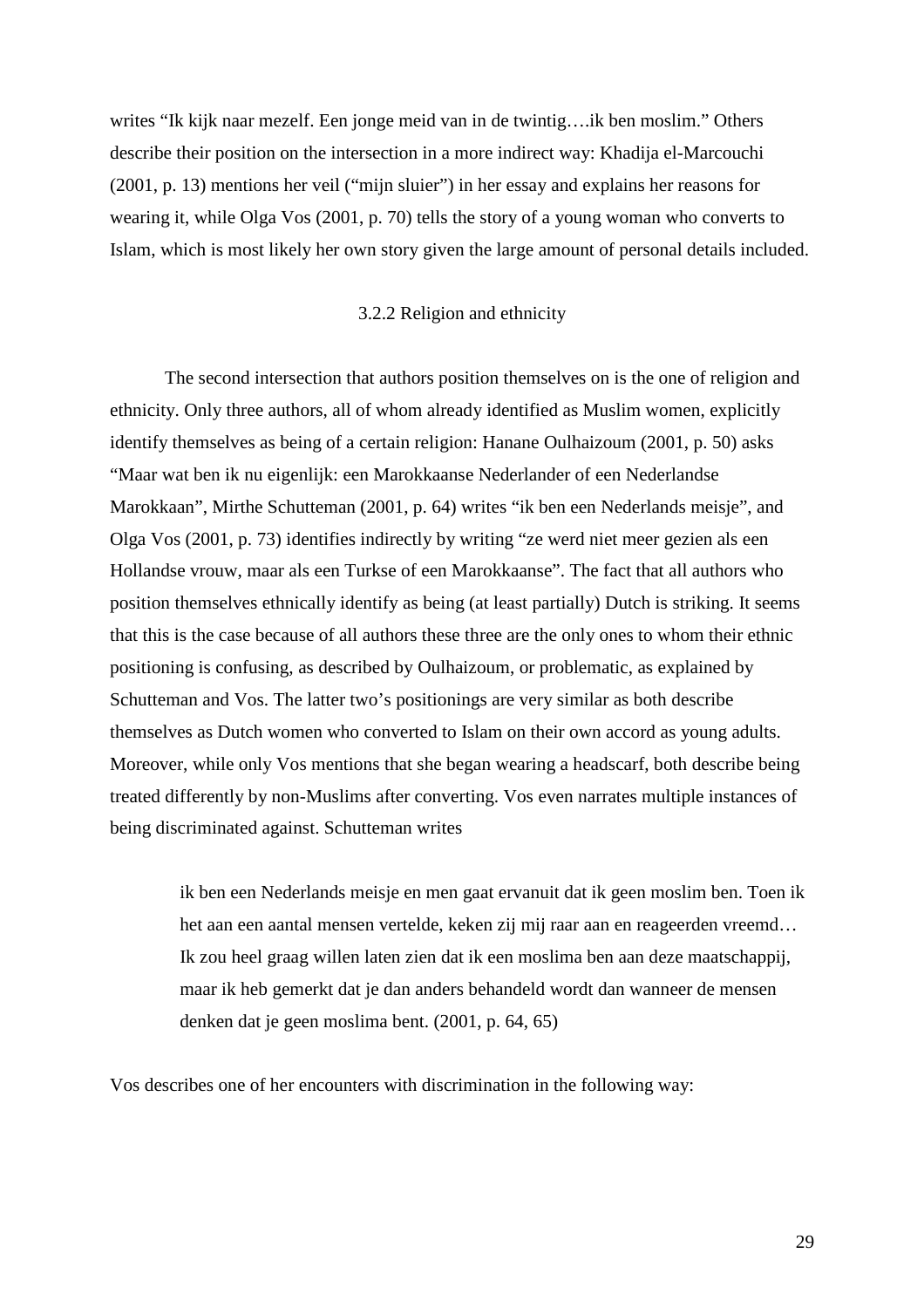Zo zat ze onlangs in de drukke metro en voelde iets op haar rug, keek achterom en zag een grote man in driedelig pak staan. Hij riep op iets te luide toon: "Zou je niet eens opstaan voor een echte Nederlander!?" (2001, p. 74)

Vos then explains how such experiences make her question whether she belongs in the Netherlands, where she grew up but is discriminated as a Muslim, or in an Islamic culture like the Moroccan one:

Op deze momenten verlangt ze ontzettend naar een islamitisch land, een land waar ze zichzelf kan zijn, zonder zich 'anders' te voelen dan de anderen. Marokko is zo'n land. Marokko, omdat haar man daar vandaan komt, haar schoonfamilie daar woont, maar ook omdat het land haar hart heeft gestolen. Ze is daar geaccepteerd zoals ze is, en zo voelt ze dat niet altijd in Nederland … Toch is Nederland haar 'thuis' want daar komt ze vandaan. Na een aantal weken in Marokko gaat ze 'thuis' missen. (Vos, 2001, p. 74)

These descriptions are exemplary of how religion and ethnicity are interwoven in the minds of many within the non-Muslim majority of the Dutch population. They see Islam as a foreign religion and therefore they associate being Muslim with being of non-Dutch ethnical origins. Hence, identifying as ethnically Dutch is considered incompatible with identifying as a Muslim. This dichotomous thought pattern is investigated extensively in several essays and I will be discussing it in more detail in the second part of the analysis. As a result of this view, Schutteman and Vos are no longer seen as Dutch women when they identify as Muslim, and consequently they are excluded by non-Muslims. This, combined with Islam's bad public image, makes them liable to discrimination. Arguably, the authors ponder these negative experiences because they were only confronted by the darker side of this thought pattern after converting, since both originated from within the ('autochtone') native Dutch majority of the population.

In addition, the experiences described by Schutteman and Vos are shaped by another combination of notions of religion and ethnicity, one that has taken the form of a conceptual framework of in- and exclusion operating in Dutch society. This framework governs notions of in- and exclusion<sup>6</sup> with regard to the Dutch nation and is founded upon a hierarchical

 $\overline{a}$ 

<sup>&</sup>lt;sup>6</sup> This dichotomy is one of the many expressions of the fundamental duality of the Self and the Other, as explained by Simone de Beauvoir in her introduction (1993, p. xvi).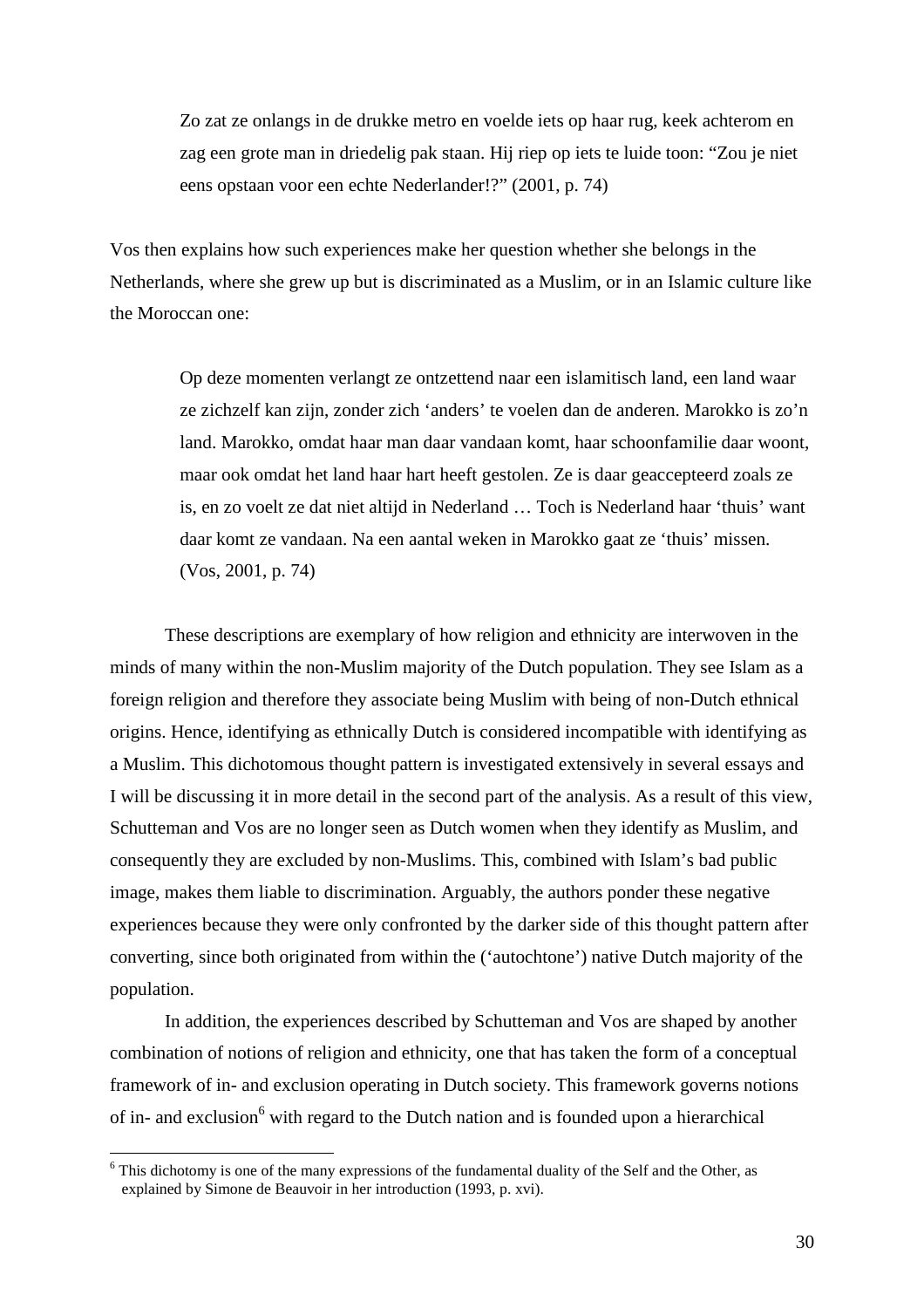dichotomy that is represented most prominently in the Dutch language through the words 'autochtoon' and 'allochtoon'. In theory, 'autochtoon' refers to native Dutch people and 'allochtoon' to foreigners. However, as the words have become part of the Dutch vernacular, the use of 'allochtoon' became limited to foreigners of non-Western origin, such as people from Turkey, Morocco, Somalia, or Surinam. Immigrants from Europe and North America are not commonly labelled 'allochtoon' but are referred to using more neutral terms such as 'immigrants'.<sup>7</sup>

'Autochtoon' and 'allochtoon' are problematic concepts for several reasons. First of all, they are social constructions that reflect sentiments of 'Dutchness', rather than objective concepts.. Secondly, as labels the two terms are distributed arbitrarily and inconsistently (Wekker and Lutz, 2001, p. 27). Moreover, as argued by Esther Captain and Halleh Ghorashi (2001, p. 159), and Guity Mohebbi (2008, p. 22), 'allochtoon' as a term does not do justice to the existing cultural and ethnical variation among the people and communities it refers to. They also argue that the term is assigned to people whose families migrated to the Netherlands several generations ago, but who were born and raised in the Netherlands themselves. Although these people might see themselves as 'autochtoon', they are labelled 'allochtoon' by others (cf. Mohebbi, 2008, p. 70, 168).

The dichotomy's implicit hierarchy presents 'autochtoon' as the norm and 'allochtoon' as the deviant (Captain and Ghorashi, 2001, p.161). Constituting the norm of 'Dutchness' are the 'autochtone' majority of the Dutch population. The standard they set is ethnic as well as cultural, with the latter being based on religion: 'real' Dutch people are white and raised within Dutch culture which is based on Christian, Jewish, and humanist traditions (Captain and Ghorashi, 2001, p. 161; Poorthuis and Salemink, 2010, p. 600). The opposite, 'allochtoon', refers to non-white Dutch citizens who have a non-Dutch cultural background. Although 'allochtoon' is an ethnical distinction and Muslim a religious one during the last twenty years the two terms have become increasingly interchangeable in Dutch public discourse, possibly as a result of both groups becoming ever more marginalised in Dutch society (Douwes, De Koning and Boender, 2005, p. 19).

 Regarding the intersection of religion and ethnicity, it is interesting to note that authors have chosen different ways of identifying themselves. I already discussed three authors who explicitly mention being of certain ethnic origin, all of whom identified as (partially) Dutch.

 $\overline{a}$ 

 $<sup>7</sup>$  More information on 'allochtoon', 'autochtoon', and related terms can be found in the Definitions section of</sup> the website of the Dutch Central Bureau of Statistics: http://www.cbs.nl/nl-

NL/menu/methoden/begrippen/default.htm?Languageswitch=on&ConceptID=37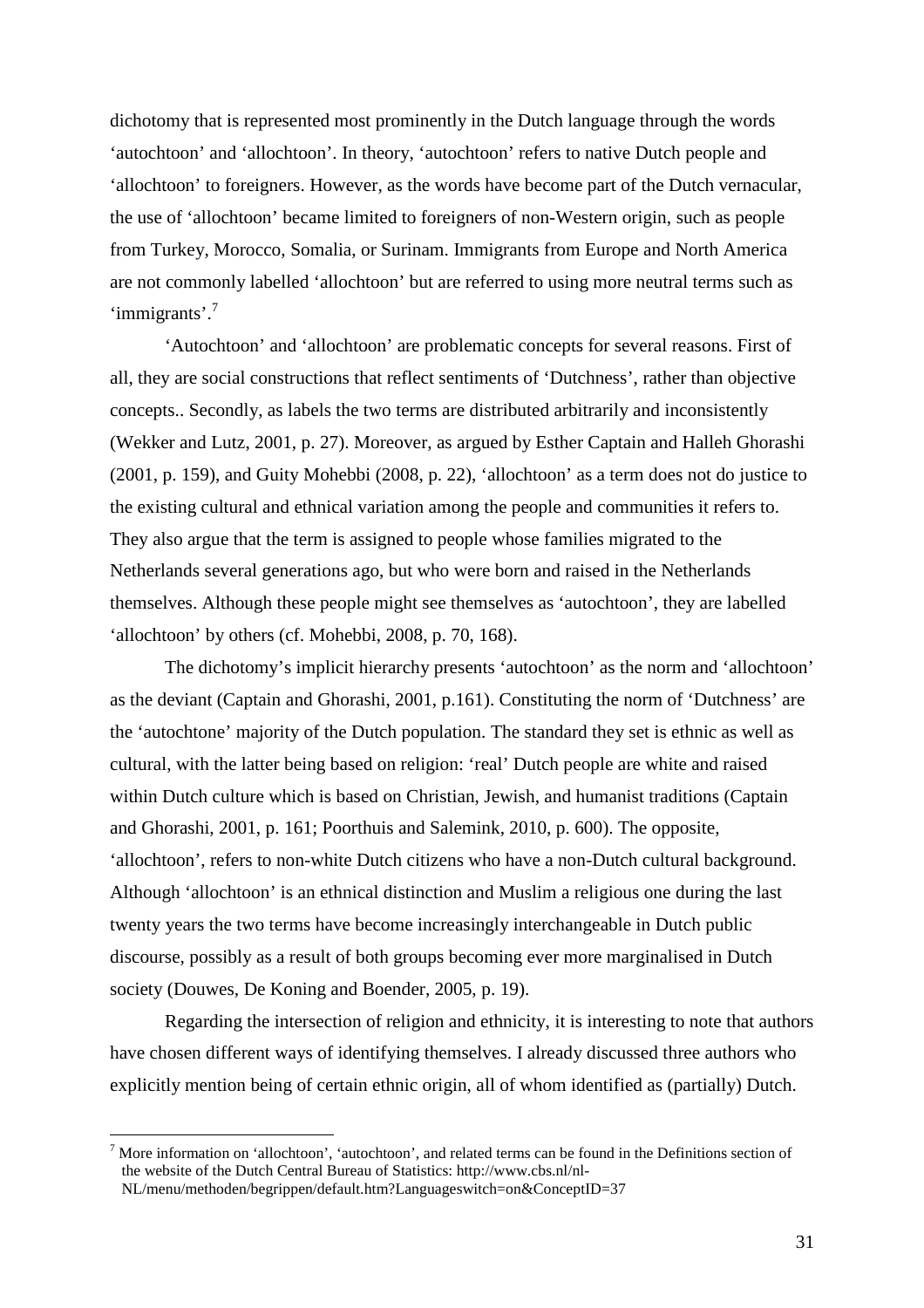Several other authors also position on the intersection, but do so by referring to themselves as being Muslims in Dutch society or in a Western environment. What this formulation does is create an implicit distance between the author's Muslim self and the cultural environment they live in. This distance, involving a mixture of religion and ethnicity, is reminiscent of the first of the two dichotomous thought patterns that I described earlier in this section and will return to at a later stage in the analysis. One example is provided by Katib (2001, p. 45), whose essay revolves around her question of how to combine the two: "Hoe leef ik, een moslimmeisje, onder de mensen van een westers volk als het Nederlandse?". She observes that: "Een moslimmeisje en een Westerse samenleving gaan samen als ja en nee. Gaan dus niet samen, tenzij ze beiden een beetje toegeven." (2001, p. 46). The fact that another author, Saliha Bochhah (2001, p. 32), remarks: "Alhoewel gezegd moet worden dat moslim zijn én burger zijn van de Nederlandse samenleving elkaar niet uitsluiten", shows that being Muslim and being Dutch are considered two separate identity aspects.

 Among the authors who do not identify themselves as being of a certain ethnic origin, are the four authors of the three essays in *Jonge moslims, andere geluiden*, although two of them do write about positioning as a Muslim in Dutch society. The first of these is Petra van Helden (2006, p. 41): "Moslims in Nederland staan voor de uitdaging hun geloofsbeleving zo vorm te geven dat deze aansluiting vindt bij de cultuur van het land waarin zij wonen." The second one Selma-Heleen Lustig (2006, p. 98), who writes that "moslima's proberen een balans te vinden tussen een actief leven in de samenleving en het geloof." The short biographies that accompany these three essays mention the authors' ethnic origins: Petra van Helden has Dutch parents, Peter Scholten also has Dutch parents, his wife Amal Tourabi has Moroccan parents, and Selma-Heleen Lustig has a Turkish mother and a Dutch father. Other facts mentioned are the authors' age, education, and place of birth, but this summing up of facts does not mean that the authors identify according. Whether or not they do so remains unknown as they do not position themselves explicitly in their texts. However, it may be that the absence of self-positioning might have been caused by the addition of biographies, as it could have signalled to them that they do not have to introduce themselves anymore.

#### 3.2.3 Religion and age

 In contrast to the previous two intersections, is the intersection of religion and age not discussed in great length by the authors. Only two authors, Oulhaizoum (2001, p. 50) and Schutteman (2001, p. 64), mention being young and neither pursue this specific aspect of their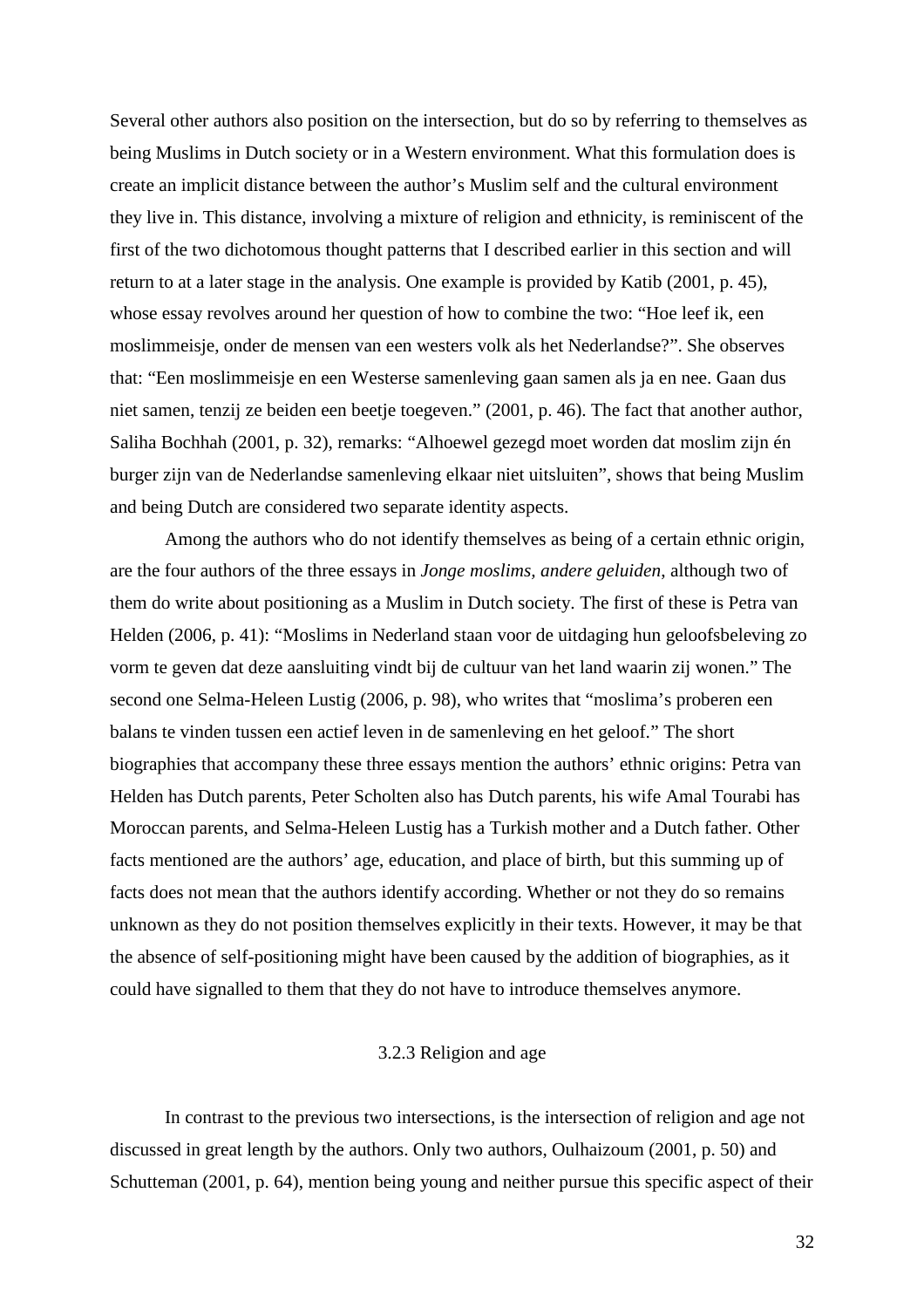identification any further. Both of them do, however, explain have made or wanting to make different choices regarding religion than their parents. Oulhaizoum (2001, p. 51) narrates how she herself was brought up in a household that was quite modern in some respects, while being traditional regarding other issues. As a response to her own restricted upbringing she wants to raise her children differently, namely as Dutch citizens as well as Muslims (2001, p. 57). Schutteman (2001, p. 65) describes being caught in a very different situation as her mother ridiculed her for wanting to convert to Islam. Their relationship has deteriorated to the point that Schutteman writes her mother has not even noticed she has been a Muslim for several months. A similar situation is described by Vos (2001, p. 71), also a convert. Fortunately, Vos' parents did eventually accept her choice for Islam and have even come to support her decision to begin wearing a headscarf. Despite her parents' approval, Vos writes that converting was hard, as it was "Een confrontatie met zichzelf, want ze was nou eenmaal anders opgevoed." (2001, p. 73)

#### 3.3 Producing knowledge about Muslim women's identifications

#### 3.3.1 Writing style of the essay authors

 In this second part of my analysis I will investigate the second of my sub questions: what knowledge about their identifications do the essay authors produce? In order to do this I will first go into the style which the authors have used, most notably the tone of their essay and the mark they have left onto their text as its author. Next I will investigate the connection between style and the patterns of power and ideology that underlie the essays. As the web of ideological thought patterns that the authors engage in is fairly complex, I unfortunately cannot discuss it in much detail.

 The tone of the essays is best described as diverse, and consequently the level of detail and intensity of author identification varies. Some authors, such as el-Bousikhani and el-Mallali, have chosen more of a neutral tone and explain their view on matters without showing much emotion until they make a passionate final plea. As a result, their style is less personal, which creates a distance between them and the reader. At the other end of the spectrum are authors like Douairi and Schutteman, whose tone is very passionate and whose style is somewhat aggressive as they write using exclamation marks and capital phrases. Their direct style makes them appear strong willed as authors and as women. Others, Oulhaizoum and Vos for example, have written their essays as if they were telling their life's story and use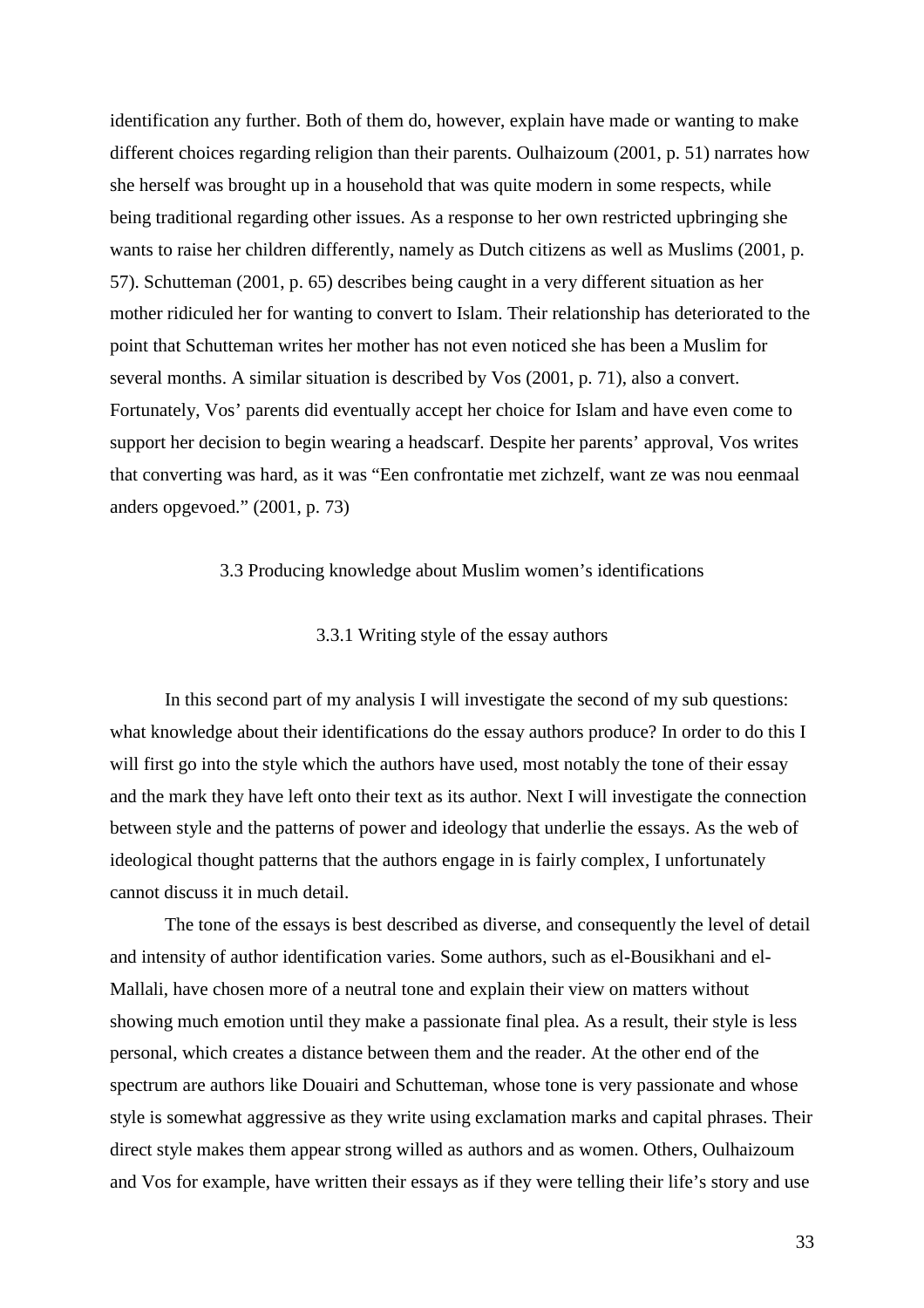a more mellow tone. As a consequence of the personal nature of their essays, these two authors leave a distinct impression of their presence behind in their text.

Together with varying levels of author identification caused by differences in style and tone among the individual essays, there is also a notable difference between the two booklets. As mentioned in their biographies all four authors in *Jonge moslims, andere geluiden* are either university students or graduates. This fact not only makes it likely they all belong to the Dutch socio-economic upper class, but also provides an explanation for the observation that all three of their essays are written in a style that is reminiscent of academic writing. This resemblance is caused by the essays' incorporation of secondary sources, overall assertive tone, and frequent use of formal language. Moreover, the texts contain very few instances of explicit author self-identification, which creates a sense of distance between the authors and their writing. In academic contexts, this kind of distance generally signals objectivity and is therefore considered a good thing. However, in this case there is reason to believe that these four authors have a closer personal connection to their essays than meets the eye. An example of this is Selma-Heleen Lustig's choice of main argument. Her main argument is twofold; she criticises western norms of emancipation while also defending Islam with regard to the position it grants women (2006, p. 83). Since Lustig does not mention any personal involvement with these issues, one would assume her not to be personally involved with the topic of her argument. However, her author biography reveals she has a Turkish mother and a Dutch father, which reduces the odds of this assumption being true. It now seems more likely that as a woman of mixed ethnical descent, who was born in the Netherlands, she has not only come into contact with both of the views regarding the position of women that make up her main argument, but has also formulated her personal opinion on the two views.

Also found in *Jonge moslims, andere geluiden* is the only male (co-)author to have been included in this analysis. His name is Peter Scholten, and together with his wife Amal Tourabi he wrote an essay titled *Integratie met! Voorbij de vermeende kloof tussen culturen* (2006). This title opens up a very interesting line of thought, that I will here discuss only briefly but will return to in a short while. For now I want to start with a discussion of the influence Scholten, being a man, has had on their combined essay, which, according to an editorial remark added to their biographies, was inspired by their mixed marriage (2006, p. 48). First of all, what does that remark refer to? I think the most likely answer is that their mixed marriage (Scholten being of Dutch descent and Tourabi being Morroccan) is proof that the course of action they advocate is not a utopia, but is actually possible. The course of action they propose is, in short, that Muslims who are trapped between what the authors refer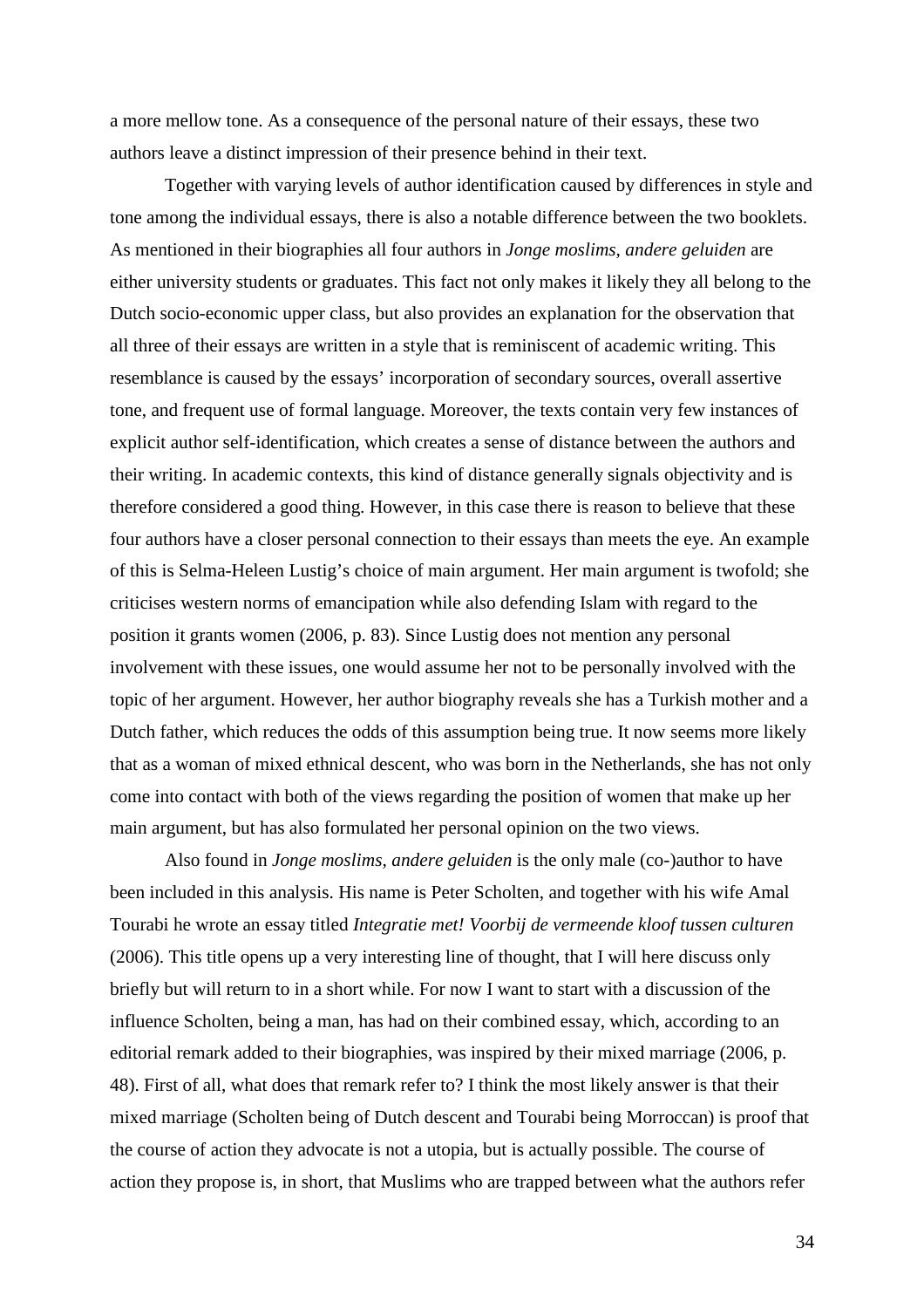to as 'Dutch culture' and 'Islamic culture' and are pressured to choose either culture over the other, break away from this dichotomous and absolute representation of culture and instead create their own cultural identity by combining elements of the two cultures into a dynamic personal mix (2006, p. 49). It is interesting to note that Zainab Katib (2001, p. 45), whose essay is published in *Hou vast aan je dromen,* has chosen the same problem of being caught in the middle of a tug of war between Western/Dutch culture and one's own ethnic culture (without specifying what culture that is in her case) with both sides claiming to be opposites and both requesting undivided loyalty of the individual Muslim. Perhaps surprisingly, Katib proposes the same solution as Scholten and Tourabi, which is to combine preferred elements of both. She writes "Profiteer van de twee culturen, voeg ze samen, maak er je eigen cultuur van, desnoods een subcultuur." (2001, p. 47).

 I think Scholten's influence is most clear when it comes to the way he and Tourabi refer to gender. As authors they themselves do not identify with regard to their gender, and what's more, they seem to have adopted a desire to pursue gender neutrality. This implicit aim is reflected in the language of their essay: in lists of examples they make sure to include topics that specifically pertain to women, such as headscarves, and they are consistent in their use of the combinations "moslim of moslima" and "hem of haar" (2006, p. 49), with the latter appearing to be attempts to be inclusive of women or gender-neutral on a linguistic level. It appears that as partners in a marriage that is mixed both ethnically and sexually, they want to convey the message to readers that they have taken gender into account in their thinking by explicitly addressing both Muslim men and Muslim women when formulating their proposed way out of the cultural dichotomy (2006, p. 56).

#### 3.3.2 Power and ideology

 First of all I want to make clear that where Fairclough refers to 'ideologies' I prefer to talk about 'thought patterns', as I think my term represents more closely what happens inside the heads of these essay authors. I recognise that Fairclough's and my term are not full synonyms because, for one thing, his refers to thinking that takes place at a larger scale and is more pervasive than the more neutrally connoted term I choose to use. The first of these thought patterns I have already explained in my previous section, where I described how Scholten and Tourabi, and Katib had very similar ideas. I think this thought pattern of Dutch and Islamic culture being presented as a comprising opposite sides of a chasm is at the heart of most other pervasive thought patterns discussed frequently by the essay authors. Let me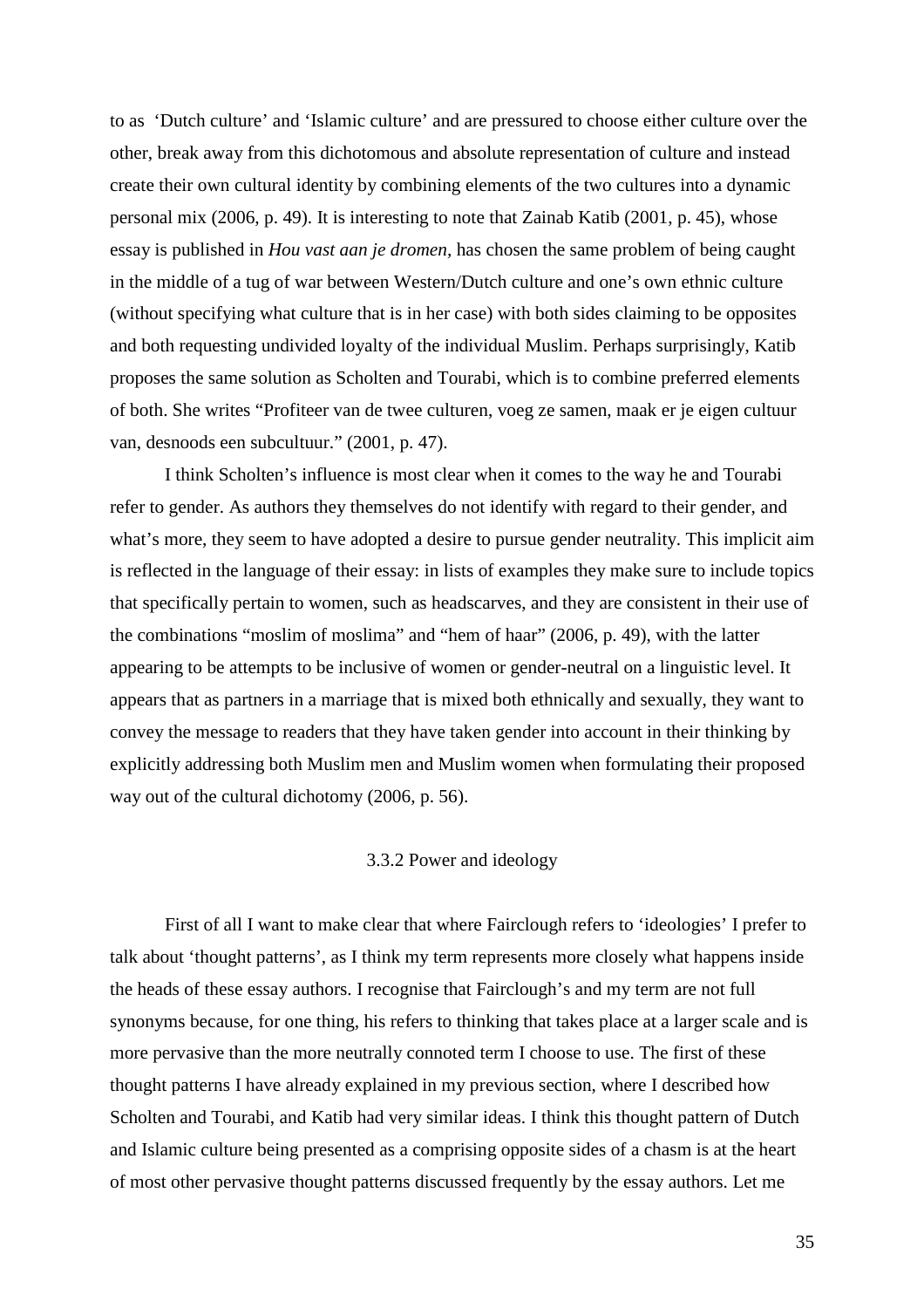start with the Dutch discourse on Islam's bad public image. Van Helden (2006, p. 24) writes that she researched prevailing negative ideas of non-Muslims about Islam and that she has found among those the notion that "De islam is een vreemde godsdienst die eigenlijk niet thuishoort in Nederland. 'De islam' en 'het Western' staan in veel opzichten lijnrecht tegenover elkaar." In this quote, a clear connection is made between Islam's bad public image and the idea that Islam and the Netherlands cannot be combined. Van Helden is not the only author to discuss Islam's public image as Schutteman, el-Mallali, Lustig, and Scholten and Tourabi also include it in their essays.

Another discussion that is based on the cultural chasm thought pattern is on the topic of integration of Muslims in Dutch society. Striking in this regard is an argument made by former Dutch minister of Justice Hirsch Ballin, who writes: "Zou van moslimburgers worden verwacht dat ze hun geloof en identiteit maar op een laag pitje zetten om daardoor gemakkelijker als medeburgers te worden aanvaard, dan maakt men een valse start" (2001, p. 7). The premiss on which this former minister founds his argument is that it is not possible for Muslims to be truly accepted as Dutch citizens as long as they maintain and express their religious identity to the full. The essay author who discusses the issue of integrating as a Muslim in Dutch society the most extensive is Oulhaizoum. The topic of integration combined with the cultural chasm thought pattern can also be found in my discussion in section 3.2.2 on the dichotomous hierarchy that revolves around the Dutch words 'allochtoon' and 'autochtoon'.

A third discourse that draws on the cultural chasm thought pattern revolves around the emancipation of Muslim women. $8$  As we saw earlier, this issue is the main focus of Lustig's essay. She argues it is demanded by Dutch non-Muslims that Muslim women emancipate by following the path towards secularisation chosen by Dutch secular feminists (2006, p. 97).  $9^{\circ}$ This argument indicates that here too, Islamic cultural ideas and Dutch cultural views are seen as incompatible. Other essay authors who discuss emancipation of Muslim women in a Dutch context are Bochhah and Oulhaizoum. A fourth and last discourse I would like to mention that I think is also based on the cultural chasm thought pattern is about the headscarf. Several authors, including Lustig, Vos, Oulhaizoum, and Schutteman address this matter.

 $\overline{a}$ 

<sup>&</sup>lt;sup>8</sup> See Yamani (1996) and Hoodfar (1997) for an anthology of explorations and analyses that approach connections between Islam and feminism from a variety of angles.

<sup>9</sup> See also the chapter *Three feminist waves* by Buikema and Van der Tuin (2010), in which they describe the ways feminism has changed Dutch culture and society. Moreover, for an analysis of notions of culture, religion and feminism as discussed in a popular Dutch feminist magazine see Midden (2012)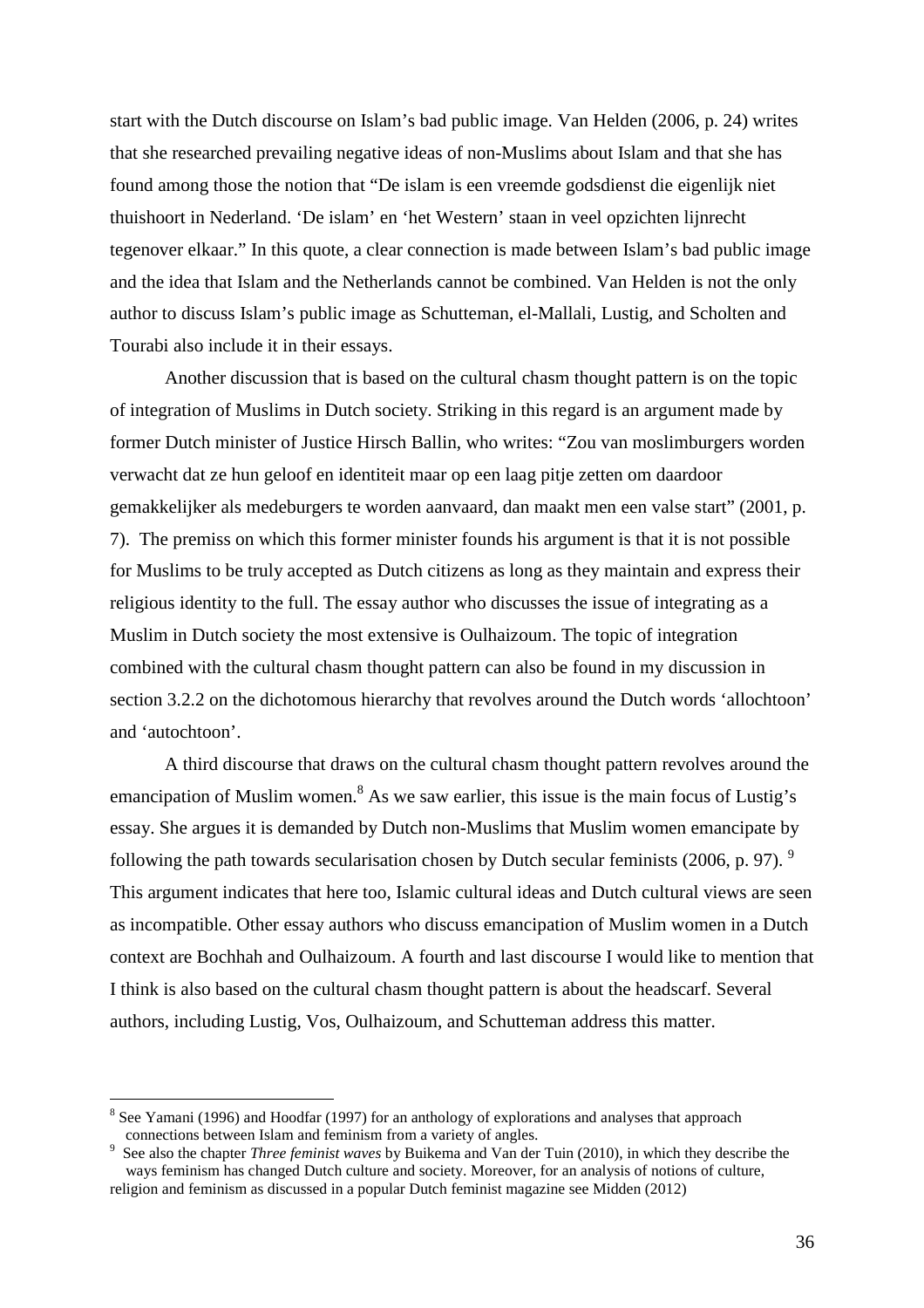At this point I would like to continue my analysis by investigating the way forces of power interact with thought patterns such as these four. Questions to be pursued would be for instance the extent to which the essay authors are consciously aware of the forces of power that lie behind the discourses they engage with in their texts, whether or not they even have knowledge of the thought patterns that are the basis for these discourses, and if, when they do criticise ideas as they find them to be, they react against the surface expressions of the thought patterns or attempt to make a mark on the conceptual structures hidden beneath. Unfortunately, such questions are too extensive for me to deal with at this place and point in time so I will finish my analysis here and focus on drawing conclusions from the knowledge I have produced thus far.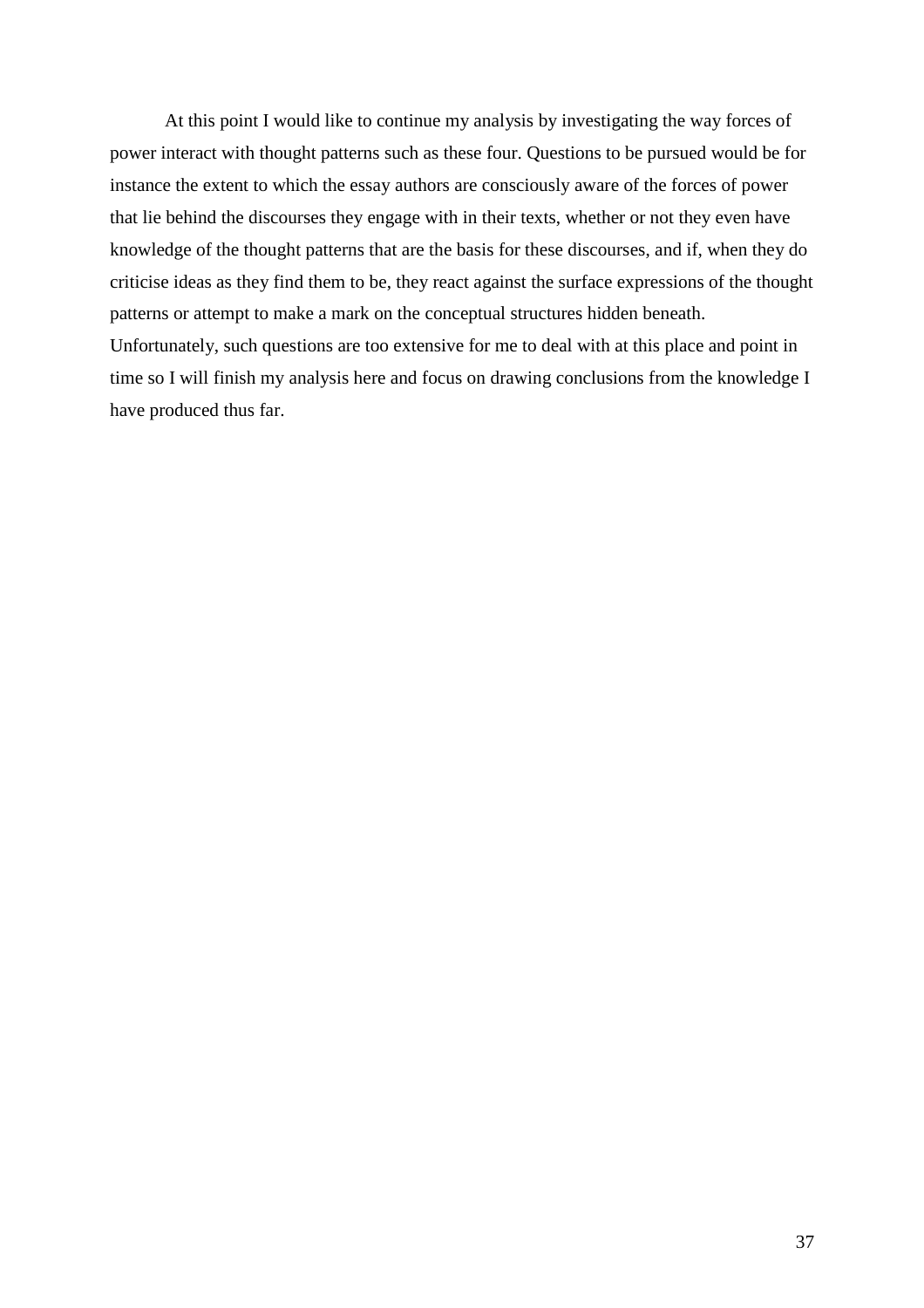#### Conclusion

4

 In the process of answering my first sub question, it was clear from the start that the axis of religion would play a central role. The fact that religion was also in the theme of both essay contests may very well have contributed to its prominence as a topic. It was interesting to note that the axis of gender by itself was not referred to by any author. Instead, gender only seemed to become meaningful when paired with religion. Although it remains unclear why this is the case, it may have to do with my choice to focus only on essays written by women, as it left no room for comparison to the essays that were in the same booklets but were written by men. One place where gender was prominently present was the essay from the one male author that was included, Peter Scholten, and his wife Amal Tourabi. Their attempt to seemingly exclude gender bias or create a state of gender neutrality, stood out very clearly, and may therefore have missed the mark of obscuring effects of gender difference. Like gender, ethnicity appeared to acquire most meaning as an axis of difference when intersecting with religion. The combination and mixing of ethnicity and religion can result in dichotomous thought patterns such as the one regarding notions of in- and exclusion to the Dutch nation that is epitomized by the words 'allochtoon' and 'autochtoon'. The cause of this may be the themes of the essay contests, since both were phrased in such a way that intersections of religion of ethnicity were implied to be uncommon or open to discussion. The two axes of age and class were hardly explicitly referred to by the authors, why is uncertain. The apparent invisibility of class might be nothing out of the ordinary, since class more often goes unnoticed, or its presence in the published essays might have been limited by a bias among the jurors, as it was their task to select the winning essays within the boundaries set by the contest theme. In order to see if any of the biases mentioned here indeed affected author positioning, further research will be needed.

In the second part of my analysis I first of all investigated the style the authors use, especially the tone of their essays and the way they self-identified in their essays as authors. I found that the style of the authors is very diverse as different authors employ different approaches to writing. I then continued to investigate the specific case of the authors who were published in *Jonge moslims, andere geluiden* and suggested that the fact that they were all university students was reason to position them as members of the upper class and had likely affected their style of writing, as that could best be described as academic. Notably, I found this to be the only role class played in the case of these essay authors. Next I argued

38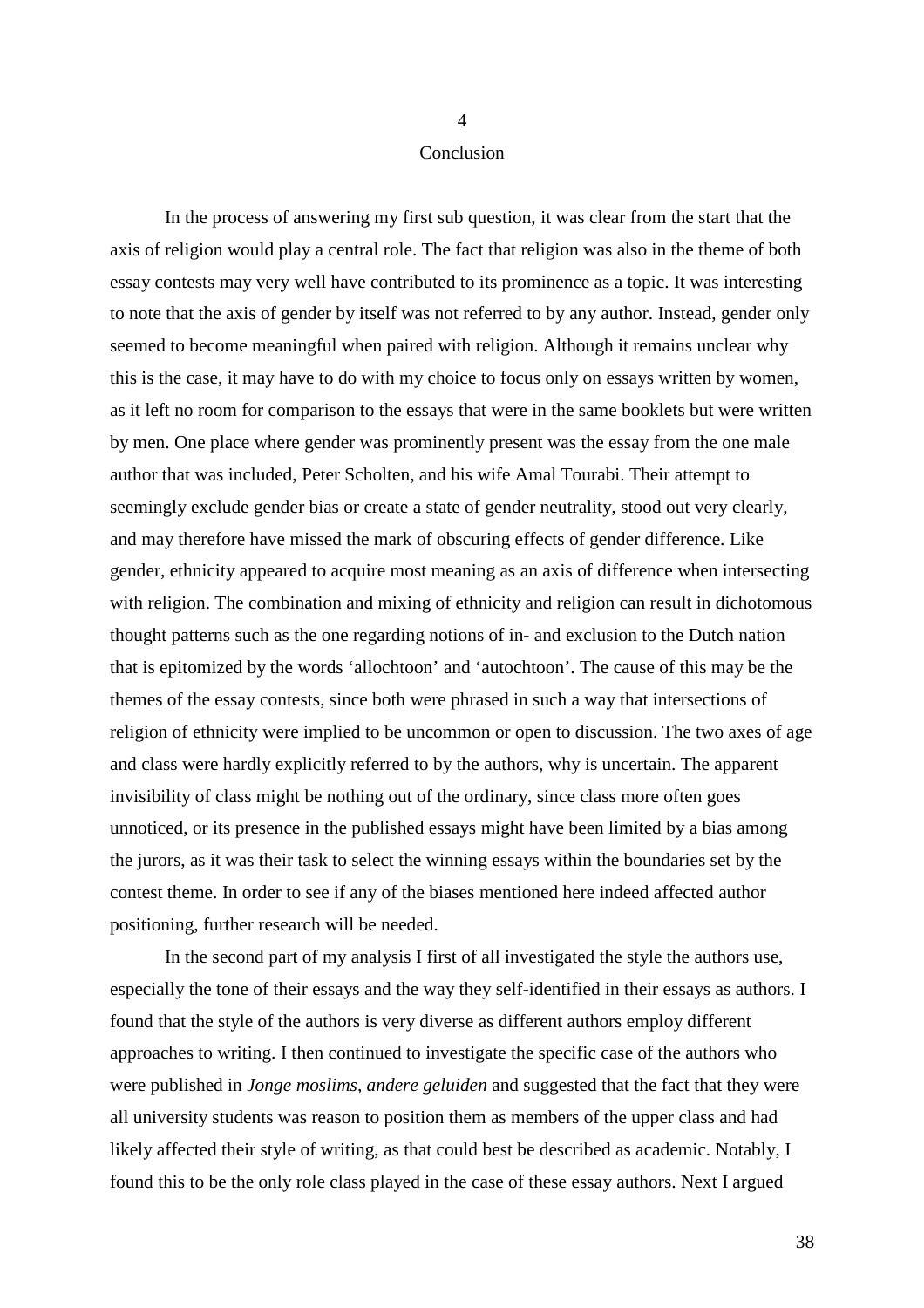that although the authors in this essay booklet do not explicitly identify themselves often, it is likely that there is a closer personal connection of the authors to the texts than meets the eye. The only male author that I included in my analysis was Scholten. He wrote an essay together with his wife Tourabi and their main aim was to provide a course of action for Muslims trapped between the two opposites of Dutch and Islamic culture that both demand complete loyalty. Their proposition was for Muslims thus caught to create their own personal and dynamic combination of elements of the two opposing cultures. Interestingly, Katib's essay focused on the same cultural situation and provided the same solution as Scholten and Tourabi did. The influence of Scholten's gender was most clear in the way he and Tourabi dealt with gender in their essay.

 In my part on ideology and power I first of all explained my choice for the phrase 'thought pattern' rather than 'ideology' as used by Fairclough. Then I argued the course of action laid out by Scholten and Tourabi as well as Katib to be an escape from a thought pattern of opposing cultures presented as the opposite sides of a chasm. As I consider this particular thought pattern to be at the core of thinking about the Netherlands and Islam, it sets the stage for other Islam-related discourses such as the ones concerning Islam's bad public image, the integration of Muslims in Dutch society, the emancipation of Muslim women, and controversies surrounding the headscarf.

 The main question of this thesis asked how young Dutch Muslim women represent themselves in their essays. Analysis of their intersectional positionings has revealed how they explicitly identify with regard to several axes of difference, but it has also shown that the scope of intersectionality as employed here, is limited. While positioning was observed at some of the axes and intersections where it was anticipated, is was not found at all anticipated sites. Unforseen findings were the small number of positionings on the axes of class and age, and several observations regarding the axes of gender and ethnicity. Each of the latter by themselves seemed to carry little meaning but became particularly meaningful when combined with the axis of religion. However, the intersection of gender and ethnicity, which I anticipated to be important turned out not to be. As mentioned earlier, intersectional analysis can be a large source of information on explicit positioning of essay authors as well as more implicit matters. At the same time, looking back at my intersectional approach it appears limited, perhaps as a result of boundaries that followed from decisions made early on and that in hindsight excluded meaningful opportunities. An example of this may be the fact that I altogether omitted essays written by men only, which prevented me from comparing women's positionings, for example regarding gender, to men's. My analysis has yielded many valuable

39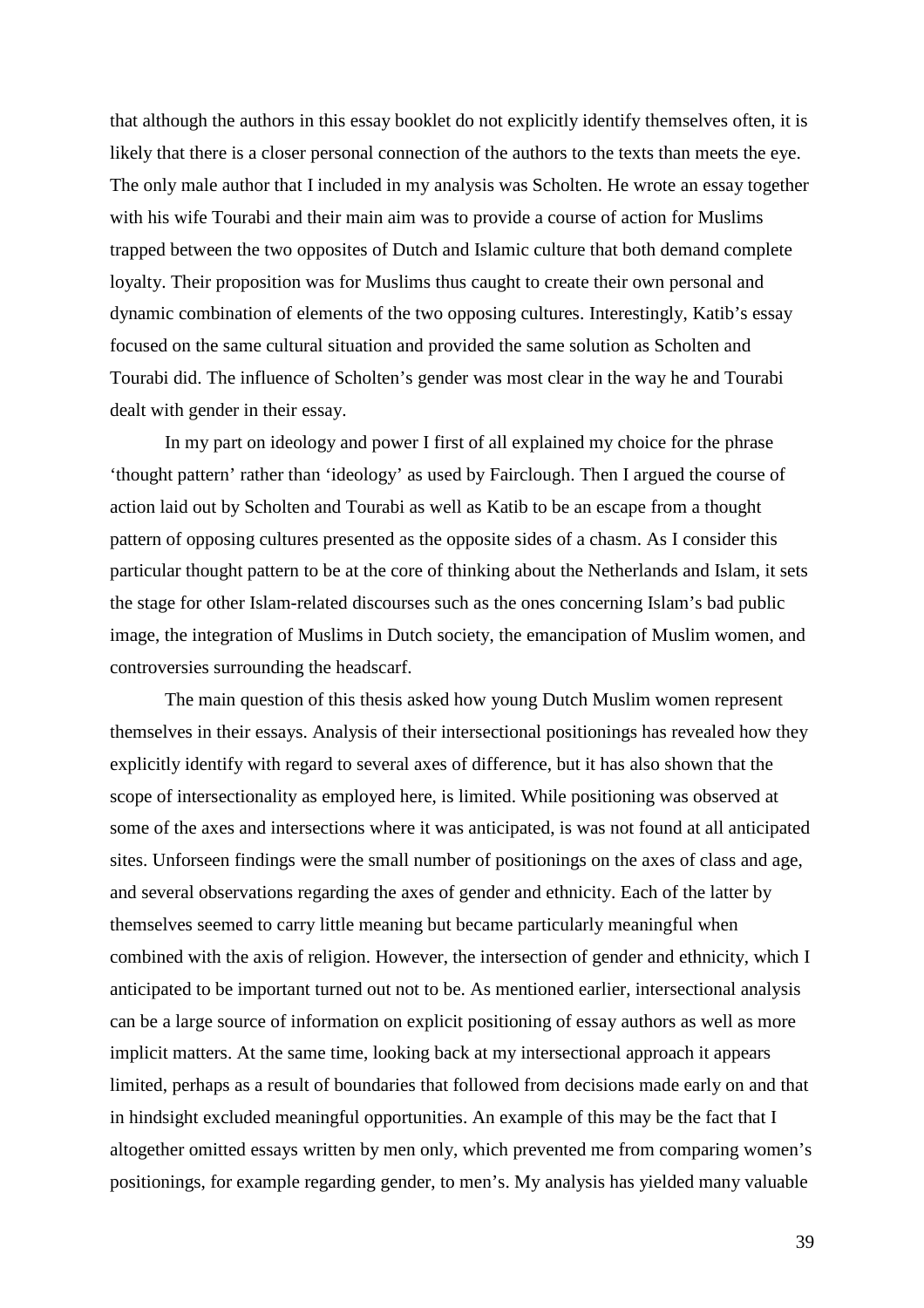insights on these authors' positionings, especially regarding the versatility and variation within the range of their identifications. Simultaneously, one has to take into consideration that my research has been restricted by both my own choices as well as by the criteria laid down by the essay contest organisations and selections made later by the jury's. The latter part of my analysis has shown that what is not said/the silences can be just as informative, or maybe even more, than the things that are voiced. In addition, the manner in which information is worded can provide many insights as to structures of thought and power that are hidden underneath, far more than I initially anticipated.

All in all, I think I can conclude by saying that the young Dutch Muslim women (and the one man) that wrote those essays have managed to represent themselves in a surprisingly large diversity of ways. These are young women who use their wits to live outside the box in their own way.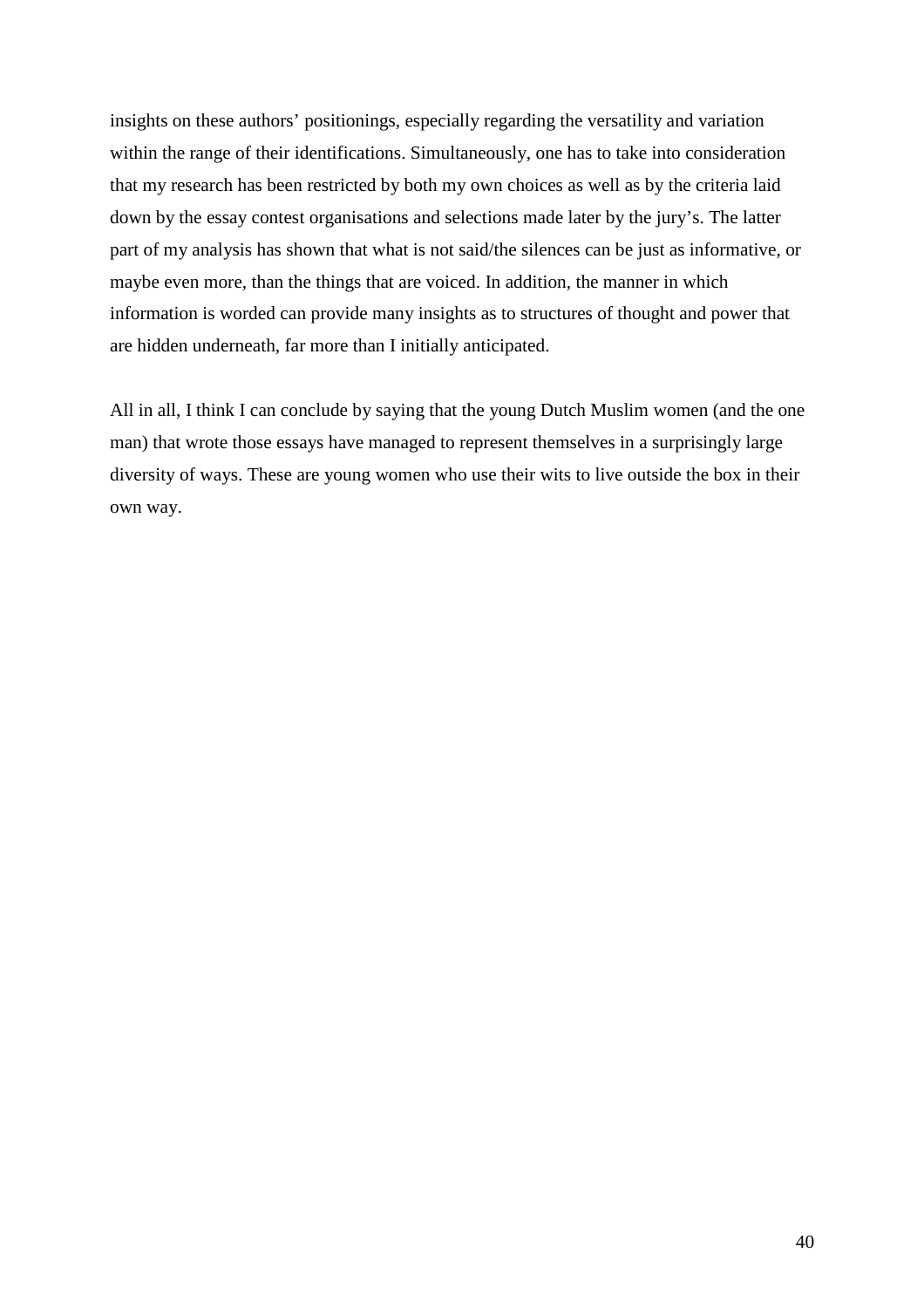#### Bibliography

- Baumann, G. (1999). *The multicultural riddle: Rethinking national, ethnic, and religious identities.* New York: Routledge.
- Beauvoir, S. de (1961). Introduction. In S. de Beauvoir, *The second sex* (pp. xiii xxix). New York: Bantam Books.
- Bochhah, S. (2001). Treinreis door het landschap van normen en waarden van de Nederlandse samenleving. In M. Lammers, & Y. Hartog (Eds.), *Hou vast aan je dromen: Essays van jonge moslims over burgerschap* (pp. 28 - 36). Ouderkerk aan den IJssel: Drukkerij Goos.
- Botman, M., & Jouwe, N. (2001). Inleiding. In M. Botman, N. Jouwe, & G. Wekker (Eds.), *Caleidoscopische visies: De zwarte, migranten en vluchtelingen- vrouwenbeweging in Nederland* (pp. 11 – 24). Amsterdam: KIT Publishers.
- Brink, G. van den (2004). *Tekst, traditie of terreur?Naar een moderne visie op de islam in Nederland*. Utrecht: FORUM.
- Buikema, R., & Van der Tuin, I. (2010). Three feminist waves. In E. Besamusca, & J. Verheul (Eds.), *Discovering the Dutch. On culture and society of the Netherlands* (pp. 182 – 194). Amsterdam: Amsterdam University Press.
- Captain, E., & Ghorashi, H. (2001). 'Tot behoud van mijn identiteit.' Identiteitsvorming binnen de zmv-vrouwenbeweging. In M. Botman, N. Jouwe, & G. Wekker (Eds.), *Caleidoscopische visies: De zwarte, migranten en vluchtelingen- vrouwenbeweging in Nederland* (pp. 153 – 185). Amsterdam: KIT Publishers.
- Centraal Bureau voor de Statistiek. (2013). *Allochtoon.* Retrieved from Centraal Bureau voor de Statistiek website: http://www.cbs.nl/nl-

NL/menu/methoden/begrippen/default.htm?Languageswitch=on&ConceptID=37

- Crenshaw, K.W. (1989). Demarginalizing the intersection of race and sex: A black feminist critique of antidiscrimination doctrine, feminist theory and antiracist politics. *The University of Chicago Legal Forum,* 1989, 139 – 167.
- Douairi, J. (2001). Islamitische waarden en normen in de Westerse praktijk. In M. Lammers, & Y. Hartog (Eds.), *Hou vast aan je dromen: Essays van jonge moslims over burgerschap* (pp. 41 - 44). Ouderkerk aan den IJssel: Drukkerij Goos.
- Douwes, D., De Koning, M., & Boender, W. (Eds.). (2005). *Nederlandse moslims: Van migrant tot burger.* Amsterdam: Amsterdam University Press Salomé.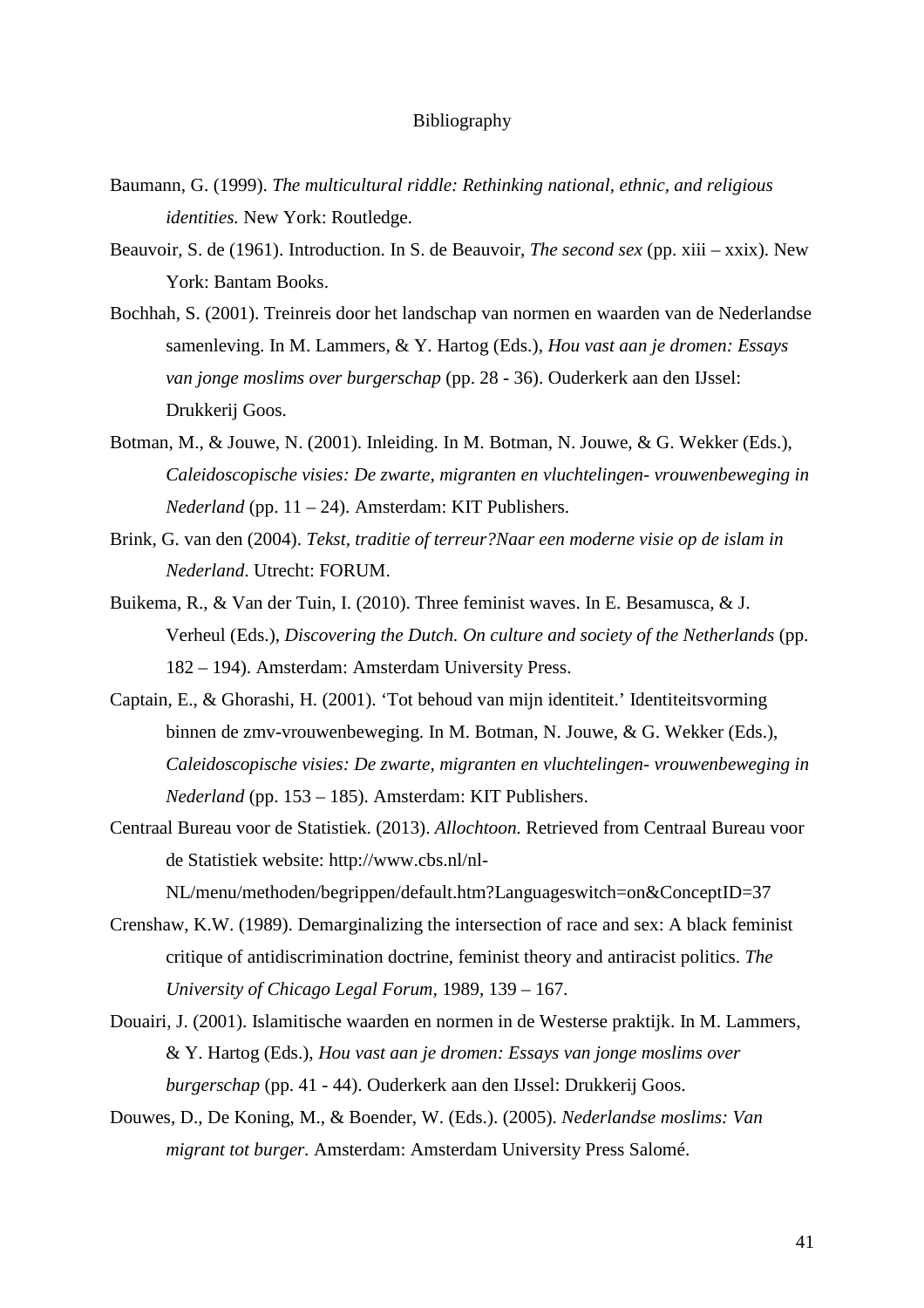- el-Bousikhani, N. (2001). Een land van vrede. In M. Lammers, & Y. Hartog (Eds.), *Hou vast aan je dromen: Essays van jonge moslims over burgerschap* (pp. 37 - 40). Ouderkerk aan den IJssel: Drukkerij Goos.
- el-Mallali, S. (2001). Leven als moslim. In M. Lammers, & Y. Hartog (Eds.), *Hou vast aan je dromen: Essays van jonge moslims over burgerschap* (pp. 48 – 49). Ouderkerk aan den IJssel: Drukkerij Goos.
- el-Marcouchi, K. (2001). Onderweg in 2050. In M. Lammers, & Y. Hartog (Eds.), *Hou vast aan je dromen: Essays van jonge moslims over burgerschap* (pp. 10 - 13). Ouderkerk aan den IJssel: Drukkerij Goos.
- Fairclough, N. (1989). *Language and power.* New York: Longman Inc.
- Ghorashi, H. (2003). Ayaan Hirsi Ali: Daring or dogmatic? Debates on multiculturalism and emancipation in the Netherlands. *Focaal: European Journal of Anthropology*, 42, 163 - 173.
- Haraway, D. J. (1991). Situated knowledges: The science question in feminism and the privilege of partial perspective. In D. J. Haraway, *Simians, cyborgs and women: The reinvention of nature* (pp. 183 – 201). London: Free Association Books.
- Harding, S. (1991). Feminist standpoint epistemology. In S. Harding, *Whose science? Whose knowledge? Thinking from women's lives* (pp. 119 – 137). New York: Cornell University Press.
- Harding, S. (1993). Rethinking standpoint epistemology: What is 'strong objectivity'? In L. Alcoff, & E. Potter (Eds.), *Feminist epistemologies* (pp. 49 – 82). New York: Routledge.
- Helden, P. van (2006). Oproep tot jihad: Hoe moslims tegenwicht kunnen bieden aan negatieve beeldvorming over de islam. In J. van der Kamp (Ed.), *Jonge moslims, andere geluiden: Voorbij traditie en teleurstelling* (pp. 21 – 45). Rotterdam: Uitgeverij Ger Guijs.
- Hirsch Ballin, E.M.H. (2001). Foreword. In M. Lammers, & Y. Hartog (Eds.), *Hou vast aan je dromen: Essays van jonge moslims over burgerschap* (pp. 7 - 8). Ouderkerk aan den IJssel: Drukkerij Goos.
- Hoodfar, H. (1997). The veil in their minds and on our heads: Veiling practices and Muslim women. In L. Lowe, & D. Lloyd (Eds.), *The politics of culture in the shadow of capital* (pp. 248 – 279). Durham: Duke University Press.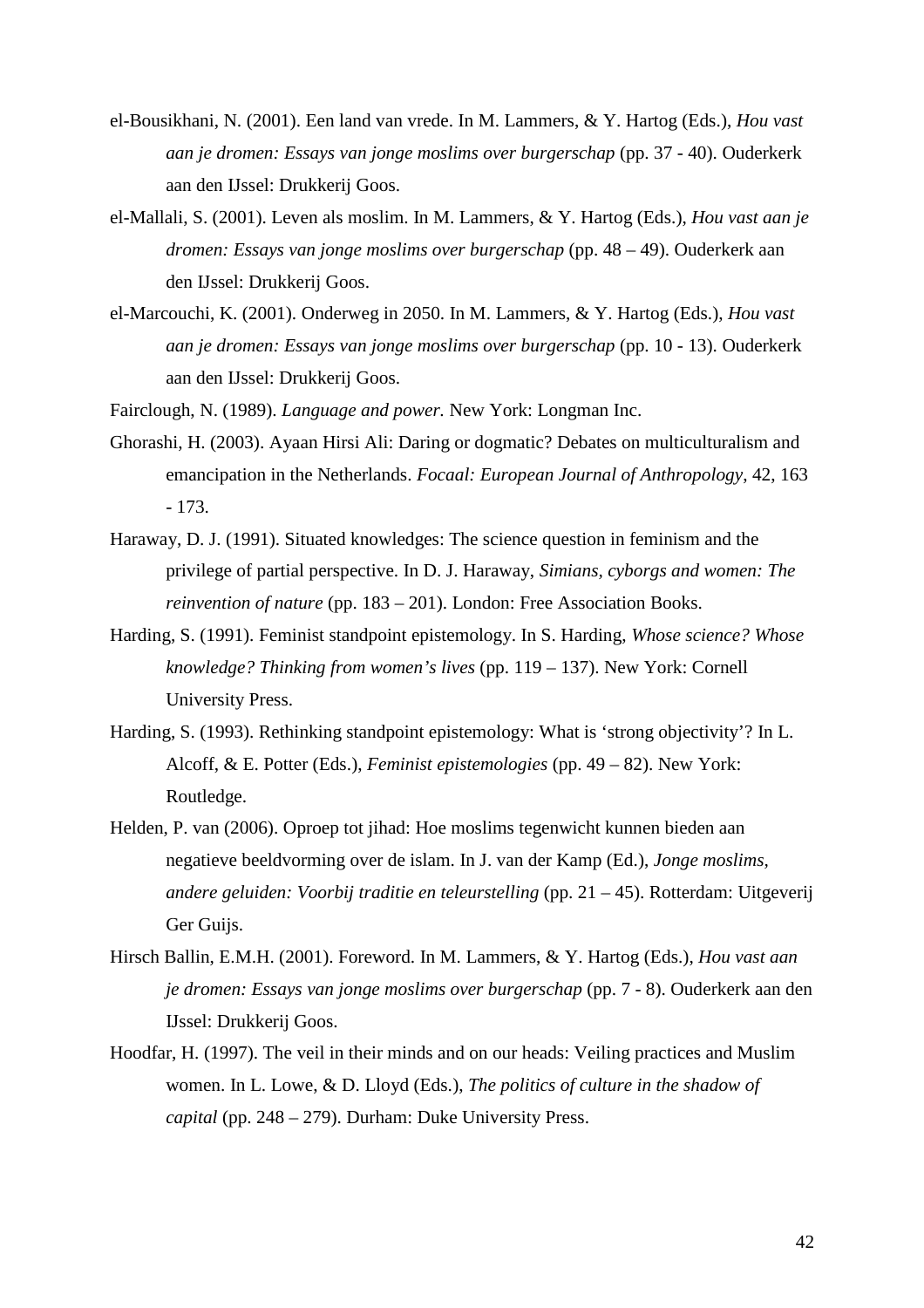- Huinder, C., & Krijnen, H. (2006). Inleiding: Voorbij traditie en teleursteling. In J. van der Kamp (Ed.), *Jonge moslims, andere geluiden: Voorbij traditie en teleurstelling* (pp. 7 – 18). Rotterdam: Uitgeverij Ger Guijs.
- Katib, Z. (2001). De strijd. In M. Lammers, & Y. Hartog (Eds.), *Hou vast aan je dromen: Essays van jonge moslims over burgerschap* (pp. 45 - 47). Ouderkerk aan den IJssel: Drukkerij Goos.
- Lustig, S. (2006). Knellende hoofddoek of knellende hakken: Moslima's emanciperen op hun eigen manier. In J. van der Kamp (Ed.), *Jonge moslims, andere geluiden: Voorbij traditie en teleurstelling* (pp. 81 – 117). Rotterdam: Uitgeverij Ger Guijs.
- Lykke, N. (2011). Intersectional analysis: Black box or useful critical feminist thinking technology? In H. Lutz, M. Teresa Herrera Vivar, & L. Supik (Eds.), *Framing intersectionality: Debates on a multi-faceted concept in gender studies* (pp. 207 – 220). Farnham: Ashgate Publishing Limited.
- Mepschen, P., Duyvendak, J.W., & Tonkens, E.H. (2010). Sexual politics, orientalism, and multicultural citizenship in the Netherlands. *Sociology,* 44(5), 962 – 979.
- Midden, E. (2010). *Feminism in multicultural societies: An analysis of Dutch multicultural and postsecular developments and their implications for feminist debates* (PhD thesis). University of Central Lancashire.
- Midden, E. (2012). Feminism and cultural and religious diversity in *Opzij*: An analysis of the discourse of a Dutch feminist magazine. *European Journal of Women's Studies,* 0(0), 1 – 17. DOI: 10.1177/1350506811434676
- Mohebbi, G. (2008). *Allochtonia en autochtonia: Twee werelden apart.* Zoetermeer: Uitgeverij Betelgeuze, bv.
- Oulhaizoum, H. (2001). Een combinatie van Nederlands, Marokkaans en moslim??? In M. Lammers, & Y. Hartog (Eds.), *Hou vast aan je dromen: Essays van jonge moslims over burgerschap* (pp. 50 – 58). Ouderkerk aan den IJssel: Drukkerij Goos.
- Phoenix, A. (2001). Voorwoord. (M. Botman, & G. Wekker, Trans.) In M. Botman, N. Jouwe, & G. Wekker (Eds.), *Caleidoscopische visies: De zwarte, migranten en vluchtelingen- vrouwenbeweging in Nederland* (pp. 9 – 10). Amsterdam: KIT Publishers.
- Poorthuis, M., & Salemink, T. (2010). *Van harem tot fitna: Beeldvorming van de islam in Nederland 1848 – 2010.* Nijmegen: Valkhof Pers.